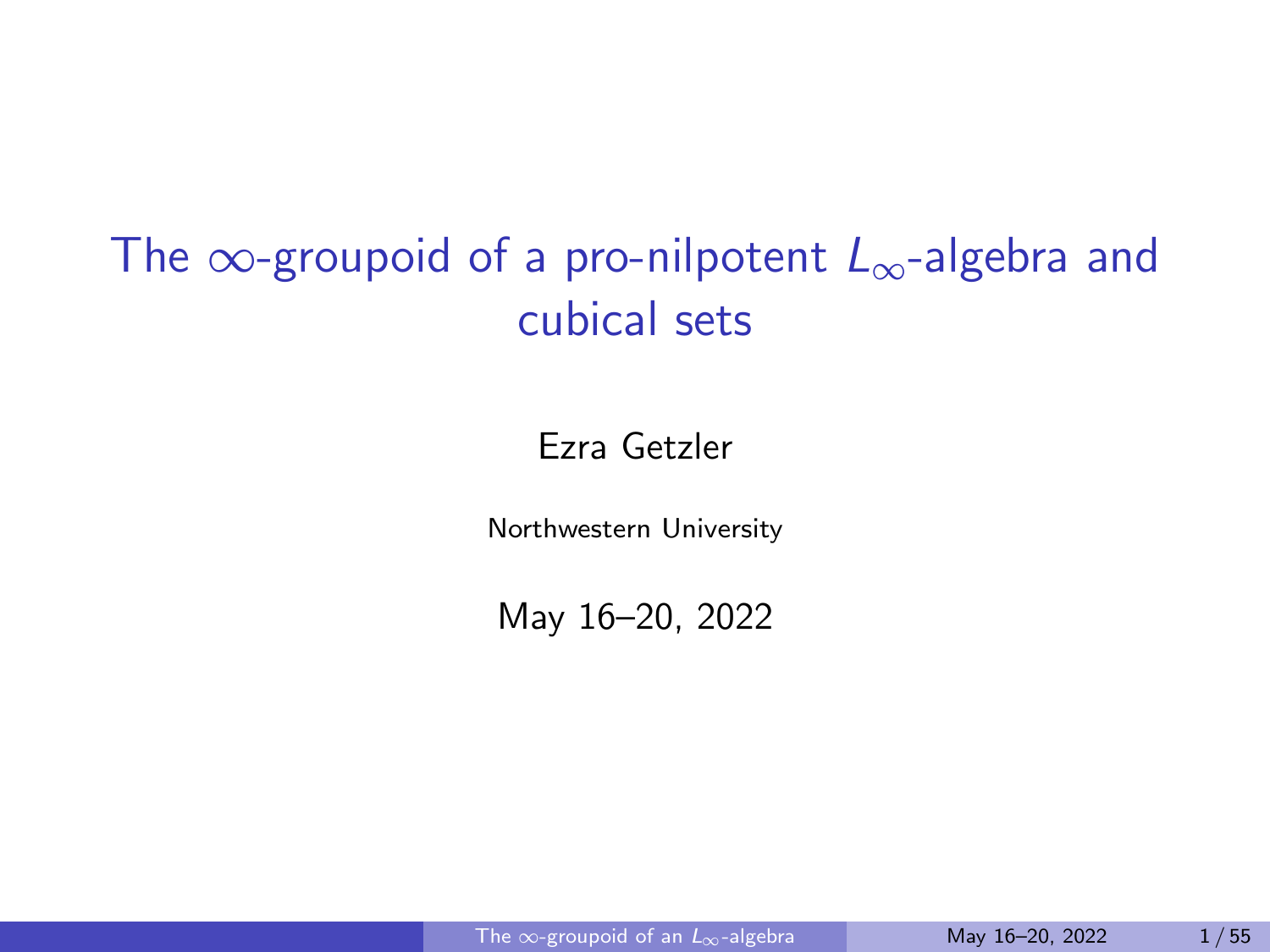We adopt the following shorthand: a filtered cochain complex  $(L^{\bullet}, \delta, F)$  is a cochain complex (over a field  $\mathbb F$  of characteristic zero, which we fix for the remainder of the talk) with a complete decreasing filtration

$$
L = F^1 L \supset F^2 L \supset \cdots \supset 0, \quad F^p L = 0 \text{ for } p \gg 0,
$$

such that  $\delta(\bar{F}^pL)\subset \bar{F}^pL$ . If the filtration is finite, we are in the nilpotent case.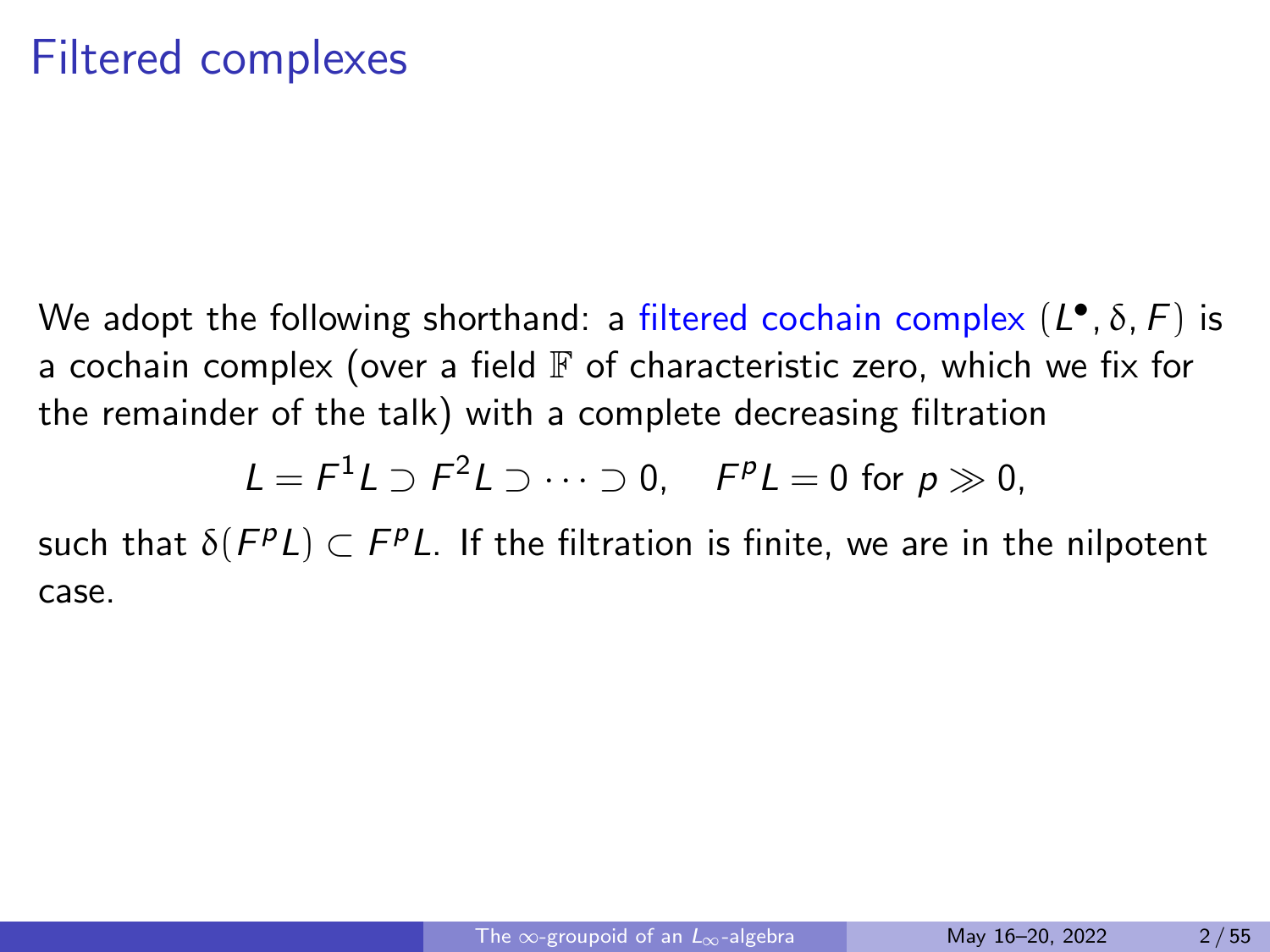### Pro-nilpotent  $L_{\infty}$ -algebras

A pro-nilpotent  $L_{\infty}$ -algebra is a filtered cochain complex  $(L^{\bullet}, \delta, F)$  with multilinear brackets  $(k \geq 1)$ 

 $\{-,\ldots,-\} \colon F^{\rho_1}L^{\ell_1} \times \cdots \times F^{\rho_k}L^{\ell_k} \to F^{\rho_1+\cdots+\rho_k+1}L^{\ell_1+\cdots+\ell_k+1},$ 

satisfying two conditions:

• (symmetry) if 
$$
x_i \in L^{\ell_i}
$$
,  $1 \le i < k$ ,  
{...,  $x_i$ ,  $x_{i+1}$ , ...} =  $(-1)^{\ell_i \ell_{i+1}}$ {...,  $x_{i+1}$ ,  $x_i$ , ...};

(generalized Jacobi)  $\bullet$ 

$$
\delta\{x_1, \ldots, x_k\} + \sum_{i=1}^k \pm \{x_1, \ldots, \delta x_i, \ldots, x_k\} \n+ \sum_{n=1}^k \sum_{\substack{i_1 < \ldots < i_n, j_1 < \ldots < j_{k-n} \\ \{i_1, \ldots, i_n\} \cup \{j_1, \ldots, j_{k-n}\} = \{1, \ldots, k\}}} \pm \{\{x_{i_1}, \ldots, x_{i_n}\}, x_{j_1}, \ldots, x_{j_{k-n}}\} = 0.
$$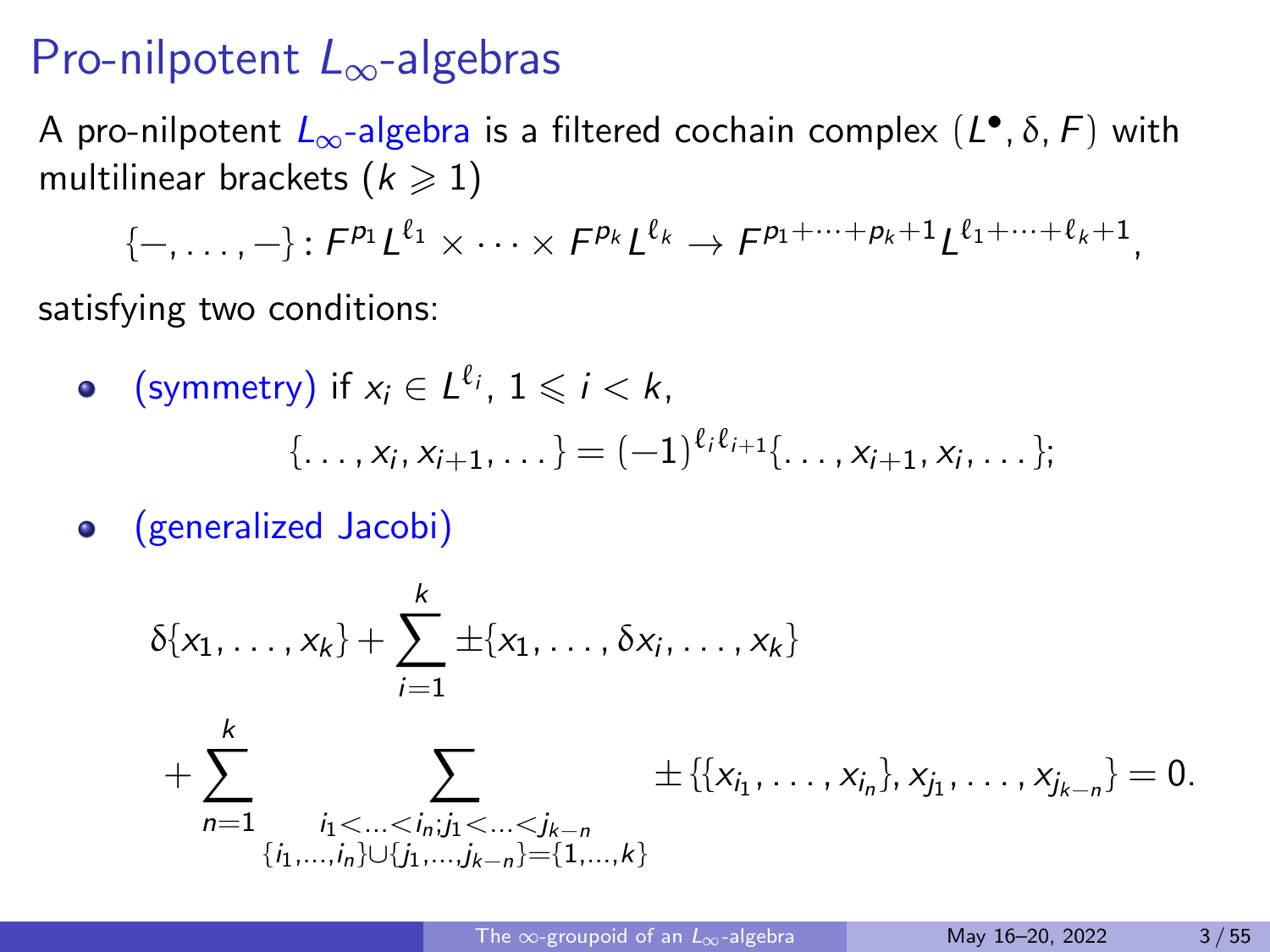The map  $\delta x + \{x\}$  is a new differential on  $L^{\bullet}$ , deforming  $\delta$ .

Let  $g = L[-1]$  be the suspension of L, with differential  $dx = \delta x + \{x\}$  and bracket  $[x, y] = (-1)^{|x|} \{x, y\}$ . If the higher brackets  $\{x_1, ..., x_k\}, k > 2$ , vanish, g is a nilpotent differential graded Lie algebra.

We may also consider curved  $L_{\infty}$ -algebras, which have an additional operation  $\{\}$  with  $k=0$ : this is an element of  $\mathcal{F}^1\mathcal{L}^1$ , called the curvature. We do not discuss the curved case here, but most of our constructions extend to this case without difficulty.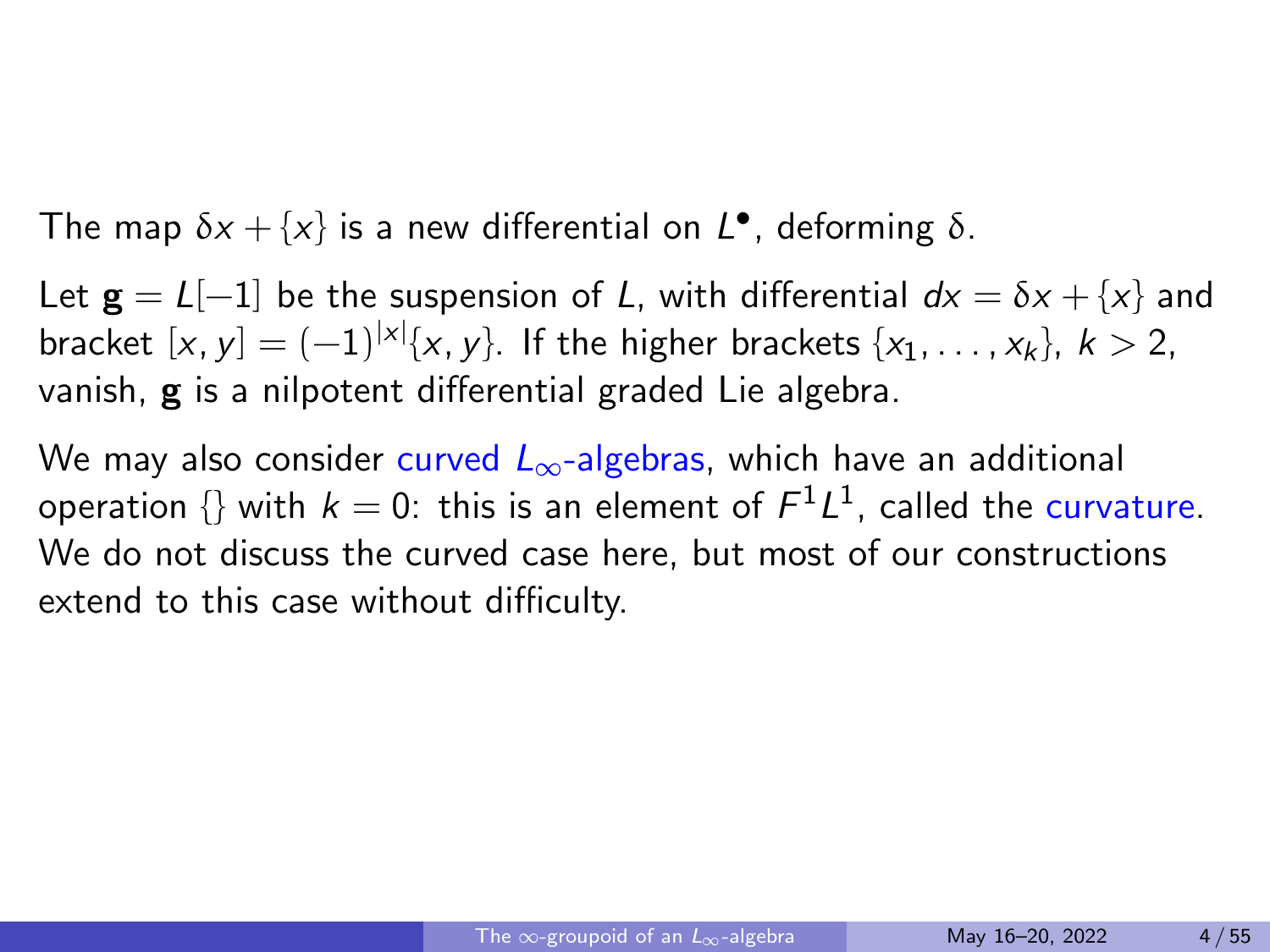For brevity, we refer to pro-nilpotent  $L_{\infty}$ -algebras simply as  $L_{\infty}$ -algebras. But it is important to not forget that our results only apply in the pro-nilpotent case, and not more generally.

### **Definition**

The Maurer–Cartan locus MC(L) of an  $L_{\infty}$ -algebra L is the set of solutions of the Maurer–Cartan equation on elements  $x$  of  $L$  of degree 0:

$$
\delta x + \sum_{k=1}^{\infty} \frac{1}{k!} \underbrace{\{x, \ldots, x\}}_{k \text{ factors}} = 0.
$$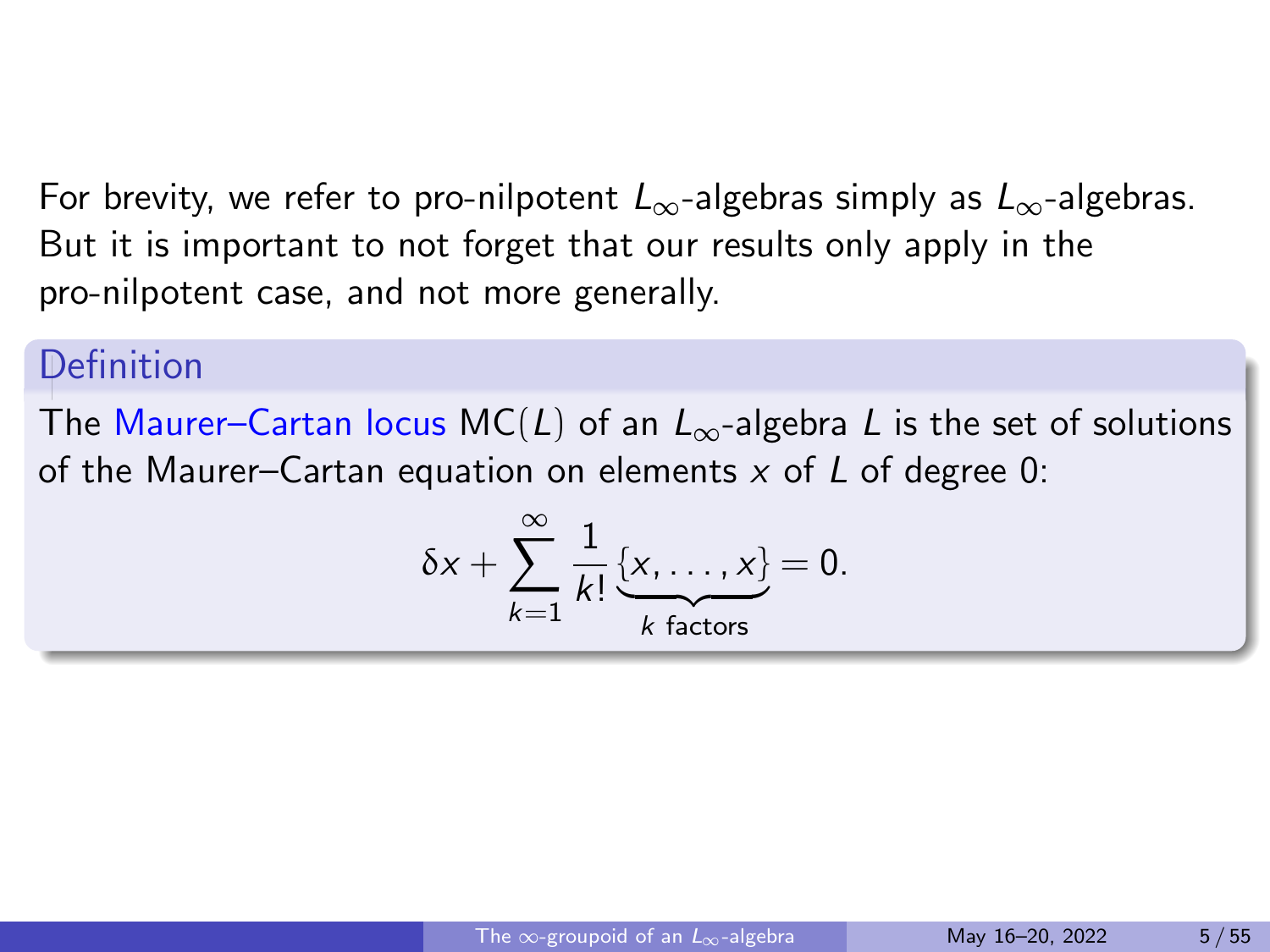# The Chevalley–Eilenberg complex of an  $L_{\infty}$ -algebra

Given a filtered cochain complex  $(L^{\bullet}, \delta, F)$ , consider the (non-unital) differential graded cocommutative coalgebra

$$
C(L) = \prod_{n=1}^{\infty} (L^{\otimes n})_{S_n}.
$$

This is again a filtered complex.

A coderivation of  $C(L)$  is an operator D that satisfies the formula

$$
(D\otimes 1+1\otimes D)\nabla=\nabla D.
$$

A coderivation is a codifferential if it has degree 1 and  $D^2=0.$ 

There is a bijection between coderivations D and morphisms

$$
\nu : C(L) \to L.
$$

We denote the coderivation associated to a morphism  $v$  by the same symbol. This correspondence induces a bijection between codifferentials  $\mu$ on C(L) of filtration degree 1 and (pro-nilpotent)  $L_{\infty}$ -structures on L.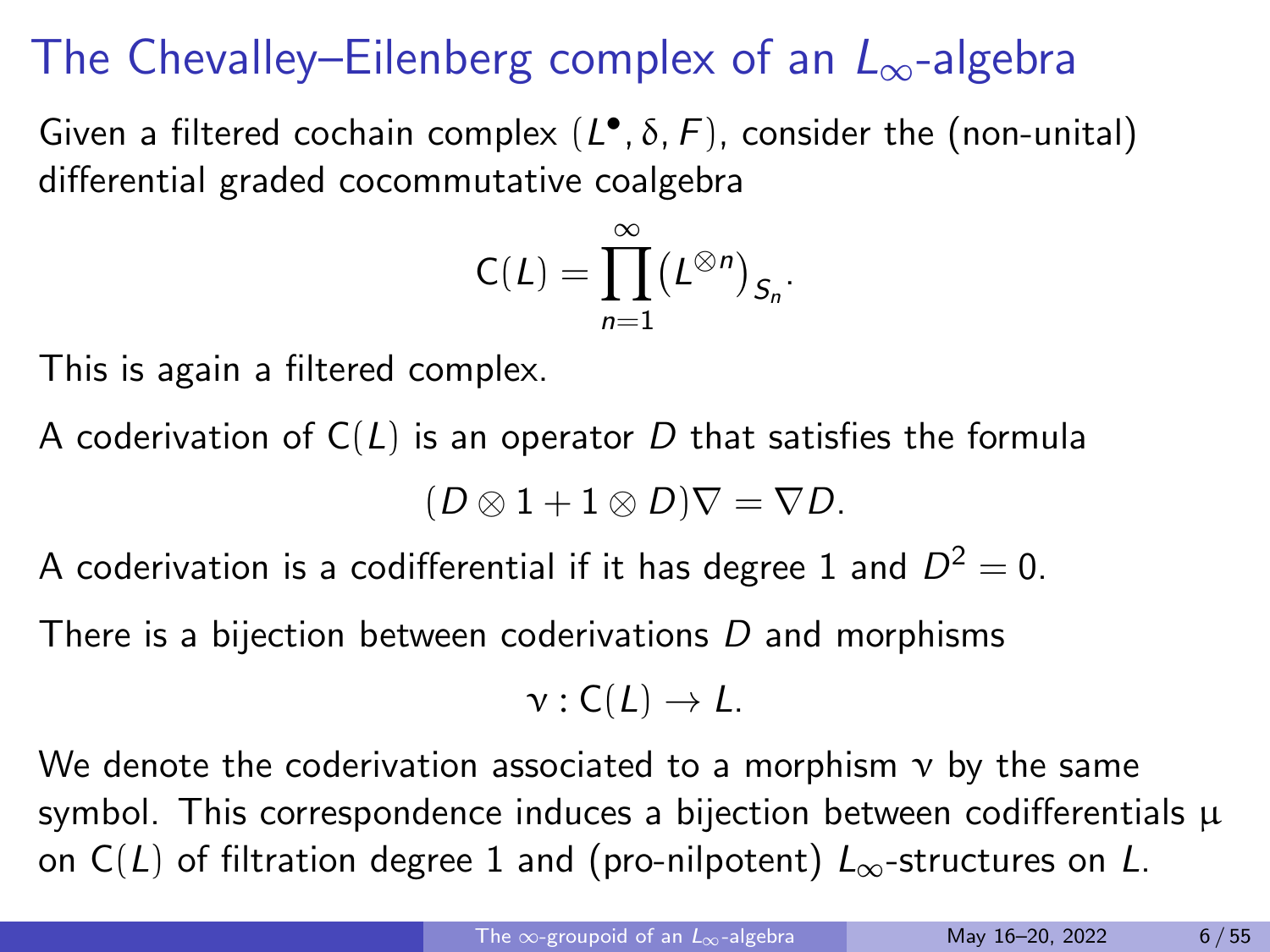Given  $x \in L^0$ , denote by  $\exp(x)$  the element

$$
\exp(x) = \sum_{n=1}^{\infty} x^{\otimes n} \in C(L).
$$

This element is grouplike: it has degree 0 and satisfies the equation  $\nabla$  exp(x)  $=$  exp(x)  $\otimes$  exp(x).

Suppose the  $L_{\infty}$ -structure on L is represented by the codifferential  $\mu$ . The Maurer-Cartan equation for  $x$  is equivalent to the equation

 $(\delta + \mu)$  exp(x) = 0.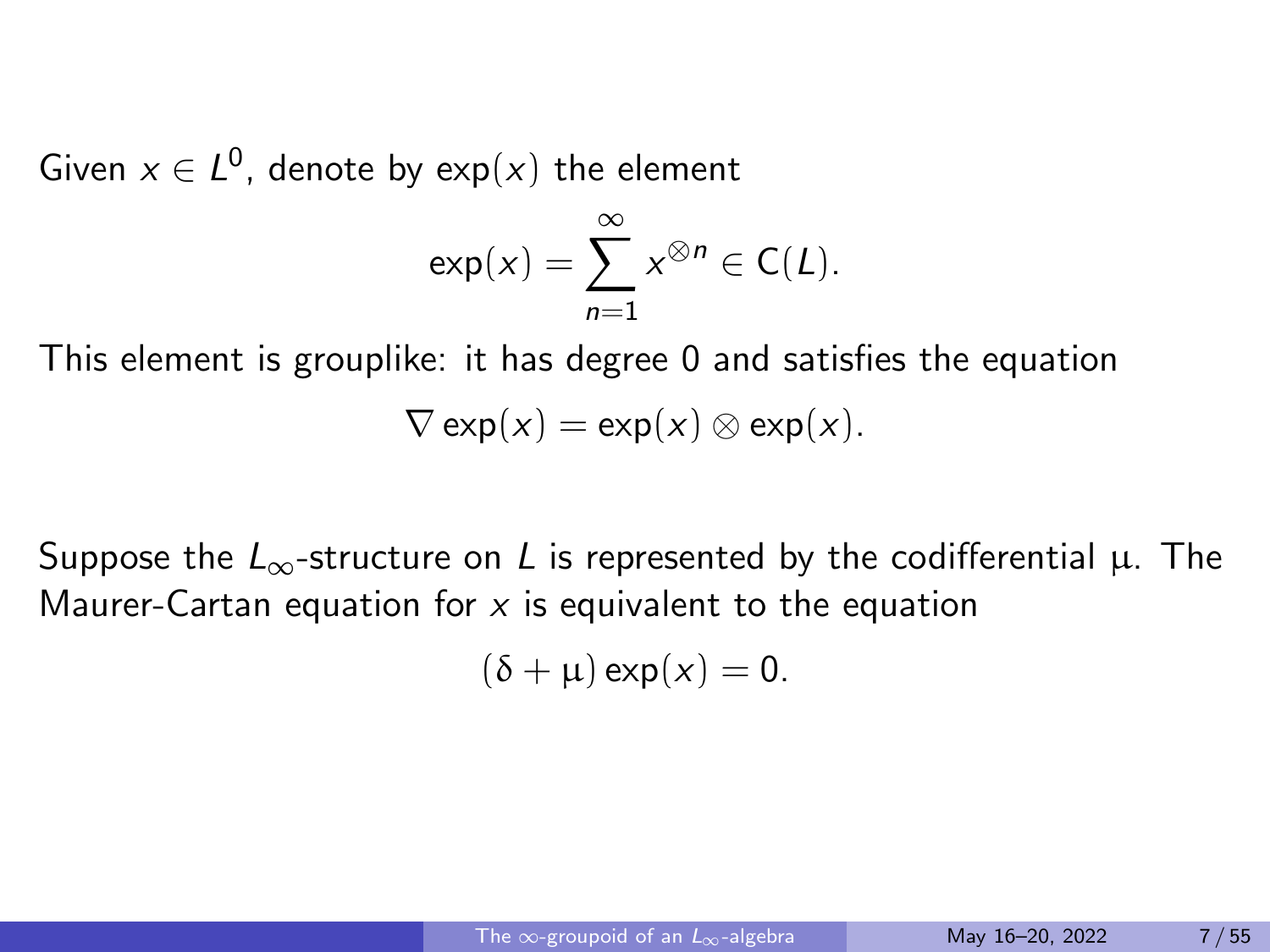### Morphisms of  $L_{\infty}$ -algebras

A morphism of  $L_{\infty}$ -algebras  $f: L \to M$  is a morphism of filtered dg coalgebras  $f: C(L) \to C(M)$ , that is, a morphism of filtered complexes satisfying

$$
(\mathbf{f}\otimes\mathbf{f})\nabla=\nabla\mathbf{f}.
$$

A morphism is determined by a sequence of maps ( $k \ge 1$ )

$$
f_k: F^{p_1}L^{\ell_1}\times\cdots\times F^{p_k}L^{\ell_k}\to F^{p_1+\cdots+p_k}M^{\ell_1+\cdots+\ell_k},
$$

of degree 0, satisfying two conditions:

\n- \n
$$
\text{symmetry) if } x_i \in L^{\ell_i}, \, 1 \leqslant i \leqslant k,
$$
\n
$$
f_k(\ldots, x_i, x_{i+1}, \ldots) = (-1)^{\ell_i \ell_{i+1}} f_k(\ldots, x_{i+1}, x_i, \ldots);
$$
\n
\n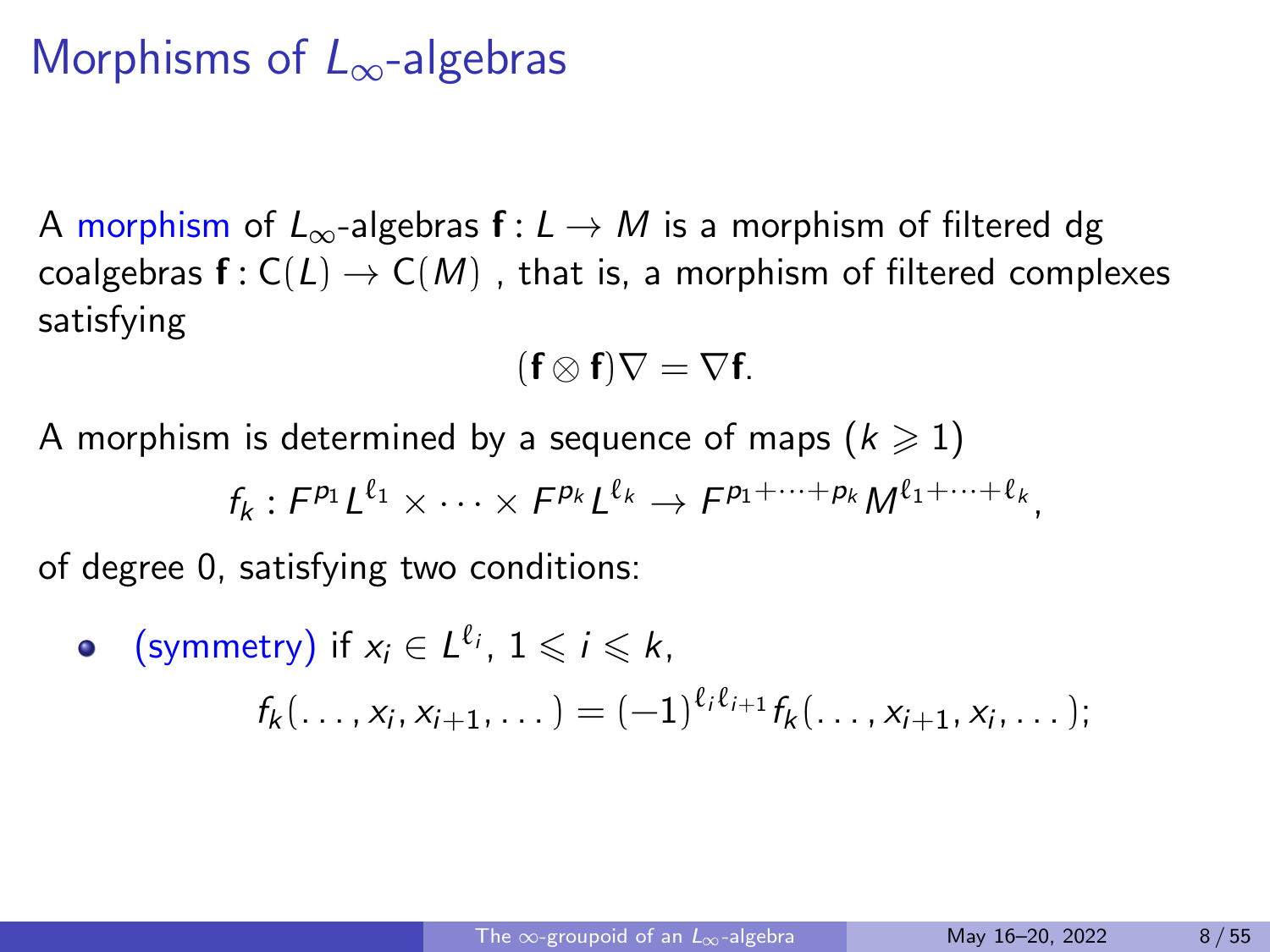$$
\Phi \delta f_k(x_1, \ldots, x_k)
$$
\n
$$
+ \sum_{\sigma \in S_k} \sum_{\ell=1}^k \sum_{k_1 + \cdots + k_\ell = k} \pm \{f_{k_1}(x_{\sigma(1)}, \ldots), \ldots, f_{k_\ell}(\ldots, x_{\sigma(k)})\}
$$
\n
$$
= \sum_{i=1}^k \pm f_k(\ldots, \delta x_i, \ldots)
$$
\n
$$
+ \sum_{\sigma \in S_k} \sum_{\ell=1}^k \pm f_{k-\ell+1}(\{x_{\sigma(1)}, \ldots, x_{\sigma(\ell)}\}, x_{\sigma(\ell+1)}, \ldots, x_{\sigma(k)})
$$

A morphism **f** has an underlying linear map  $f_1 : L \rightarrow M$ , of degree 0; the higher maps  $f_k$  are homotopies that correct for  $f_1$  not preserving the brackets exactly.

A morphism is strict if  $f_k = 0, k > 1$ . The strict morphisms define the strict subcategory of the category of  $L_{\infty}$ -algebras.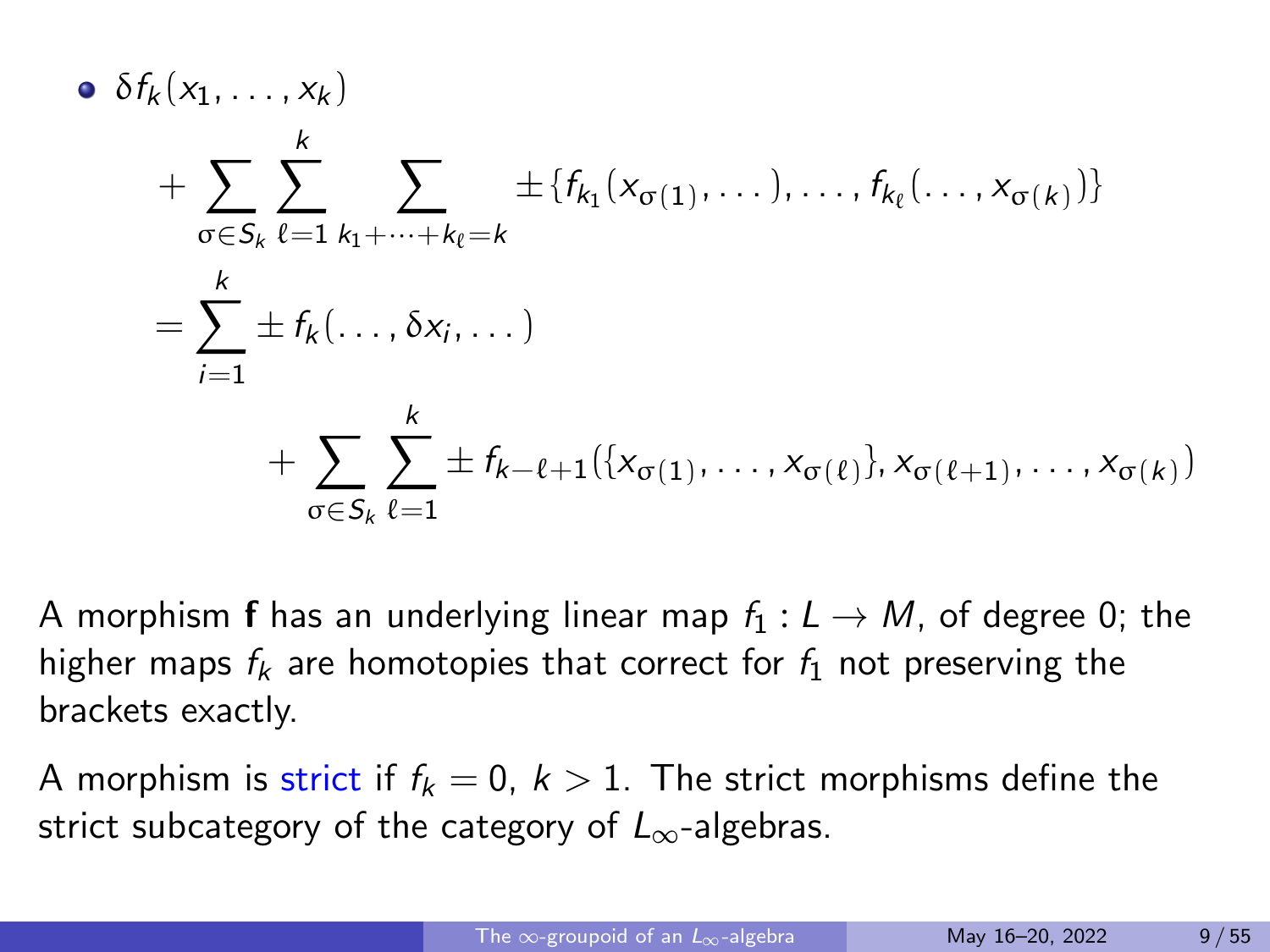#### Lemma

A morphism  $f: L \to M$  of  $L_{\infty}$ -algebras induces a function  $MC(f): MC(L) \rightarrow MC(M)$  by the formula

$$
\mathbf{f}(x) = \sum_{k=1}^{\infty} f_k(x, \ldots, x).
$$

#### Proof.

This is a consequence of the formula  $exp(f(x)) = f exp(x)$ .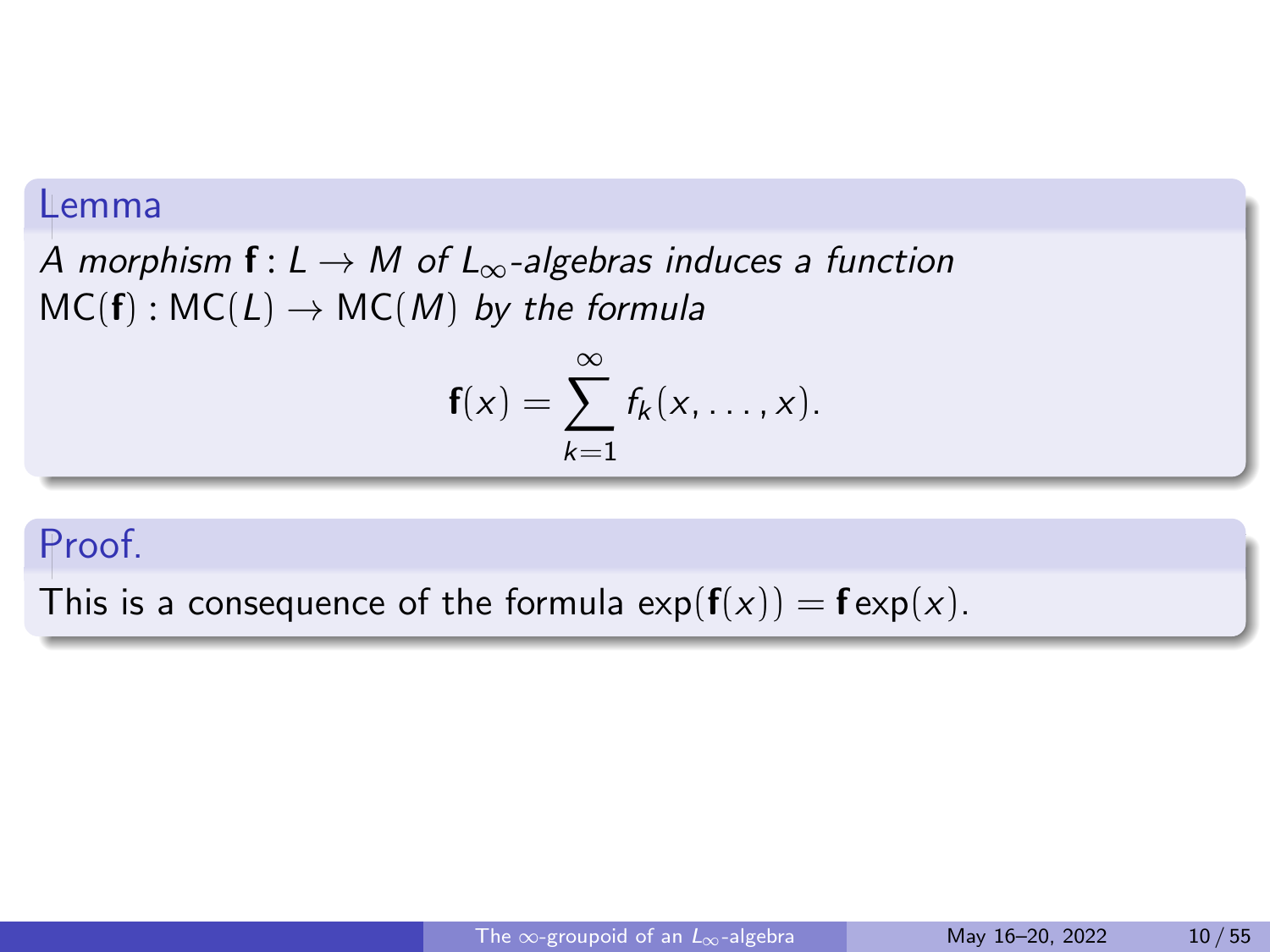### Homological perturbation theory

A contraction is a pair of filtered cochain complexes  $(V, \delta)$  and  $(W, d)$ , morphisms of filtered complexes  $f: V \to W$  and  $g: W \to V$  and a map  $h: V \to V[-1]$ , compatible with the filtration, such that

 $gf + \delta h + h\delta = 1_V$ ,  $fg = 1_W$ ,  $h^2 = fh = hg = 0$ A Maurer-Cartan element  $\mu \in \mathcal{F}^1$  End $(V)$  gives rise to a new contraction, by the formulas  $\delta_{\mu} = \delta + \mu$  and

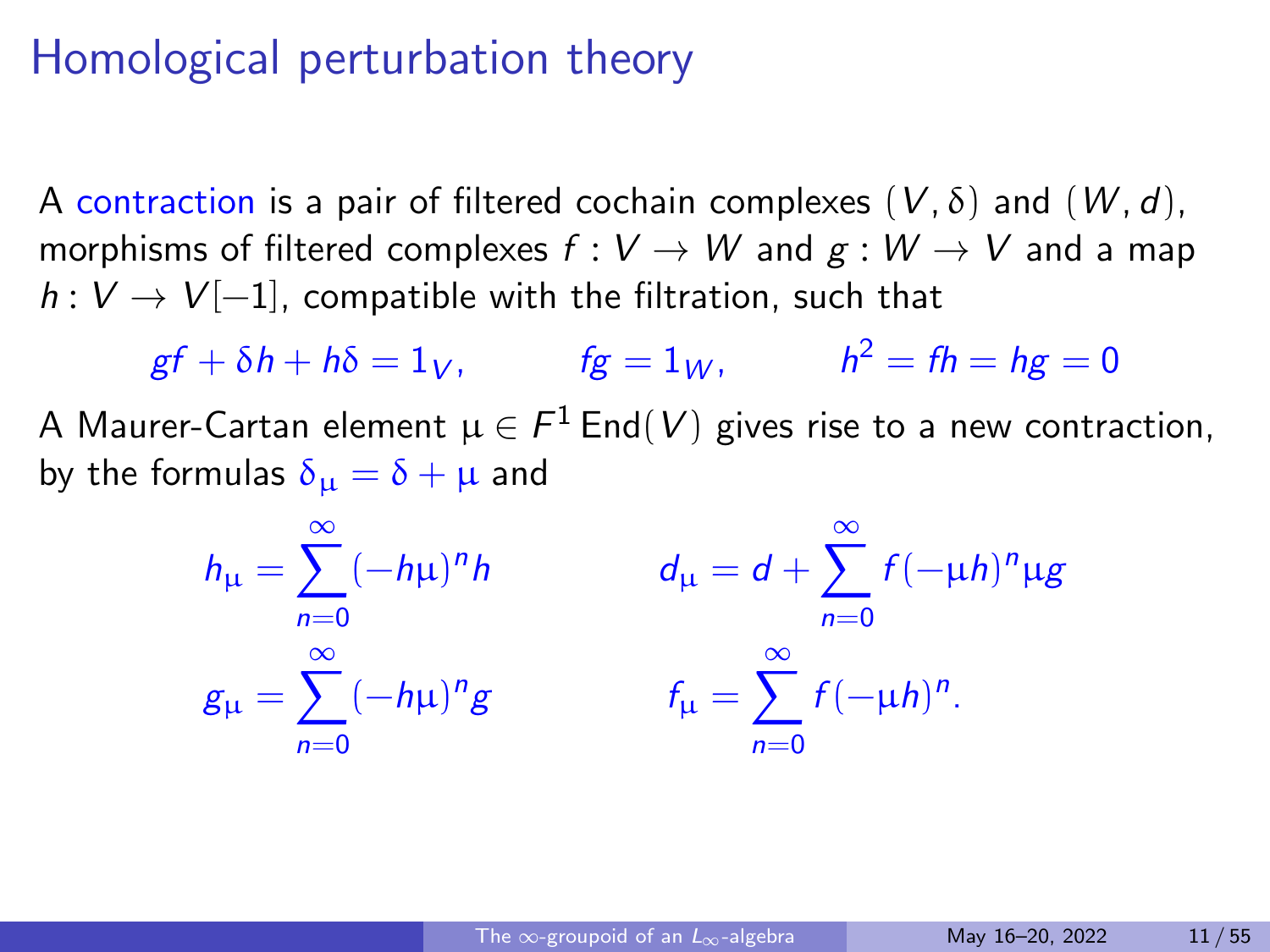Suppose that we have a contraction  $(L, M, f, g, h)$ . This gives rise (via the tensor trick) to a contraction  $(C(L), C(M), f, g, h)$ , where

$$
\mathbf{f} = \bigoplus_{n=0}^{\infty} f^{\otimes n}, \qquad \qquad \mathbf{g} = \bigoplus_{n=0}^{\infty} g^{\otimes n},
$$

and **h** is the symmetrization of the homotopy on the tensor coalgebra

$$
\bigoplus_{n=1}^{\infty}\sum_{k=1}^{n}(gf)^{k-1}\otimes h\otimes 1^{n-k},
$$

which is given by the explicit formula

$$
\mathbf{h} = \bigoplus_{n=1}^{\infty} \frac{1}{n} \sum_{\varepsilon_1, \dots, \varepsilon_{n-1} \in \{0, 1\}} \binom{n-1}{\varepsilon_1 + \dots + \varepsilon_{n-1}}^{-1} \sum_{i=1}^n
$$
  

$$
(gf)^{\varepsilon_1} \otimes \dots \otimes (gf)^{\varepsilon_{i-1}} \otimes h \otimes (gf)^{\varepsilon_i} \otimes \dots \otimes (gf)^{\varepsilon_{n-1}}.
$$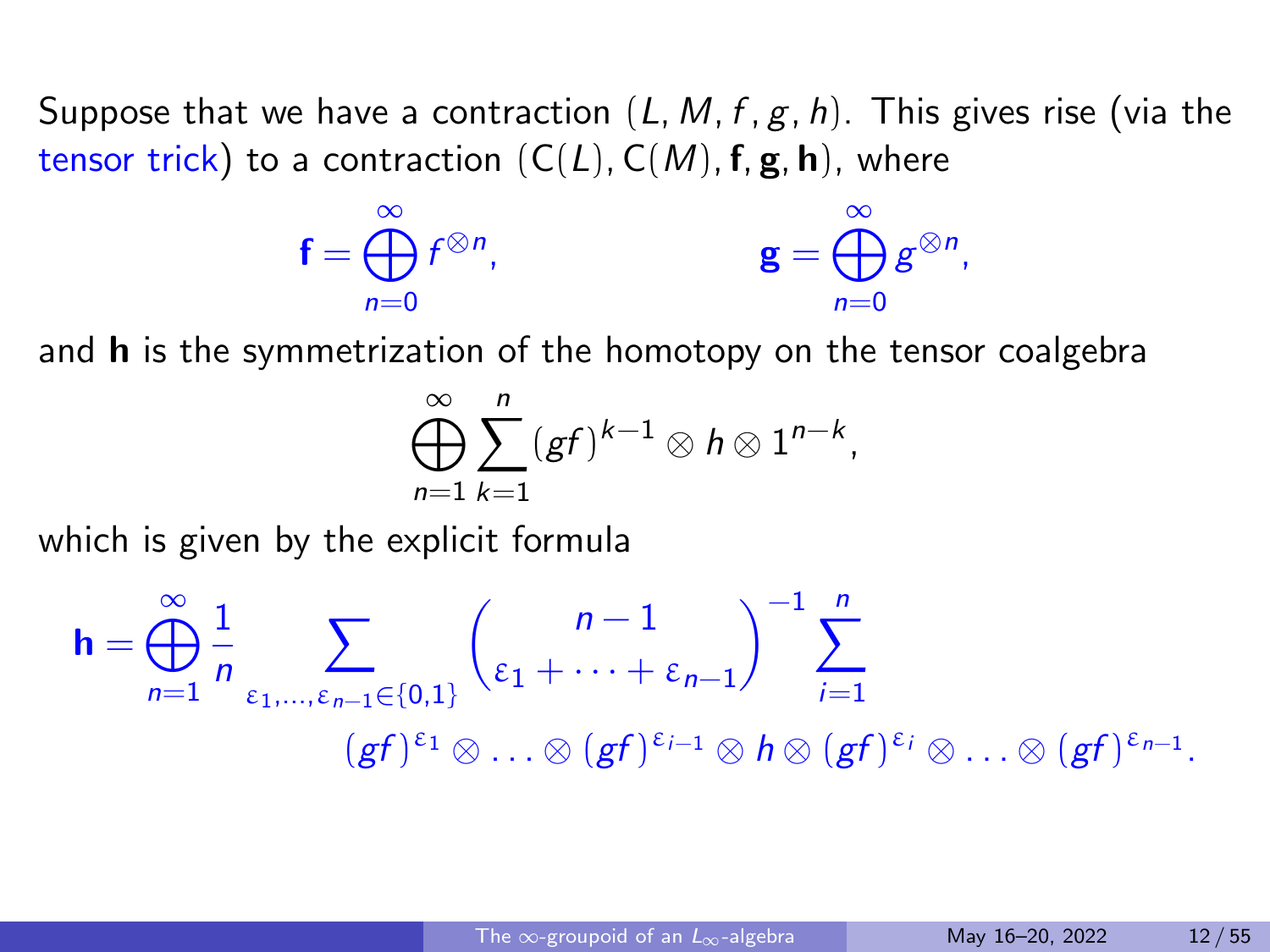Recall that a Maurer–Cartan element  $\mu$  in  $\mathit{F}^{1}\, \mathsf{End}(\mathsf{C}(L))$  corresponds to an  $L_{\infty}$ -structure on L if it is a coderivation of C(L). Running the machinery of homological perturbation theory produces a differential  $d_{\mu}$  on  $C(M)$  and morphisms of complexes  $f_{\mu}: C(M) \to C(L)$  and  $g_{\mu}: C(M) \to C(L)$ .

It was shown by Berglund that  $d_{\mu}$  is a coderivation of  $C(M)$ 

 $(d_{\mathbf{u}} \otimes 1 + 1 \otimes d_{\mathbf{u}}) \nabla = \nabla d_{\mathbf{u}}.$ 

and that  $f_{\mu}$  and  $g_{\mu}$  are morphisms of dg coalgebras

$$
(\textbf{f}_{\mu} \otimes \textbf{f}_{\mu})\nabla = \nabla \textbf{f}_{\mu} \hspace{10mm} (\textbf{g}_{\mu} \otimes \textbf{g}_{\mu})\nabla = \nabla \textbf{g}_{\mu}
$$

In other words,  $d_{\mu}$  is the codifferential associated to an  $L_{\infty}$ -structure on M,  $f_{\mu}$  is an  $L_{\infty}$ -map from L to M, whose linear term is f, and  $g_{\mu}$  is an  $L_{\infty}$ -map from L to M, whose linear term is g.

Berglund actually works with general Koszul operads, but we need only the case of Lie and  $L_{\infty}$ -algebras. This simplifies the discussion enormously.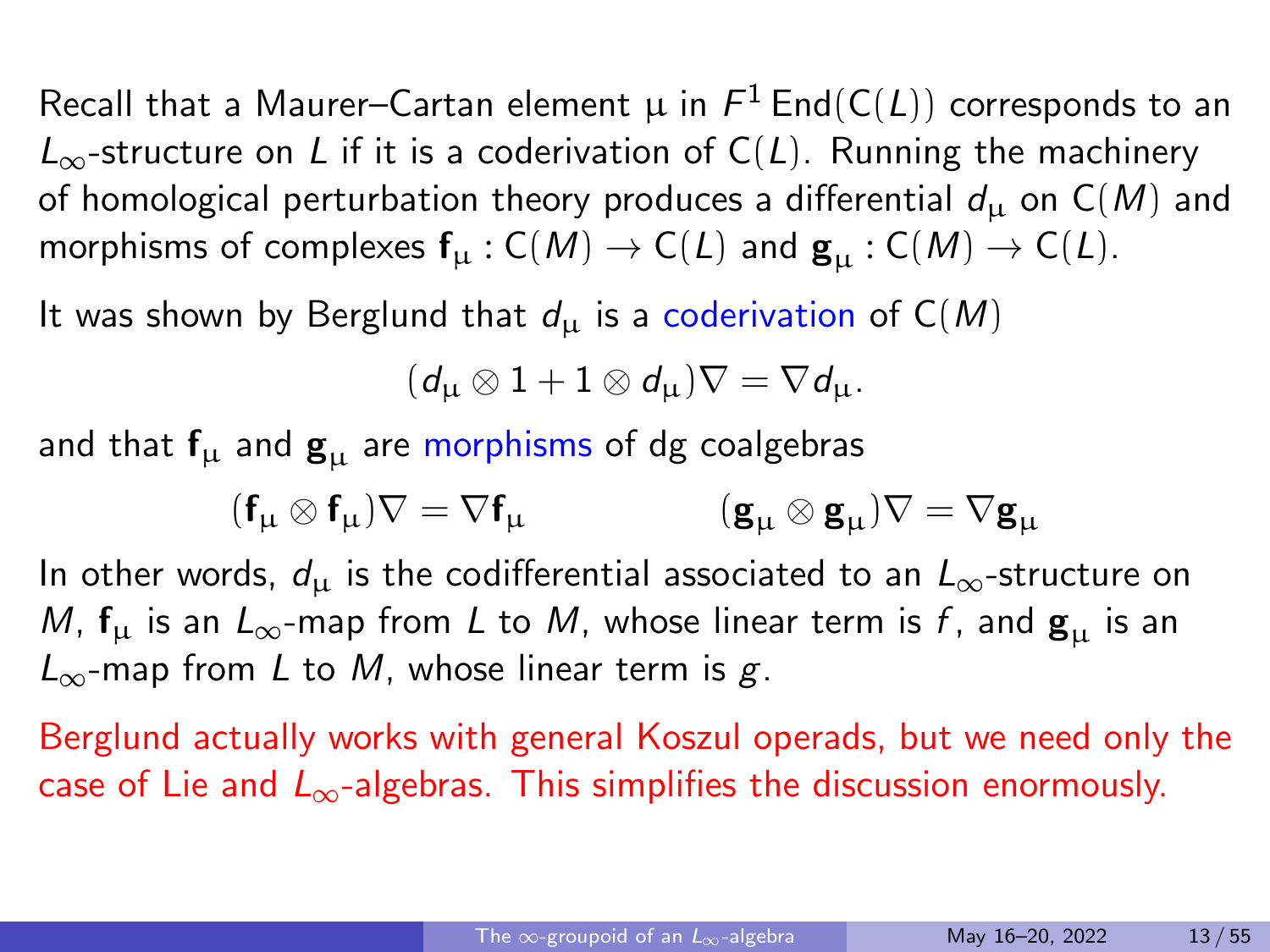# Berglund's calculation

Since it is not so well known, I review Berglund's proof. Our presentation has been influenced by work in progress of Bandiera, which we use with his permission. It is based on the following lemma of Berglund.

#### Lemma

$$
(\textbf{f}_{\mu} \otimes \textbf{f}_{\mu}) \nabla \textbf{h} = 0
$$

#### Proof.

We have  $f_{\mu} = f - f_{\mu} \mu h$ , so that  $(f_{\mu} \otimes f_{\mu}) \nabla h$  equals

 $\big(\mathsf{f}\otimes\mathsf{f}-(\mathsf{f}_\mu\mu\otimes 1)(\mathsf{h}\otimes\mathsf{f})-(1\otimes\mathsf{f}_\mu\mu)(\mathsf{f}\otimes\mathsf{h})+(\mathsf{f}_\mu\mu\otimes\mathsf{f}_\mu\mu)(\mathsf{h}\otimes\mathsf{h})\big)\nabla\mathsf{h}.$ 

Each of these terms vanishes:  $(f \otimes f) \nabla h = \nabla f h = 0$ , while we may check that  $(h \otimes f)\nabla h = 0$ ,  $(f \otimes h)\nabla h = 0$ , and  $(h \otimes h)\nabla h = 0$  using the explicit formula for h.

### **Corollary**

$$
(\textbf{f}_{\mu} \otimes \textbf{f}_{\mu}) \nabla \textbf{h}_{\mu} = 0 \text{ and } (\textbf{f}_{\mu} \otimes \textbf{f}_{\mu}) \nabla \textbf{g}_{\mu} = \nabla
$$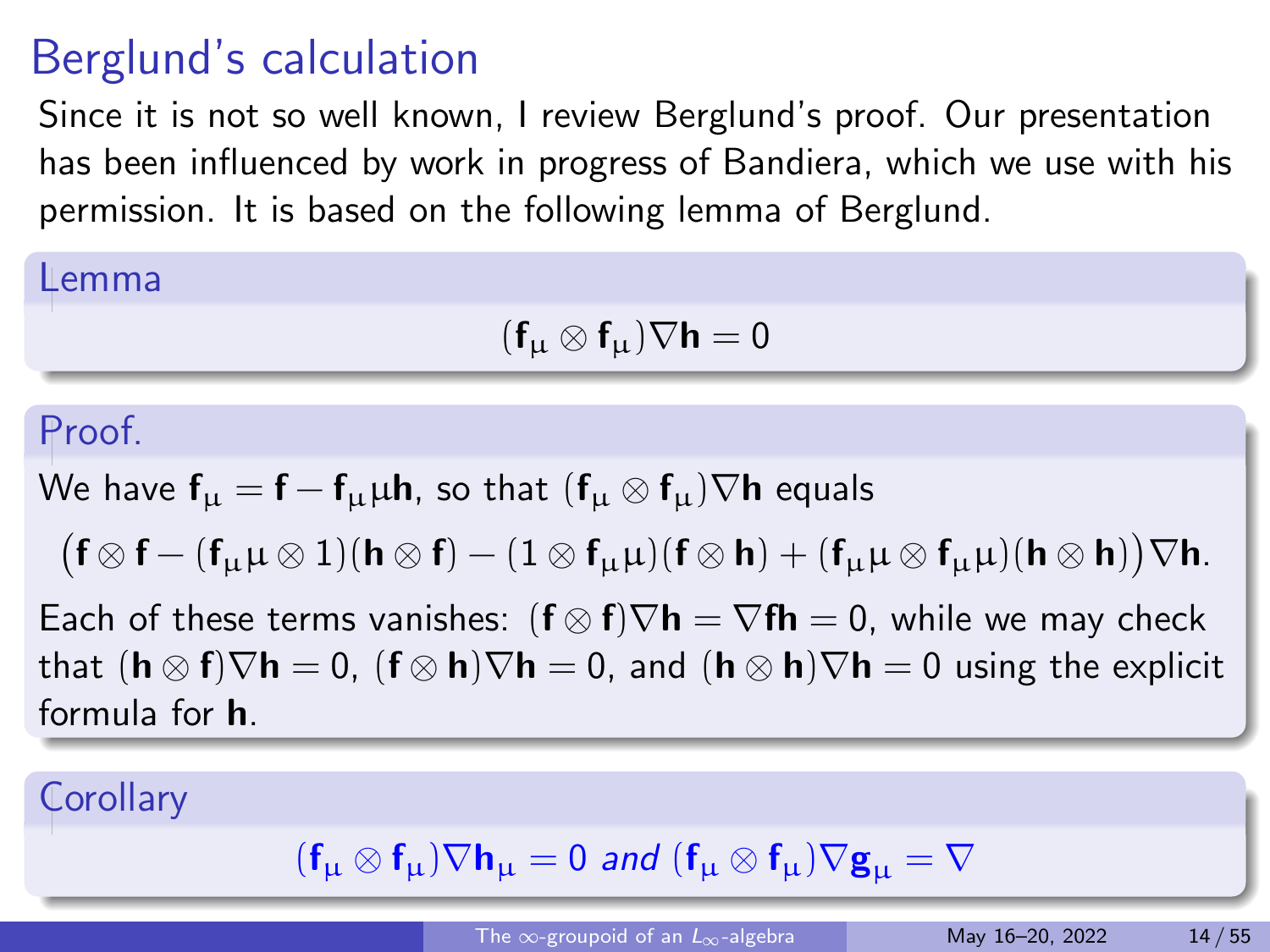### Theorem

The linear map  $f_{\mu}: C(L) \to C(M)$  is a morphism:  $(f_{\mu} \otimes f_{\mu}) \nabla = \nabla f_{\mu}$ .

### Proof.

Take the differential of  $(f_\mu \otimes f_\mu) \nabla h_\mu = 0$  on the left and right:

$$
0 = (d_{\mu} \otimes 1 + 1 \otimes d_{\mu})(f_{\mu} \otimes f_{\mu})\nabla h_{\mu} + (f_{\mu} \otimes f_{\mu})\nabla h_{\mu}\delta_{\mu}
$$
  
\n
$$
= (f_{\mu} \otimes f_{\mu})(\delta_{\mu} \otimes 1 + 1 \otimes \delta_{\mu})\nabla h_{\mu} + (f_{\mu} \otimes f_{\mu})\nabla h_{\mu}\delta_{\mu}
$$
  
\n
$$
= (f_{\mu} \otimes f_{\mu})\nabla(\delta_{\mu}h_{\mu} + h_{\mu}\delta_{\mu})
$$
  
\n
$$
= (f_{\mu} \otimes f_{\mu})\nabla - (f_{\mu} \otimes f_{\mu})\nabla g_{\mu}f_{\mu} = (f_{\mu} \otimes f_{\mu})\nabla - \nabla f_{\mu}.
$$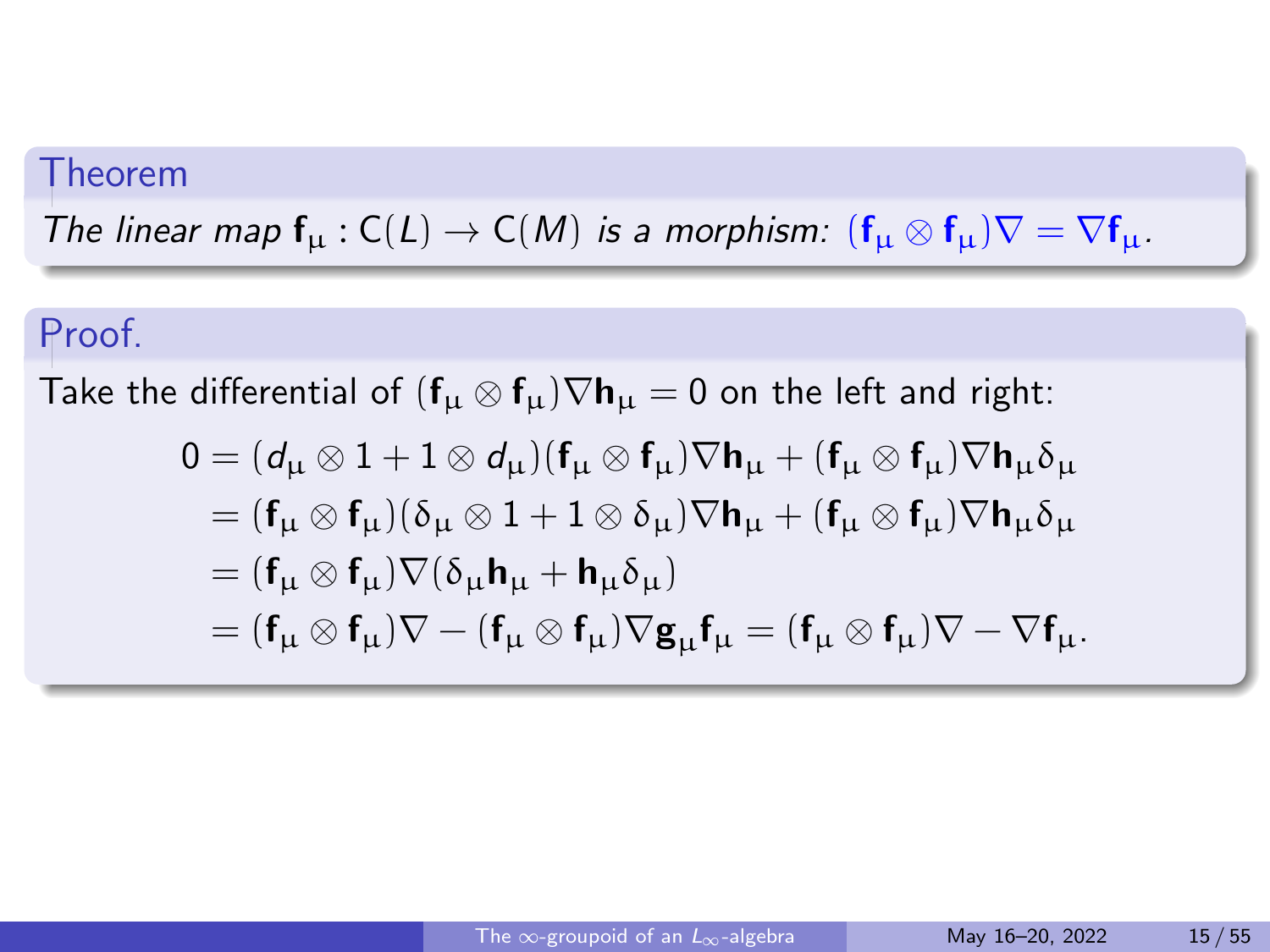### **Corollary**

The differential  $d_{\mu}$  is a coderivation of  $C(M)$ .

# Proof. Since  $f_{\mu}g = (f - f_{\mu}\mu h)g = 1$ , we see that  $\nabla f_\mu \mu g = (f_\mu \otimes f_\mu)(\mu \otimes 1 + 1 \otimes \mu)(g \otimes g)\nabla$  $=$   $(f_{11}\mu g \otimes f_{11}g + f_{11}g \otimes f_{11}\mu g)\nabla$  $=$   $(f_{\mu}\mu\mathbf{g}\otimes 1 + 1\otimes f_{\mu}\mu\mathbf{g})\nabla$ .

The result follows, since  $d_{\mu} = d + f_{\mu} \mu \mathbf{g}$ .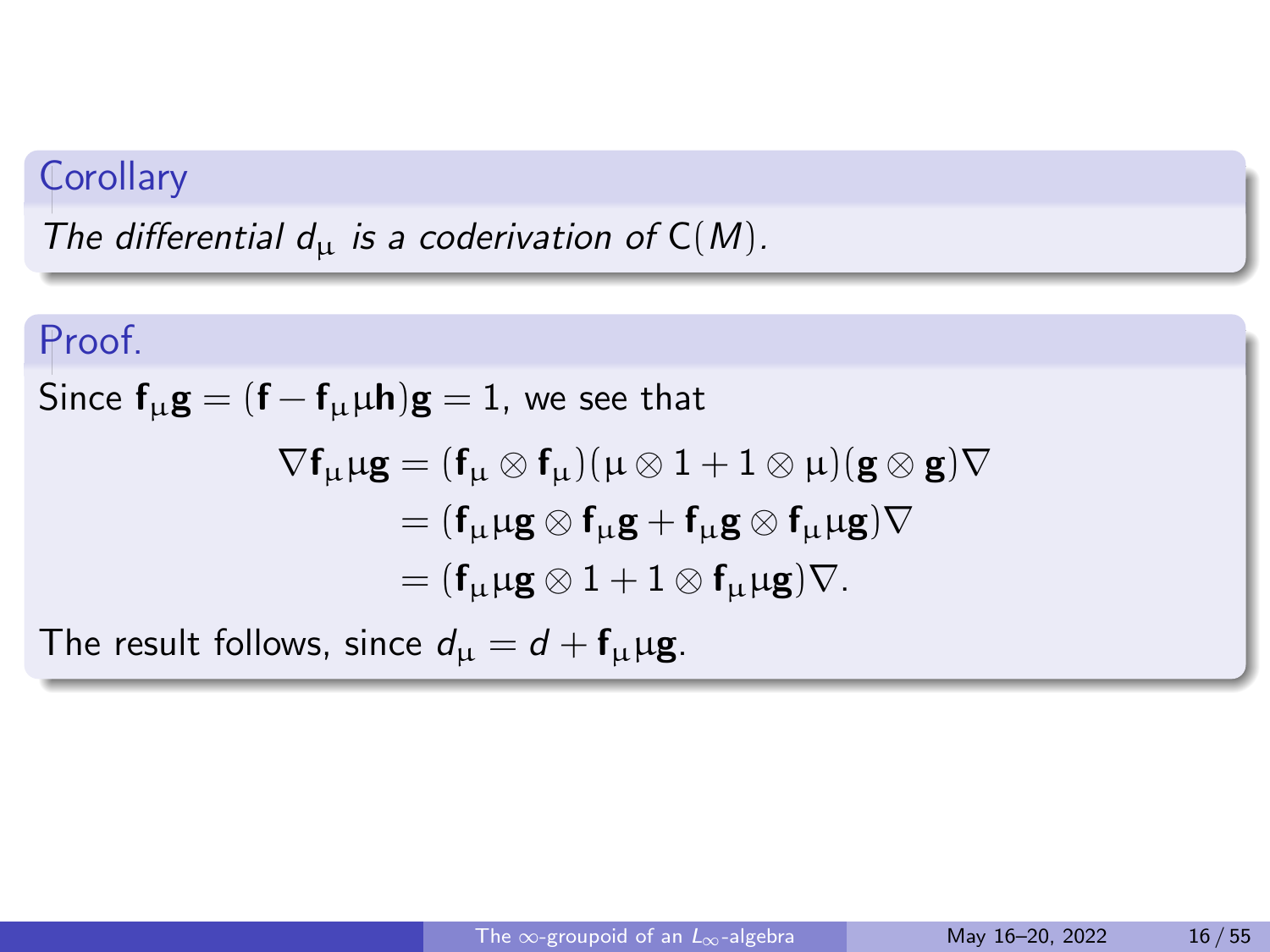We turn to the proof that  $\mathbf{g}_{\mu}$  is a morphism of coalgebras. Let  $\pi = 1 - \delta h$ 

be projection on the sum of the images of  $g : M \to L$  and  $h : L \to L$ . Let

$$
\pi:C(L)\to C(L)
$$

be its extension to  $C(L)$ , defined by the tensor trick.

#### Lemma

$$
(\textbf{h}_{\mu}\otimes 1)\nabla \textbf{g}_{\mu}=(1\otimes \textbf{h}_{\mu})\nabla \textbf{g}_{\mu}=0
$$

#### Proof.

Using that  $\pi g = g$ ,  $\pi h = h$  and  $h\pi = 0$ , we see that  $\pi g_{\mu} = g_{\mu}$  and  $h_{\mu}\pi = h$ . Since  $\nabla \pi = (\pi \otimes \pi)\nabla$ , the result follows.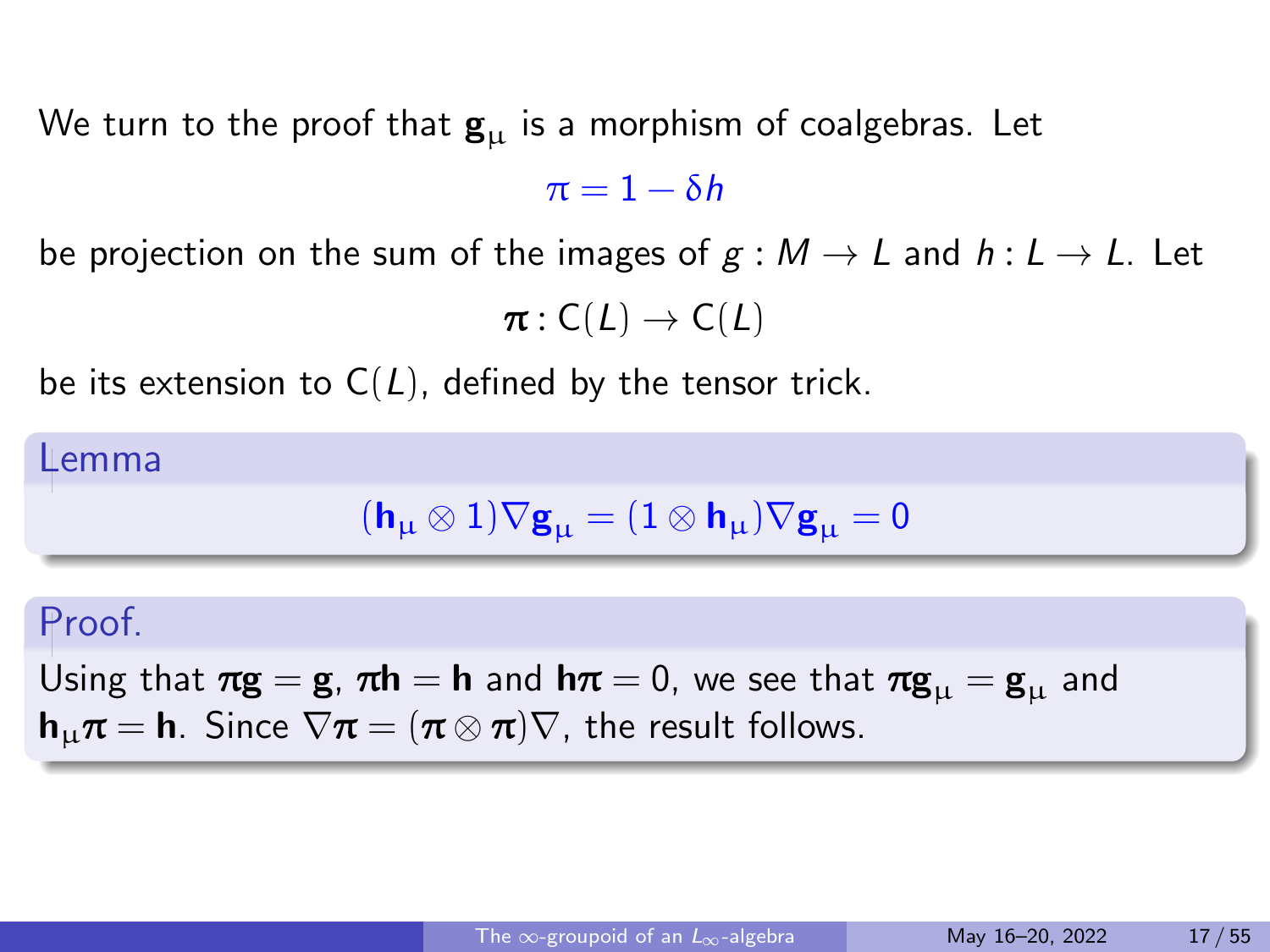#### Theorem

The linear map  $\mathbf{g}_{\mu} : M \to M$  is a morphism:  $(\mathbf{g}_{\mu} \otimes \mathbf{g}_{\mu}) \nabla = \nabla \mathbf{g}_{\mu}$ .

### Proof.

Take the differential of  $({\bm h}_\mu\otimes 1+{\bf g}_\mu{\sf f}_\mu\otimes{\bm h}_\mu)\nabla{\bf g}_\mu=0$  on the left and right:

$$
0 = (\delta_{\mu} \otimes 1 + 1 \otimes \delta_{\mu})(h_{\mu} \otimes 1 + g_{\mu}f_{\mu} \otimes h_{\mu})\nabla g_{\mu}
$$
  
+ 
$$
(h_{\mu} \otimes 1 + g_{\mu}f_{\mu} \otimes h_{\mu})\nabla g_{\mu}d_{\mu}
$$
  
= 
$$
((\delta_{\mu}h_{\mu} + h_{\mu}\delta_{\mu}) \otimes 1 + g_{\mu}f_{\mu} \otimes (\delta_{\mu}h_{\mu} + h_{\mu}\delta_{\mu}))\nabla g_{\mu}
$$
  
= 
$$
((1 - g_{\mu}f_{\mu}) \otimes 1 + g_{\mu}f_{\mu} \otimes (1 - g_{\mu}f_{\mu}))\nabla g_{\mu}
$$
  
= 
$$
(1 \otimes 1 - g_{\mu}f_{\mu} \otimes g_{\mu}f_{\mu})\nabla g_{\mu}
$$
  
= 
$$
\nabla g_{\mu} - (g_{\mu} \otimes g_{\mu})(f_{\mu} \otimes f_{\mu})\nabla g_{\mu}
$$
  
= 
$$
\nabla g_{\mu} - (g_{\mu} \otimes g_{\mu})\nabla.
$$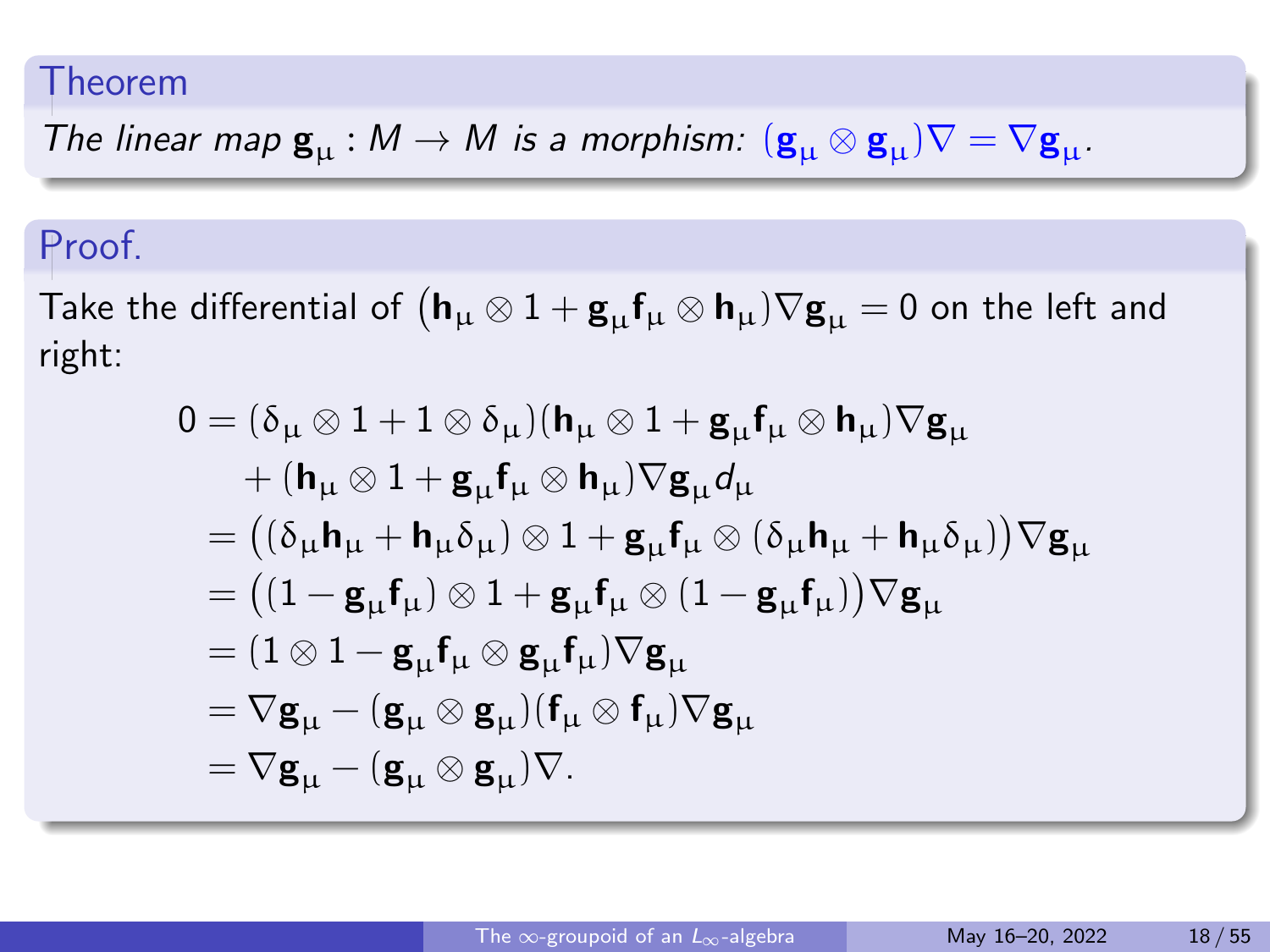There are quite different formulas for  $d_{\mu}$  and  $\mathbf{g}_{\mu}$  predating the work of Berglund. These formulas are analogous to the formulas of Kadeishvili and their generalizations in the theory of  $A_{\infty}$ -algebras. The analogous formulas for  $L_{\infty}$ -algebras replace sums over rooted planar trees by sums over rooted trees. In these trees, the vertices and edges represent the brackets of L and the homotopy h respectively.

Dotsenko, Shadrin and Vallette have proved that these two distinct formulas for  $d_{\mu}$  and  $\mathbf{g}_{\mu}$  yield the same result. We will have no need for this surprising result, which is not straightforward to prove.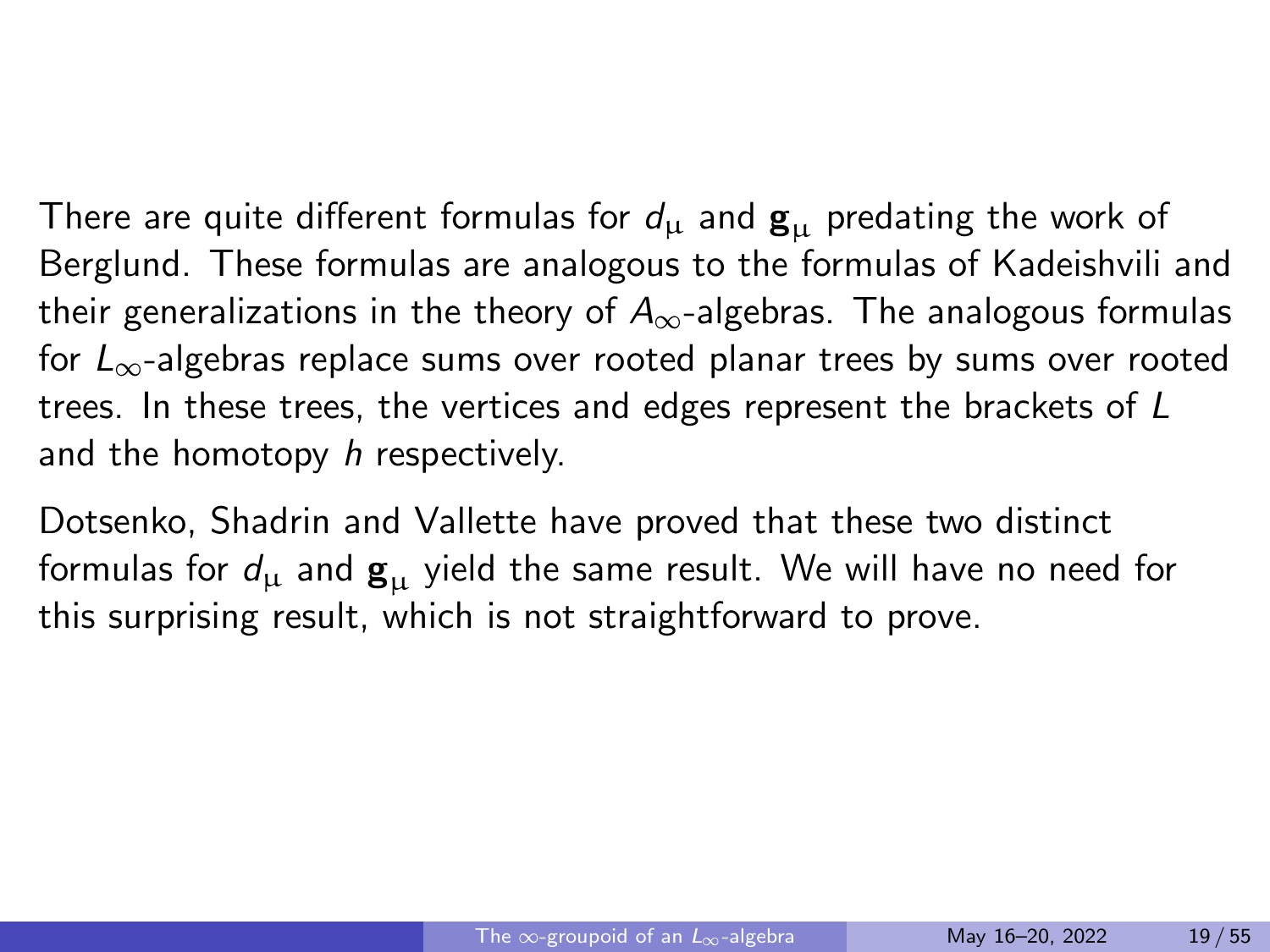# Homotopies as gauge conditions

Consider the subset  $MC(L, h) \subset MC(L)$  consisting of Maurer-Cartan elements  $x \in MC(L)$  satisfying the gauge condition  $hx = 0$ .

The idea of imposing this condition on Maurer–Cartan elements goes back to Kuranishi. He considered the case where  $L=A^{0,*}(X,\, TX)$  is the Dolbeault resolution of the tangent bundle  $TX$  on a compact complex Hermitian manifold  $X$ , and

$$
h = (\bar{\partial}^* \bar{\partial} + \bar{\partial} \bar{\partial}^*)^{-1} \bar{\partial}^*.
$$

The condition  $hx=0$ , or equivalently  $\bar{\partial}^*x=0$ , is analogous to the Lorentz condition in Maxwell's theory of electromagnetism div  $A = 0$ , where A is a connection 1-form on a complex line bundle.

#### Theorem

On restriction to  $MC(L, h) \subset MC(L)$ , the morphism  $f<sub>u</sub>$ :  $MC(L) \rightarrow MC(M)$ induces a bijection  $f : \mathsf{MC}(L, h) \to \mathsf{MC}(M)$ , with inverse  $\mathbf{g}_{\mathfrak{u}}$ .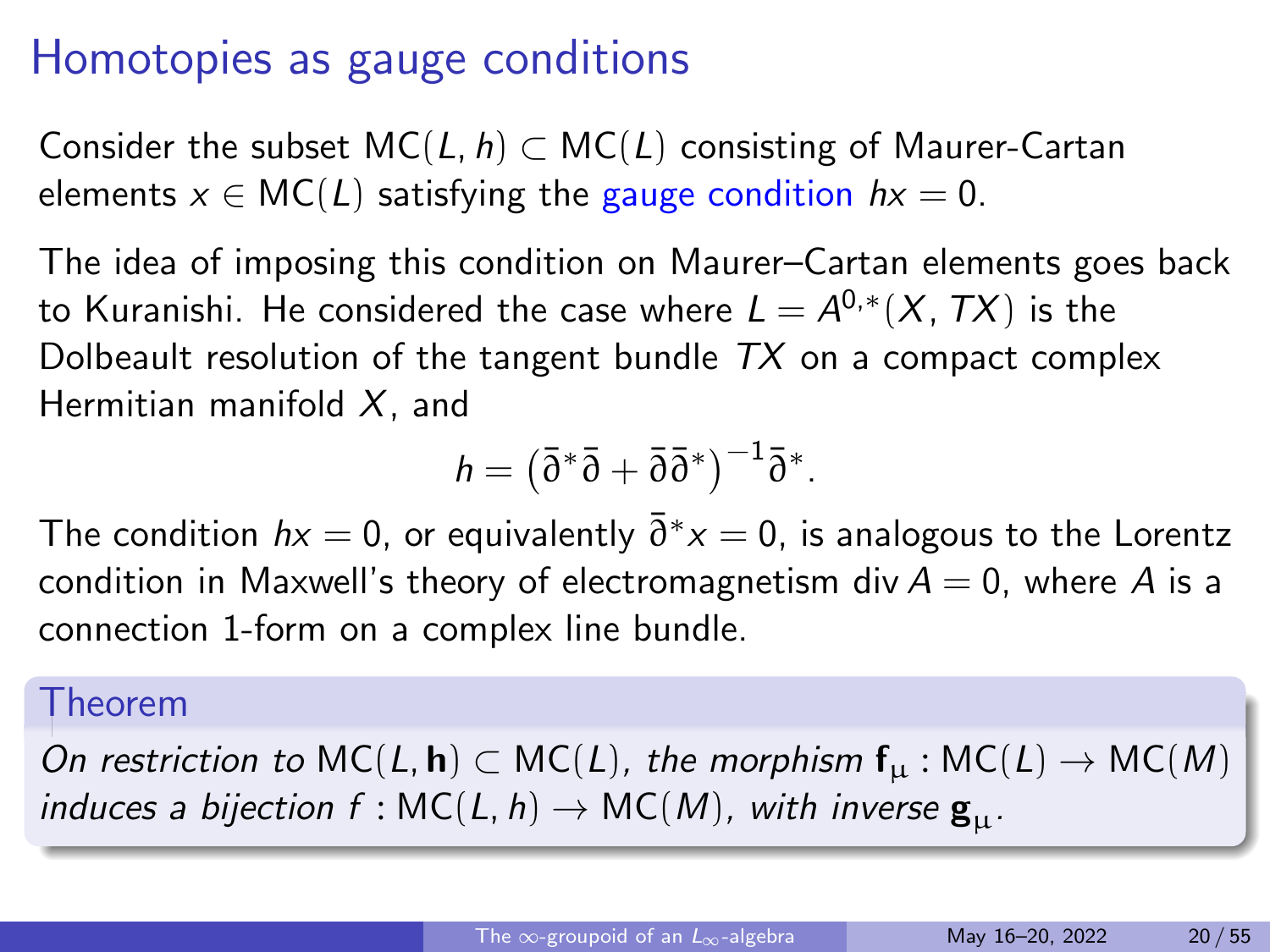#### Proof.

If  $x \in \text{MC}(L, h)$ , we have  $\mathbf{h} \exp(x) = 0$ , hence

$$
\exp(\mathbf{f}_{\mu}(x)) = \mathbf{f}_{\mu} \exp(x) = \mathbf{f}(1 + \mu \mathbf{h})^{-1} \exp(x) = \mathbf{f} \exp(x)
$$

$$
= \exp(f(x)).
$$

Hence

$$
\exp(\mathbf{g}_{\mu}\mathbf{f}_{\mu}(x)) = \mathbf{g}_{\mu}\mathbf{f} \exp(x) = (1 + \mathbf{h}\mu)^{-1}\mathbf{g}\mathbf{f} \exp(x)
$$

$$
= (1 + \mathbf{h}\mu)^{-1}(1 - \delta\mathbf{h} - \mathbf{h}\delta) \exp(x).
$$

Since  $(\delta + \mu)$  exp $(x) = 0$ , it follows that

$$
\exp(\mathbf{g}_{\mu}\mathbf{f}_{\mu}(x)) = (1 + \mathbf{h}\mu)^{-1}(1 + \mathbf{h}\mu)\exp(x) = \exp(x),
$$

proving that  $\mathbf{g}_{\mu} \mathbf{f}_{\mu}$  equals the identity on MC(L, h). If  $y \in \text{MC}(M)$ , then  $\mathbf{h} \exp(\mathbf{g}_{\text{U}}(y)) = \mathbf{h} \mathbf{g}_{\text{U}} \exp(y) = 0 \in \text{C}(L)$ . Since  $\mathbf{h} \mathbf{g}_{\mathbf{u}} \exp(y) = h \mathbf{g}_{\mathbf{u}}(y) + \dots,$ we see that  $\mathbf{g}_{\mathbf{u}} : \mathsf{MC}(M) \to \mathsf{MC}(L, h) \subset \mathsf{MC}(L)$ .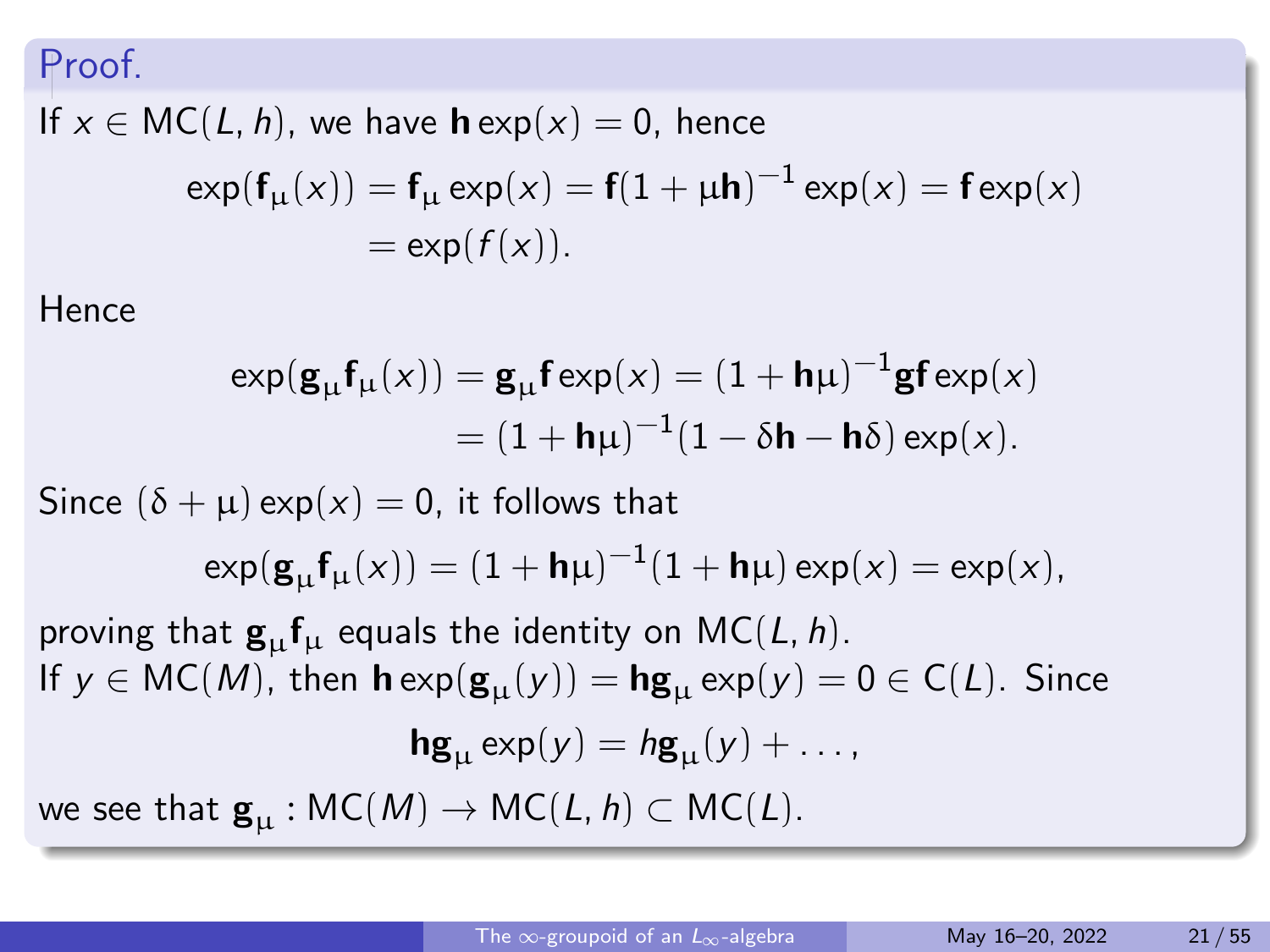# Thom–Sullivan differential forms

We now turn to an application of the above general constructions in (higher) Lie theory. The Lie theory of an  $L_{\infty}$ -algebra L is the theory of flat superconnections on simplicial complexes.

The geometric *n*-simplex  $\Delta^n$  is the convex set

$$
\Delta^n = \{ (t_0, \ldots, t_n) \in \mathbb{R}^{\{0, \ldots, n\}} \mid t_i \geq 0 \text{ and } t_0 + \cdots + t_n = 1 \}.
$$

The simplicial differential graded algebra  $\Omega(\Delta^\bullet)$  takes  $[n]$  to differential forms with polynomial coefficients on the *n*-simplex  $\Delta^n$ :

$$
\Omega(\Delta^{\bullet})
$$
  
=  $\mathbb{F}[t_0,\ldots,t_n, dt_0,\ldots, dt_n]/(t_0+\cdots+t_n=1, dt_0+\cdots+dt_n=0).$ 

The tensor product  $\Omega(\Delta^{\bullet}) \otimes L$  of an  $L_{\infty}$ -algebra L with the simplicial differential graded commutative algebra  $\Omega(\Delta^{\bullet})$  is a simplicial  $L_{\infty}$ -algebra.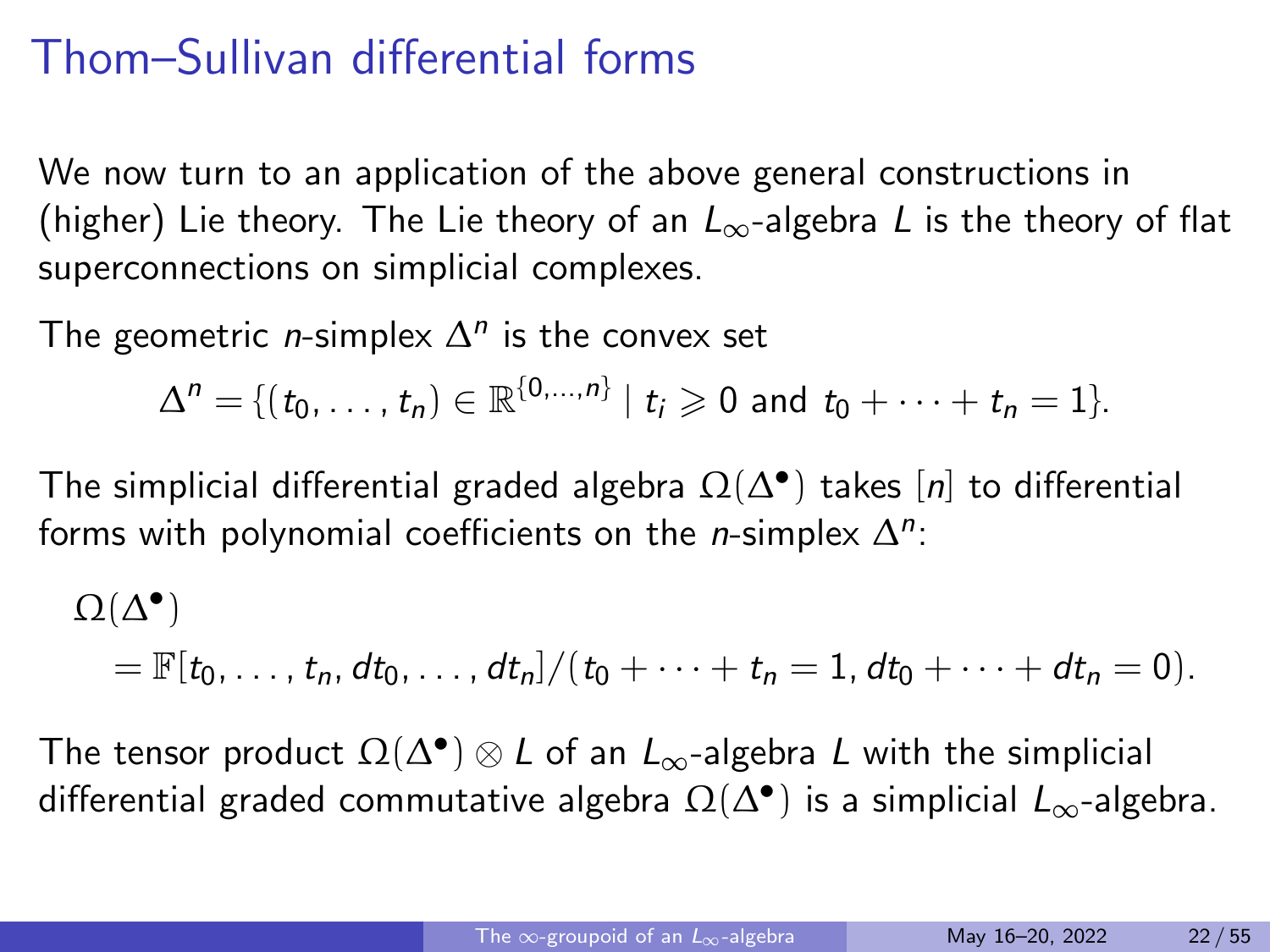# Homotopy theory of  $L_{\infty}$ -algebras

### Definition

The nerve MC<sub>•</sub>(L) of an  $L_{\infty}$ -algebra simplicial set is the Maurer–Cartan set of the simplicial  $L_{\infty}$ -algebra  $\Omega(\Delta^{\bullet})\otimes L$ :

$$
\mathsf{MC}_\bullet(L) = \mathsf{MC}(\Omega(\Delta^\bullet) \otimes L).
$$

The homotopy groups  $\pi_i(L)$  of an  $L_{\infty}$ -algebra L are the homotopy groups  $\pi_i(MC_{\bullet}(L))$  of its nerve.

The functor  $MC_{\bullet}(L)$  is related to Sullivan's functor  $\langle A \rangle$  that takes a dg commutative algebra A to a simplicial set: there is a natural equivalence of functors

 $MC_{\bullet}(L) \cong \langle C(L)^{\vee} \rangle.$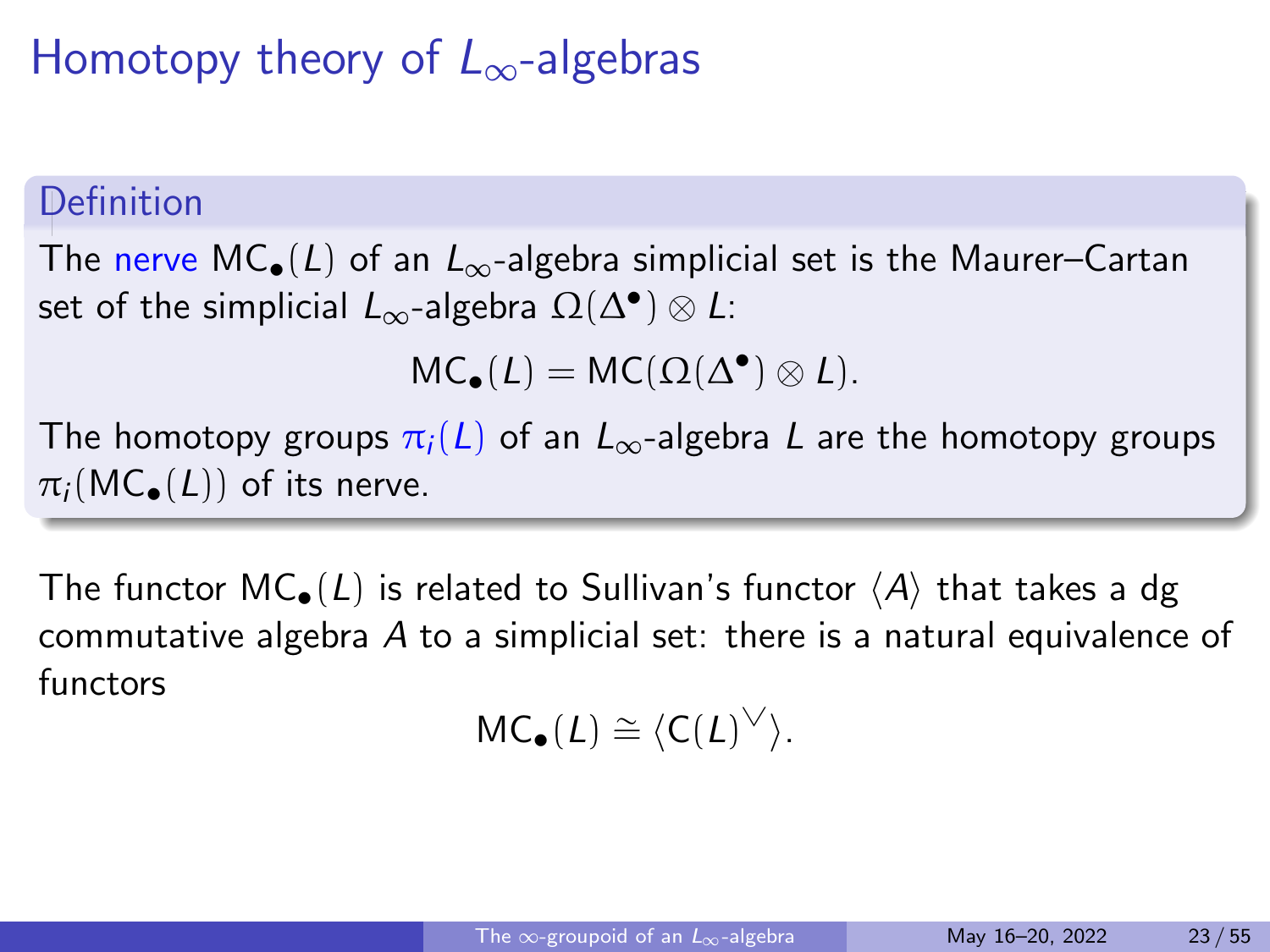### Elementary differential forms

Consider the subcomplex of  $\Omega^{\bullet}(\Delta^n)$  spanned by Whitney's complex of elementary differential forms. This is the subcomplex  $C^{\bullet}(\Delta^n) \subset \Omega^{\bullet}(\Delta^n)$ with basis

$$
\omega_{i_0...i_k}=k!\sum_{j=0}^k(-1)^it_{ij}dt_{i_0}...\widehat{dt}_{i_j}...dt_{i_k},\quad 0\leqslant i_0<\cdots
$$

### Theorem (Whitney)

The complex  $C^{\bullet}(\Delta^n)$  is naturally isomorphic to the complex of normalized simplicial cochains (with coefficients in  $F$ ) of the n-simplex.

Dupont reformulates the de Rham theorem by constructing a simplicial homotopy  $s_{\bullet}:\Omega^i(\Delta^\bullet)\to \Omega^{i-1}(\Delta^\bullet)$  such that

$$
ds_n+s_nd=1-p_n,
$$

where  $p_n$  is a projection onto the subcomplex  $C^{\bullet}(\Delta^n) \subset \Omega^{\bullet}(\Delta^n)$ .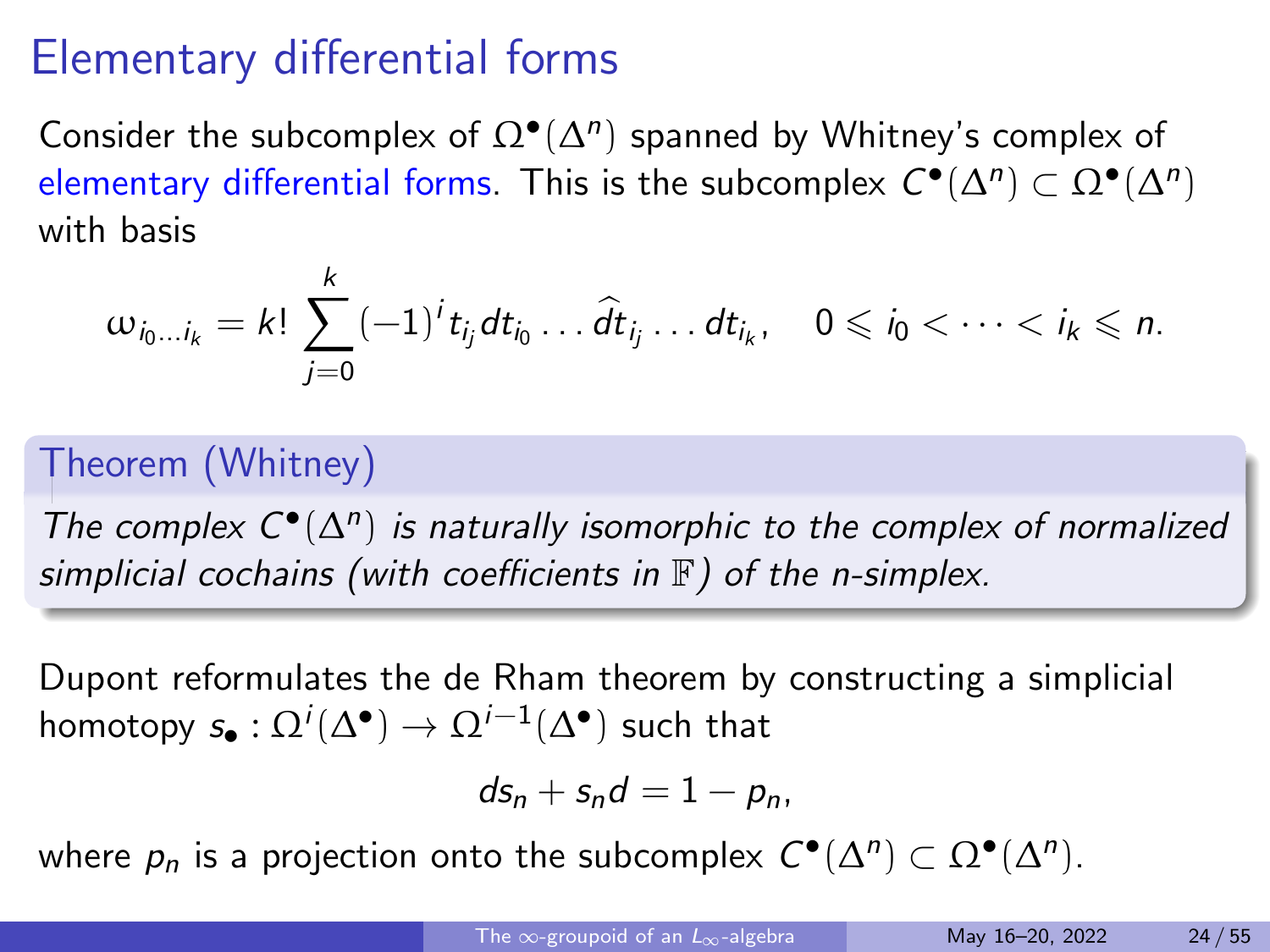Applying homological pertubation theory to the simplicial contraction  $\rho_\bullet : \Omega^\bullet(\Delta^\bullet) \otimes L \to C^\bullet(\Delta^\bullet) \otimes L$  of cochain comlexes induced by the Dupont homotopy, we obtain  $L_{\infty}$ -morphisms

$$
C^{\bullet}(\Delta^{\bullet}) \otimes L \xrightarrow{i_{\bullet}} \Omega^{\bullet}(\Delta^{\bullet}) \otimes L \xrightarrow{p_{\bullet}} C^{\bullet}(\Delta^{\bullet}) \otimes L
$$

whose composition is the identity map.

The simplicial set

$$
\gamma_{\bullet}(L) = \text{MC}(\Omega(\Delta^{\bullet}) \otimes L, s_{\bullet})
$$
  
= {x \in \text{MC}(\Omega(\Delta^{\bullet}) \otimes L) | s\_{\bullet}x = 0}

is isomorphic to  $\mathsf{MC}_\bullet(\mathcal{C}^\bullet(\Delta^\bullet)\otimes L)$ , and we have morphisms of simplicial sets

$$
\gamma_\bullet(L)\subset \mathsf{MC}_\bullet(L)\xrightarrow{\mathbf{p}_\bullet} \gamma_\bullet(L)
$$

#### Theorem

**The inclusion**  $\gamma_{\bullet}(L) \subset MC_{\bullet}(L)$  **is a homotopy equivalence.** 

 $\bigcirc$  If  $L^i = 0$  for  $i < -k$ , the simplicial set  $\gamma_{\bullet}(L)$  is a k-groupoid.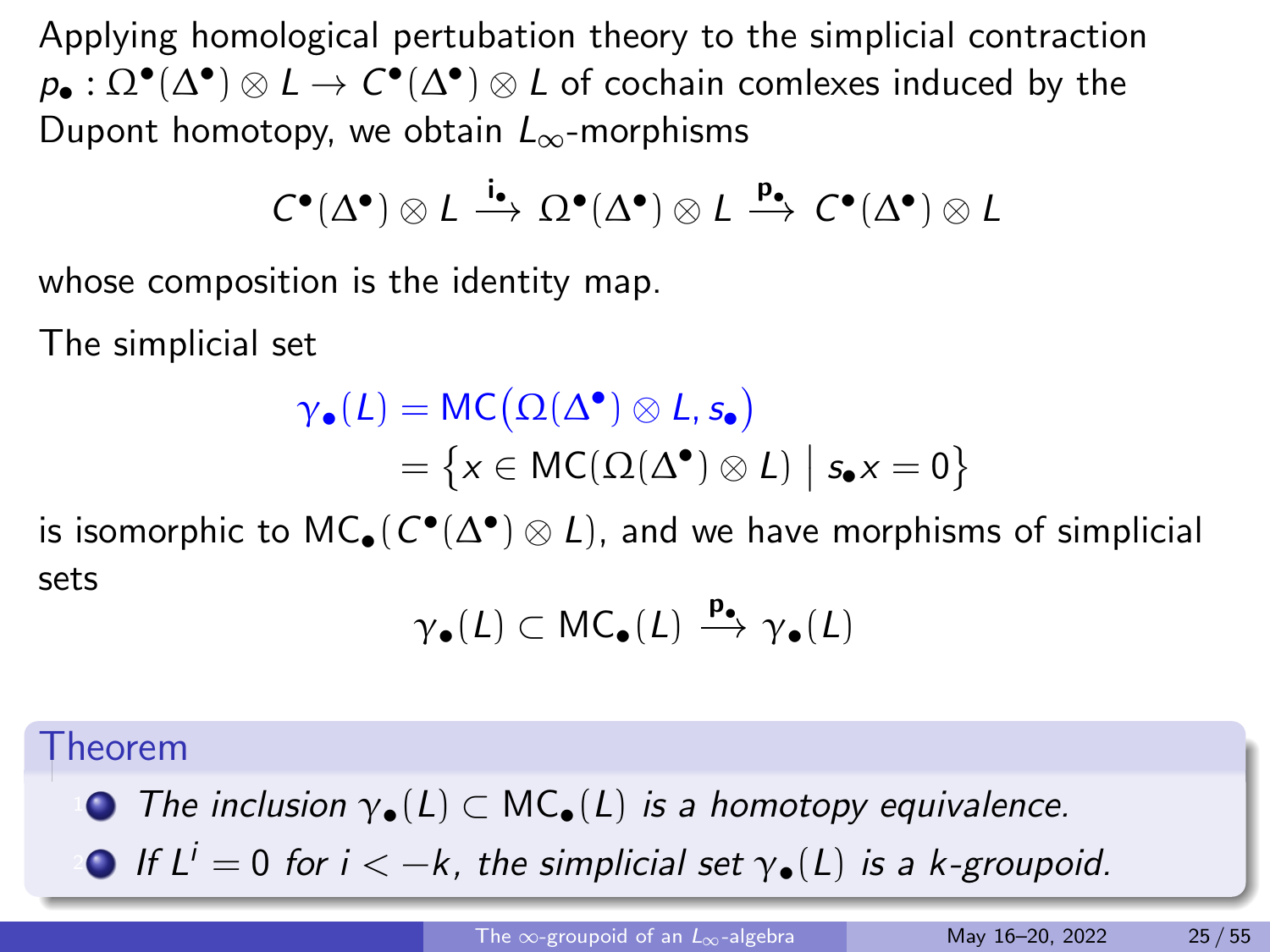The functor  $\gamma_{\bullet}(L)$  specializes to well-known functors in two cases.

- If L is concentrated in degree  $-1$ , its suspension is a nilpotent Lie algebra, and  $\gamma_{\bullet}(L)$  is isomorphic to the nerve of the associated Lie group G.
- $\bullet$  If L is an abelian differential graded Lie algebra (i.e. cochain complex), then  $\gamma_{\bullet}(L)$  is naturally isomorphic to the Eilenberg-Maclane space  $K(\tau^{\leqslant 0} L)$  associated to the chain complex

$$
(\tau^{\leq 0}L)^{i} = \begin{cases} L^{i}, & i < 0, \\ Z^{0}(L), & i = 0, \\ 0, & i > 0. \end{cases}
$$

The functor  $\gamma_{\bullet}(L)$  generalizes the Baker–Campbell–Hausdorff Theorem to differential graded Lie algebras, and indeed to (curved)  $L_{\infty}$ -algebras.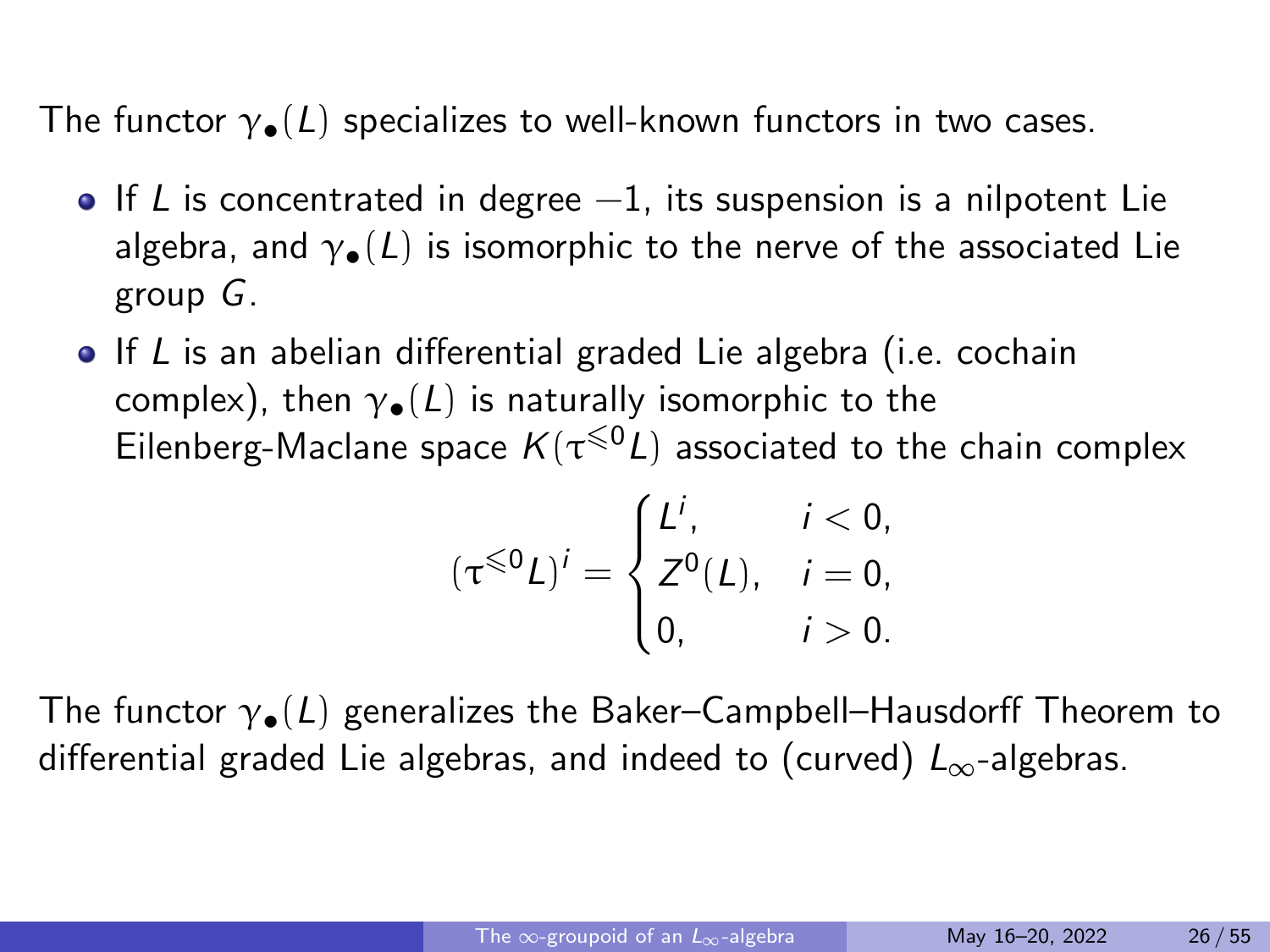# More on Dupont's homotopy

The vector field

$$
E_i = \sum_{j=0}^n (\mathbf{t}_j - \delta_{ij}) \mathbf{p}_j
$$

generates dilation centered at the vertex  $e_i$  of the *n*-simplex. Let  $\phi_i(u)$  be the flow that it generates. The Poincaré homotopy is

$$
h_n^i = \int_0^1 u^{-1} \, \phi_i(u) \, \iota(E_i) \, du.
$$

Let  $\varepsilon_n^i : \Omega(\Delta^n) \to \mathbb{F}$  be evaluation at the vertex  $e_i$ . Stokes's theorem implies the Poincaré lemma.

#### Lemma

 $h_n^i$  is a chain homotopy between the identity and  $\varepsilon_n^i$ :

$$
dh_n^i + h_n^i d = \mathrm{Id}_n - \varepsilon_n^i.
$$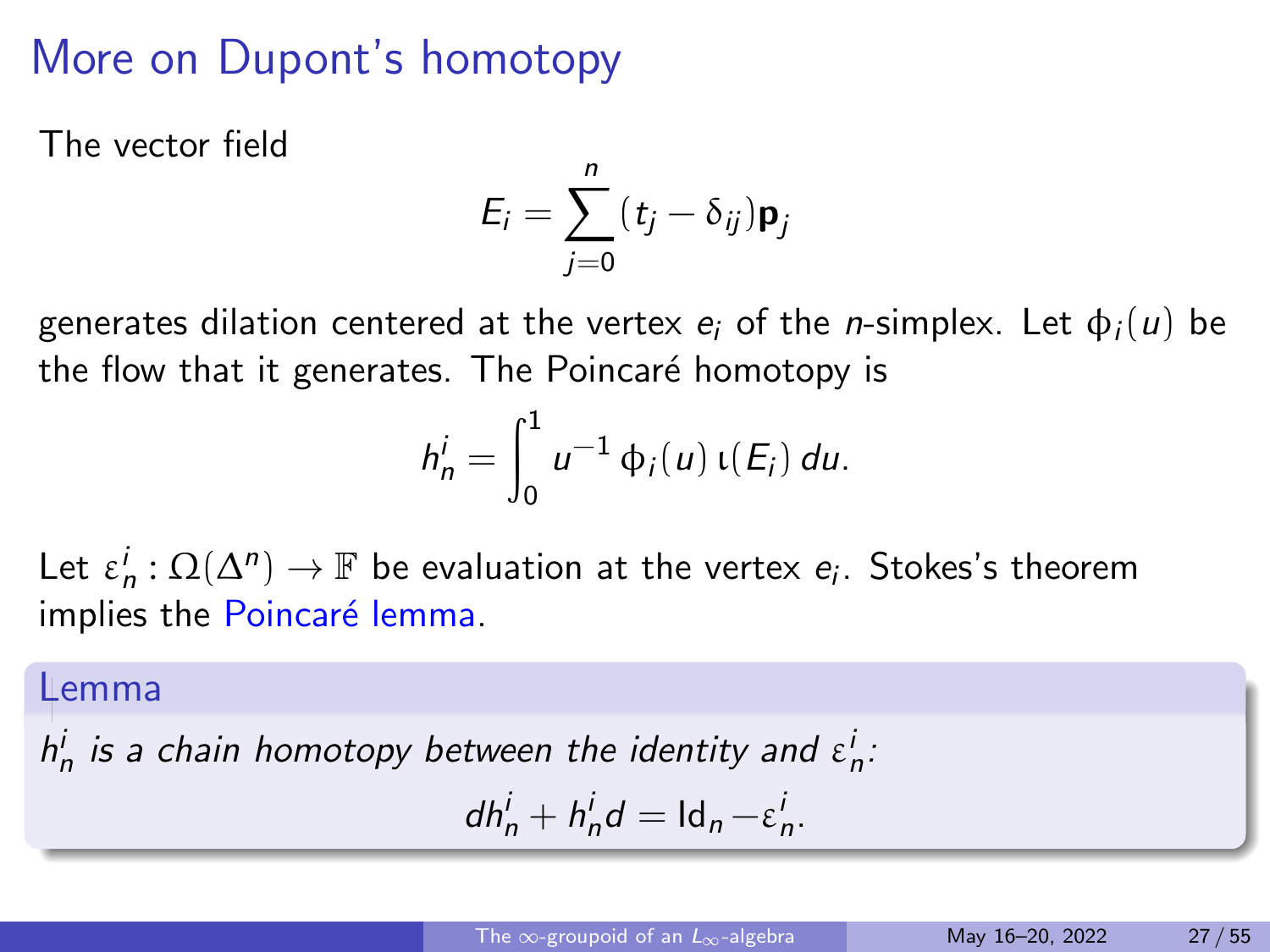Dupont's homotopy is given by the formula

$$
s_n = \sum_{k=0}^{n-1} \sum_{0 \leq i_0, \dots, i_k \leq n} t_{i_0} dt_{i_1} \dots dt_{i_k} h_n^{i_k} \dots h_n^{i_0}.
$$

This operator becomes increasingly complicated as *n* increases. We can however make some general statements:

 $\bigcirc$  the kernel of  $s_n$  on  $\Omega^0(\Delta^n)$  is of course the whole subspace;

- $\bigcirc$  the kernel on  $\Omega^k(\Delta^n)$  decreases in size as the degree k increases;
- $\bigcirc$  the kernel on  $\Omega^n(\Delta^n)$  is the rank 1 subspace spanned by

 $dt_1 \wedge \cdots \wedge dt_n$ :

 $\bullet$  the operator  $s_n$  is equivariant under the action of the permutation group  $S_{n+1}$  on the vertices of  $\Delta^n$ .

In particular,  $s_1$  is equivariant under the reversal map  $(t_0, t_1) \mapsto (t_1, t_0)$ , which exchanges the two boundary points of the 1-simplex.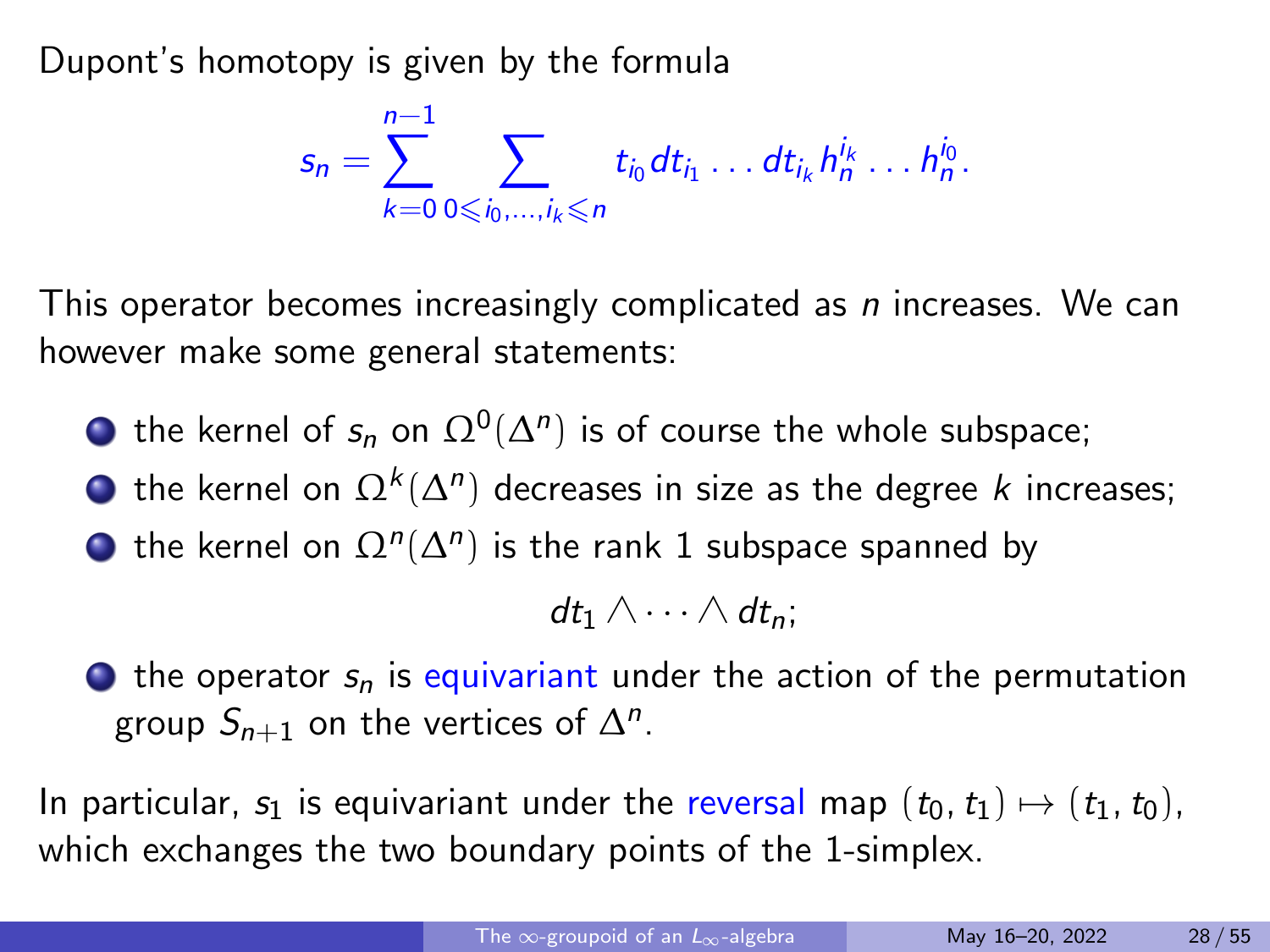# Dupont's homotopy on the 1-simplex  $\Delta^1$

Dupont's homotopy is far simpler to understand when  $n = 1$  than in the general case. In terms of the coordinate  $t=t_1=1-t_0$  on  $\Delta^1$ , we have

$$
s_1 a(t) dt = t_0 h^0 a(t) dt + t^1 h^1 a(t) dt
$$
  
=  $(1-t) \int_0^t a(s) ds + t \left( - \int_t^1 a(s) ds \right)$   
=  $\int_0^t a(s) ds - t \int_0^1 a(s) ds.$ 

This formula confirms that the kernel of  $s<sub>1</sub>$  on 1-forms on the 1-simplex is the span of dt.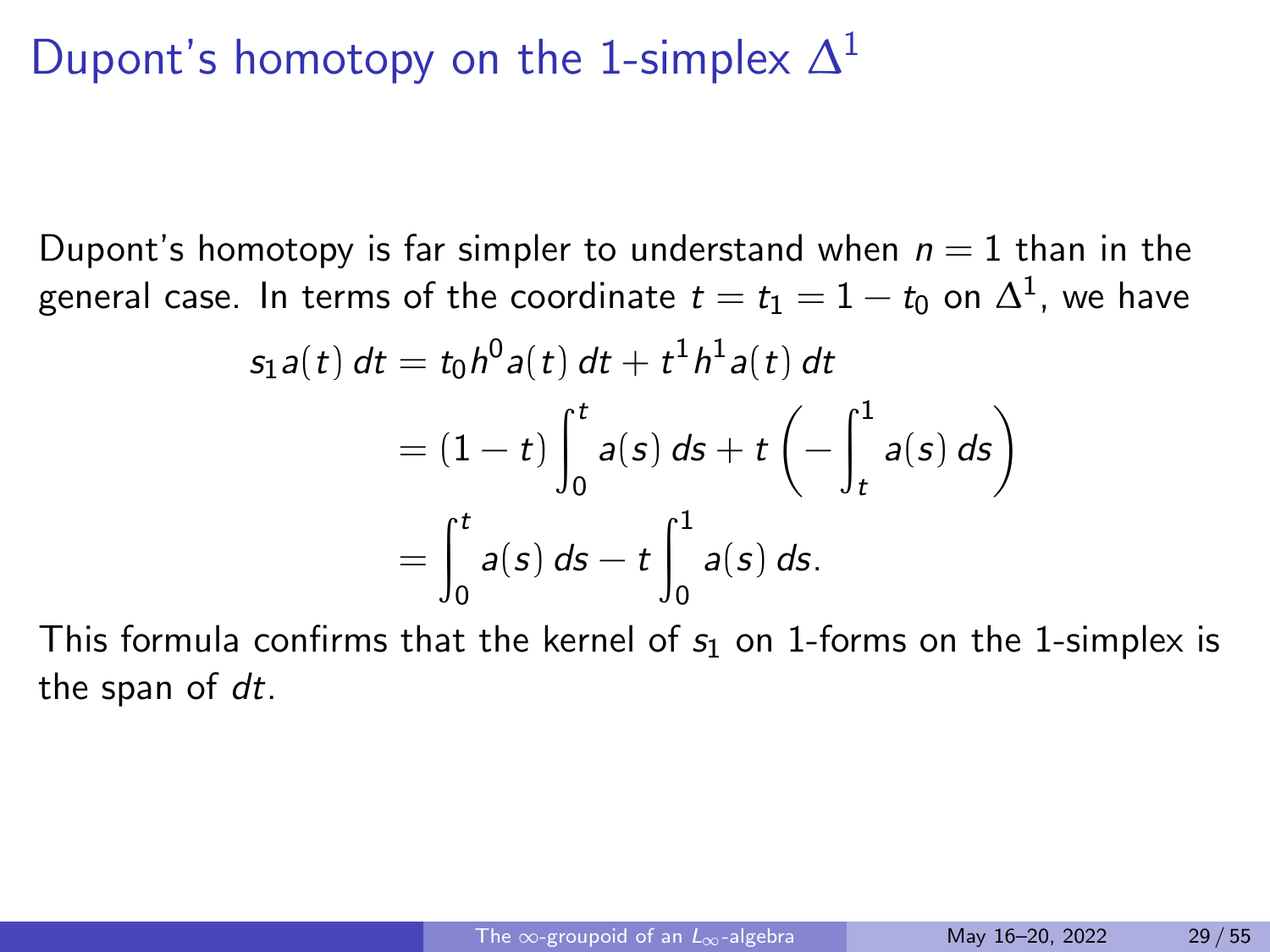Elements of  $MC_1(L)$  are the superconnections

 $x(t) + a(t)dt$ ,

where  $x(t)$  and  $a(t)$  are in  $L^1[t]$  and  $L^0[t]$  respectively, satisfying the equations

$$
\begin{cases}\delta x(t) + \frac{1}{2}[x(t), x(t)] = 0, \\
\dot{x}(t) + [a(t), x(t)] + \delta a(t) = 0.\n\end{cases}
$$

The gauge condition  $s_1 a(t) dt = 0$  imposes the additional equation  $\dot{a}(t) = 0$ , in other words, a is constant.

If L is a Lie algebra,  $x(t) = 0$  and  $y_1(L)$  may be identified with the underlying set of the vector space  $L^1$ .

 $\gamma_2(L)$  is the multiplication table of  $\gamma_1(L)$ .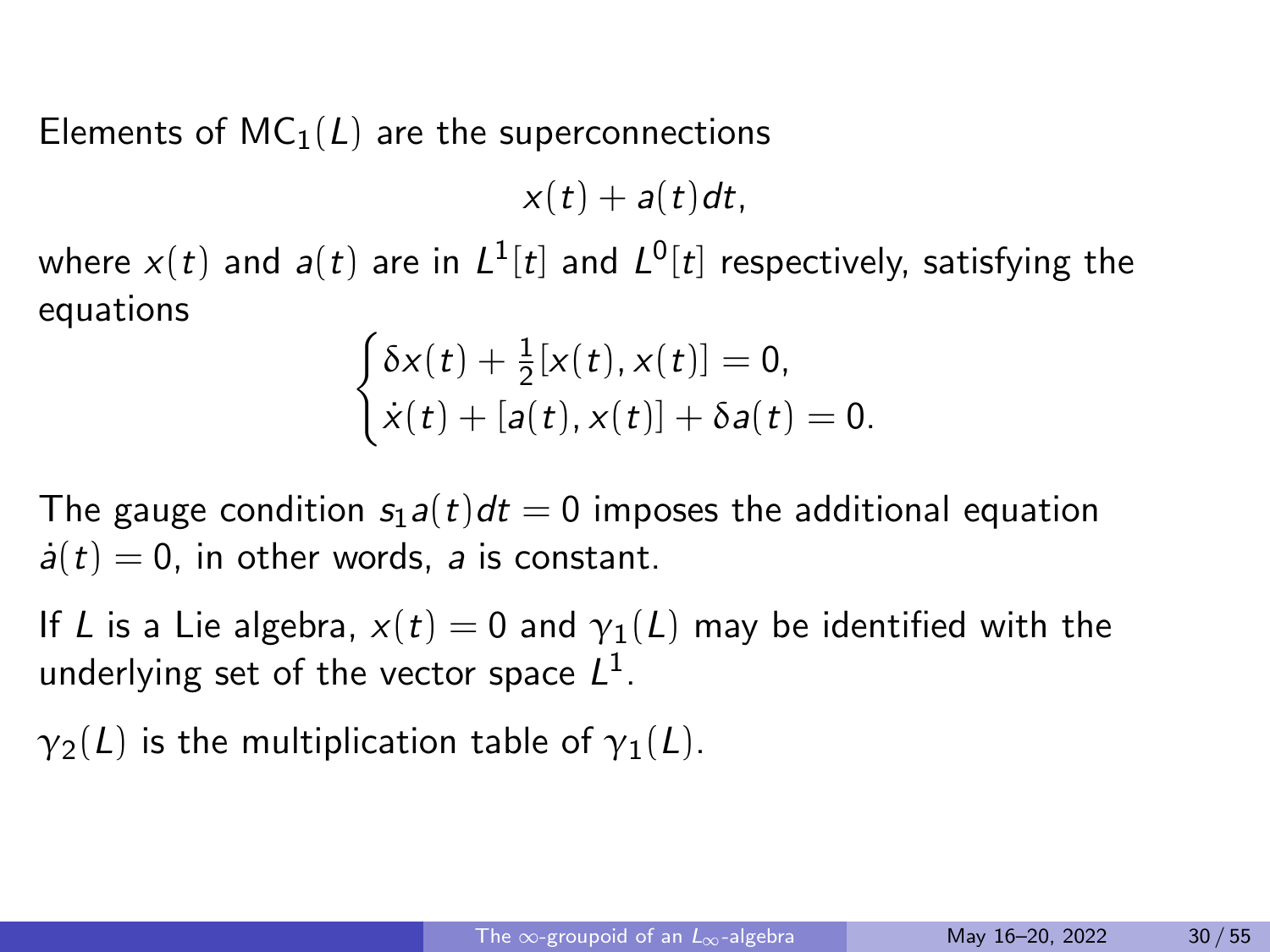### Cubical nerves of differential graded Lie algebras

We will work with cubical sets with upper, or both lower and upper, connections. Our constructions are compatible with cubical sets with reversals, but not with exchange or diagonal.

There is a cubical space  $\square^{\bullet}$ , where  $\square^n=[0,1]^n$ . Denote points of  $\square^n$  by  $(x_1, \ldots, x_n)$ . The cofaces are the maps

$$
\mathbf{p}_{\varepsilon}^i:\Box^{n-1}\to \Box^n,\quad i\in\{1,\ldots,n\},\quad \varepsilon\in\{0,1\},\
$$

taking  $(x_1, ..., x_{n-1})$  to  $(x_1, ..., x_{i-1}, \varepsilon, x_i, ..., x_n)$ .

The codegeneracies are the maps

$$
\sigma^i:\square^n\to\square^{n-1},\quad i\in\{1,\ldots,n\},\
$$

taking  $(x_1, \ldots, x_n)$  to  $(x_1, \ldots, \hat{x_i}, \ldots, x_n)$ .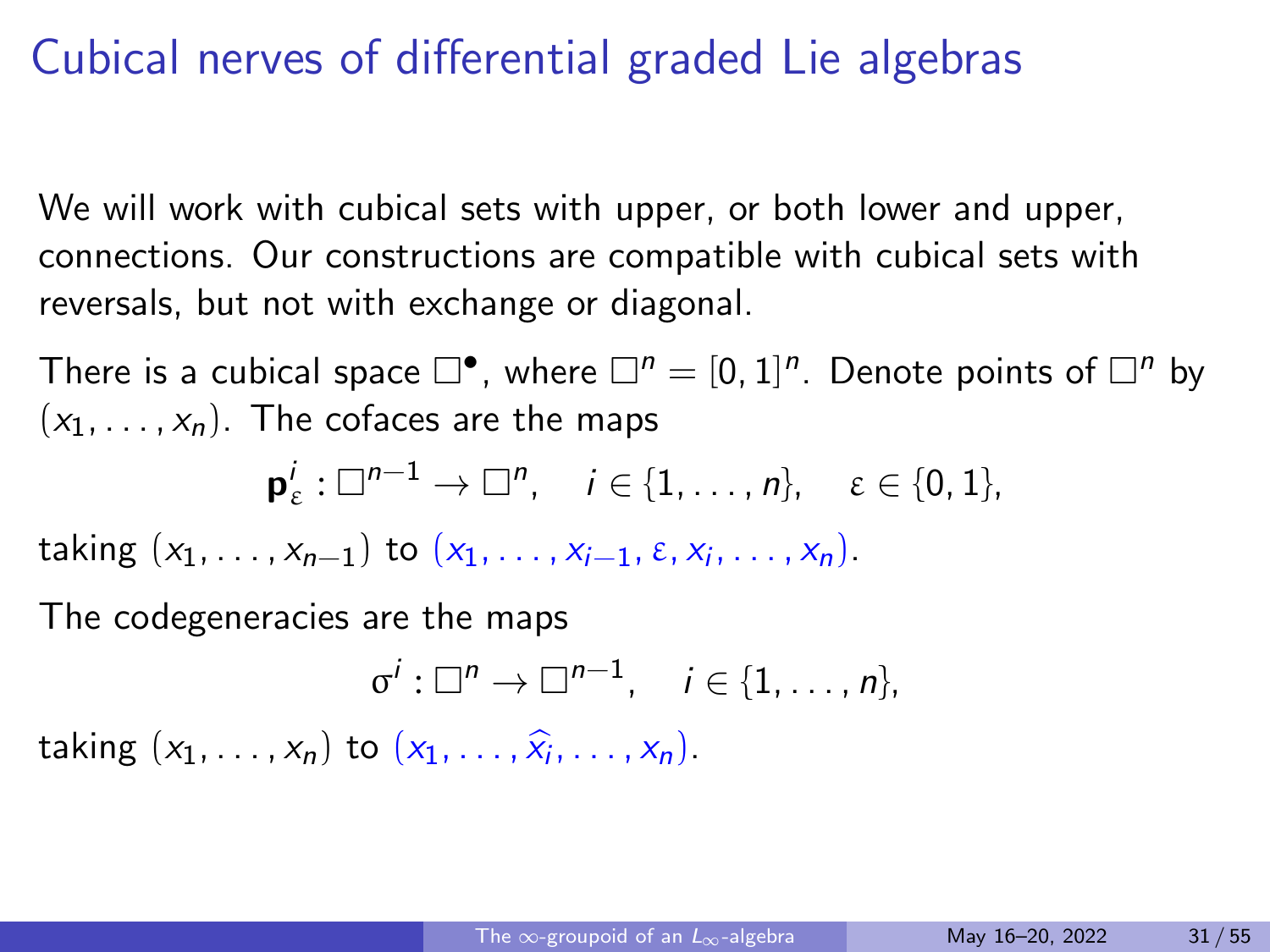# **Connections**

The upper coconnections are the maps

 $\gamma^i_+:\square^n\to \square^{n-1},\quad i\in\{1,\ldots,n-1\},$ 

taking  $(x_1, ..., x_n)$  to  $(x_1, ..., x_i x_{i+1}, ..., x_n)$ .

The lower coconnections are the maps

$$
\gamma_-^i:\square^n\to\square^{n-1},\quad i\in\{1,\ldots,n-1\},
$$

taking  $(x_1, ..., x_n)$  to  $(x_1, ..., x_i + x_{i+1} - x_i x_{i+1}, ..., x_n)$ .

The reversals are the maps

$$
\rho^i:\square^n\to\square^n,\quad i\in\{1,\ldots,n\},\
$$

taking  $(x_1, ..., x_n)$  to  $(x_1, ..., 1 - x_i, ..., x_n)$ .

Our formula for coconnections is different from the more popular one that uses the function  $\mathsf{min}(x,y) : \square^2 \to \square^1$  instead of  $xy : \square^2 \to \square^1.$  Both choices already occur in Boardman and Vogt: the one we use has the advantage that it is polynomial, so interacts better with de Rham theory.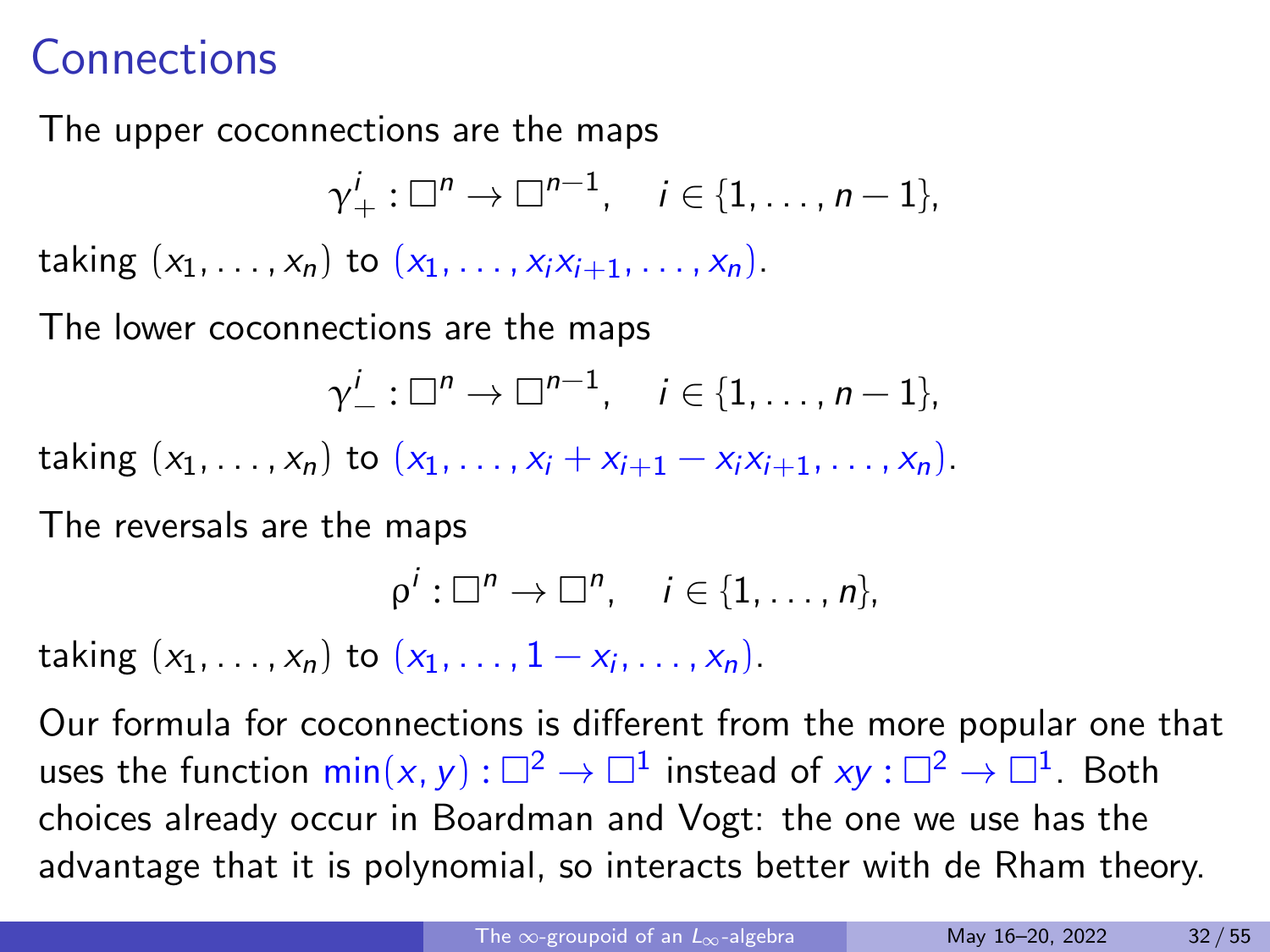The theory of cubical sets has serious difficulties when connections are omitted: for example, the fundamental theorem of Moore that simplicial groups are fibrant is not true in the cubical setting in the absence of upper (or lower) connections.

We work with upper connections because  $xy$  is easier to write than  $x + y - xy$ .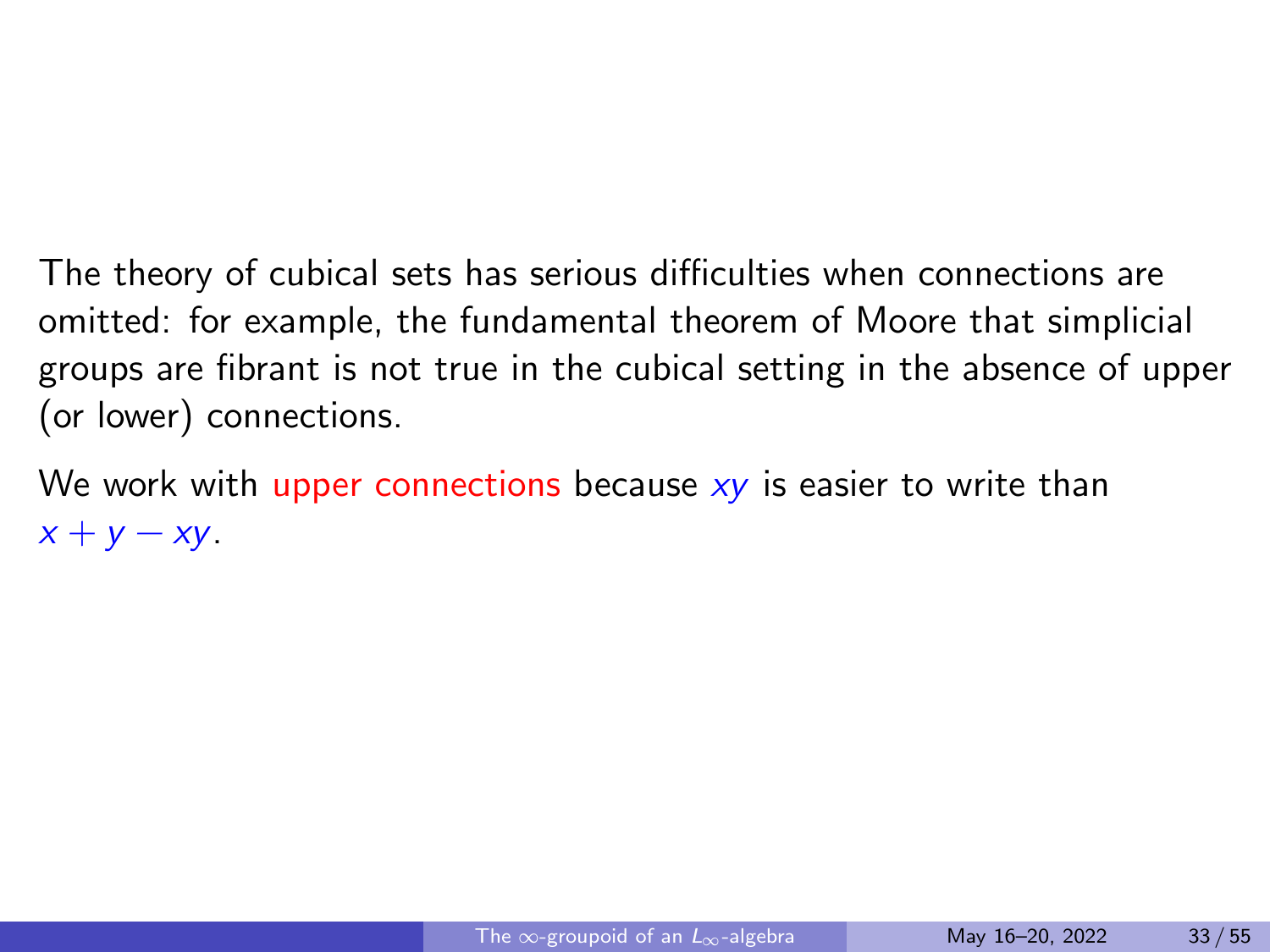Let  $\Omega(\square^n)$  be the differential graded commutative algebra of polynomial coefficient differential forms on the cube  $\square^n$ :

$$
\Omega(\square^n)=\mathbb{F}[x_1,\ldots,x_n,dx_1,\ldots,dx_n].
$$

We have  $\Omega(\square^n)\cong \Omega(\square^1)^{\otimes n}.$  This algebra is contractible.

As *n* varies, these algebras assemble to form a cubical differential graded commutative algebra  $\Omega(\Box^{\bullet}).$  Embedded in this cubical cochain complex is the simplicial cubical complex of elementary forms: these are the differential forms

 $C(\square^n) \cong C(\square^1)^{\otimes n}$ .

We recall that  $C(\square^1)$  is spanned by  $\{1, x, dx\}$ .

The operator  $p_1^{\otimes n}$  projects from  $\Omega(\Box^n)$  to  $C(\Box^n)$ .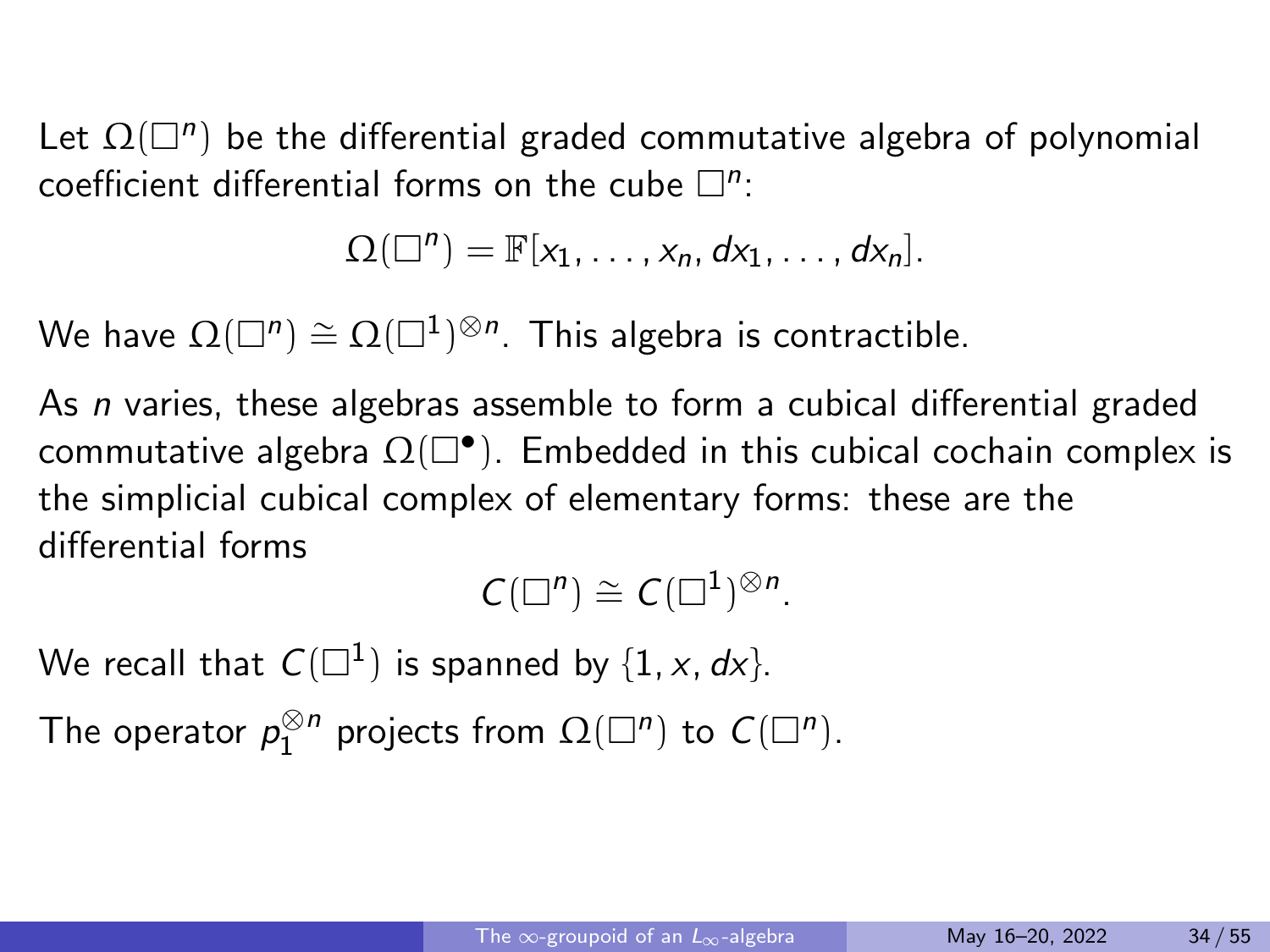# De Rham's theorem for cubes

The de Rham theorem is much simpler for cubical sets than for simplicial sets. Consider the homotopy  $s_{n}^{\Box}$  $\Xi_n^\square: \Omega^i(\square^n) \to \Omega^{i-1}(\square^n)$  given by the formula

$$
\mathsf{s}_n^\square = \sum_{i=1}^n \mathsf{p}_1^{\otimes i-1} \otimes \mathsf{s}_1 \otimes \mathsf{Id}_1^{\otimes n-i-1} \, .
$$

It is an easy exercise to check that

$$
ds_n^\square + s_n^\square d = 1 - p_1^{\otimes n}.
$$

I believe the following result is new: I may be mistaken, and would welcome any pointers to the literature.

#### Lemma

The sequence of homotopies  $s_{\bullet}^{\Box}$  $\cdot^\sqcup$  is compatible with the cubical operations: it is an endomorphism of the cubical cochain complex  $\Omega(\Box^{\bullet})$ .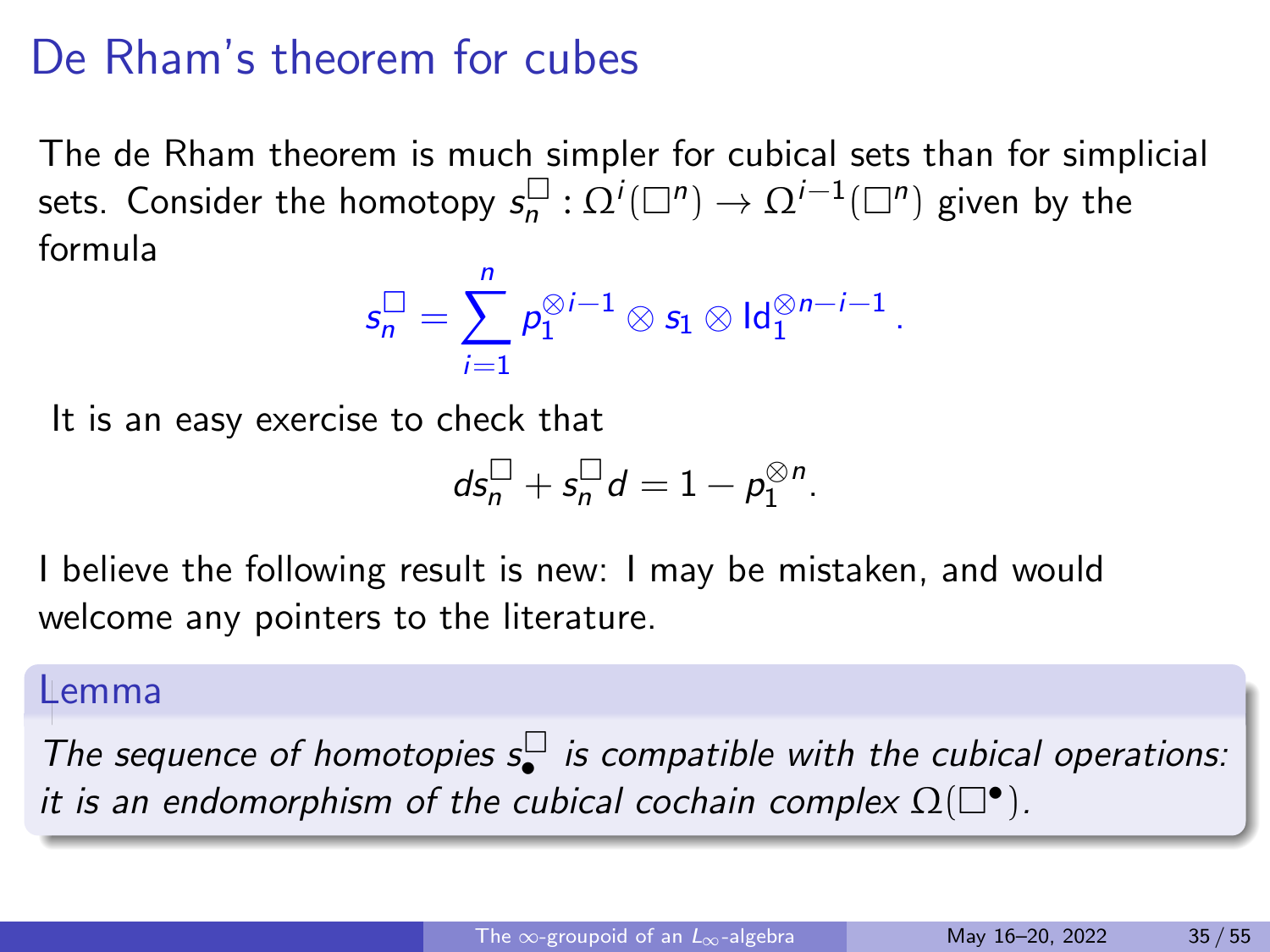If  $X_{\bullet}$  is a cubical set, the coend

$$
\Omega(X)=\int^n\Omega(\square^n)\otimes X_n
$$

calculates the cohomology (with coefficients in  $\mathbb{F}$ ) of  $X_{\bullet}$ . The homotopy s descends to a homotopy  $\overline{s^\square} : \Omega^i(X) \rightarrow \Omega^{i-1}(X)$ , with  $ds^{\Box}+s^{\Box}d=\mathsf{Id}-p^{\Box}$  , where  $p^{\Box}$  is a projection to the complex of cubical cochains

$$
C(X) = \int^n C(\square^n) \otimes X_n.
$$

The homotopy  $s_{\bullet}^{\square}$  $\bullet$  is compatible with reversal, since  $s_1$  is, but not with exchanges.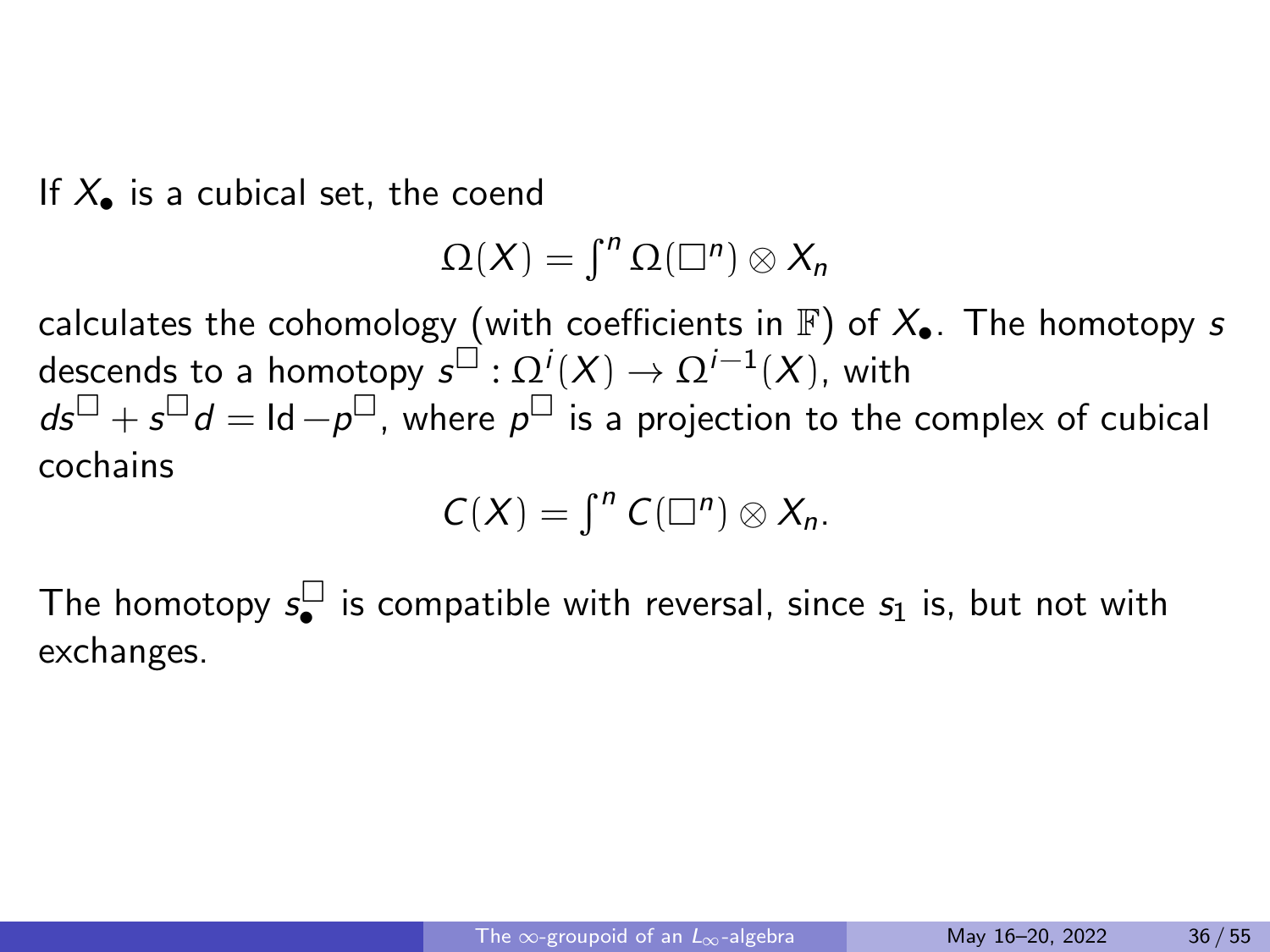If L is an  $L_{\infty}$  algebra, we define cubical analogues of the Maurer–Cartan simplicial set MC $(1)$ , and of  $\gamma_{\bullet}(L)$ :

$$
MC^{\square}_{\bullet}(L)=MC(\Omega(\square^{\bullet})\otimes L)
$$

and

$$
\gamma^\square_\bullet(L) = \mathsf{MC}(\Omega(\square^\bullet) \otimes L, s^\square_\bullet).
$$

Exact analogues of all of the results in the simplicial case hold in the cubical case. I have little intuition for cubical Kan complexes (but see Bandiera's talk at this conference), and would rather transfer this construction back into the simplicial world. To do this, I will apply cubical unstraightening.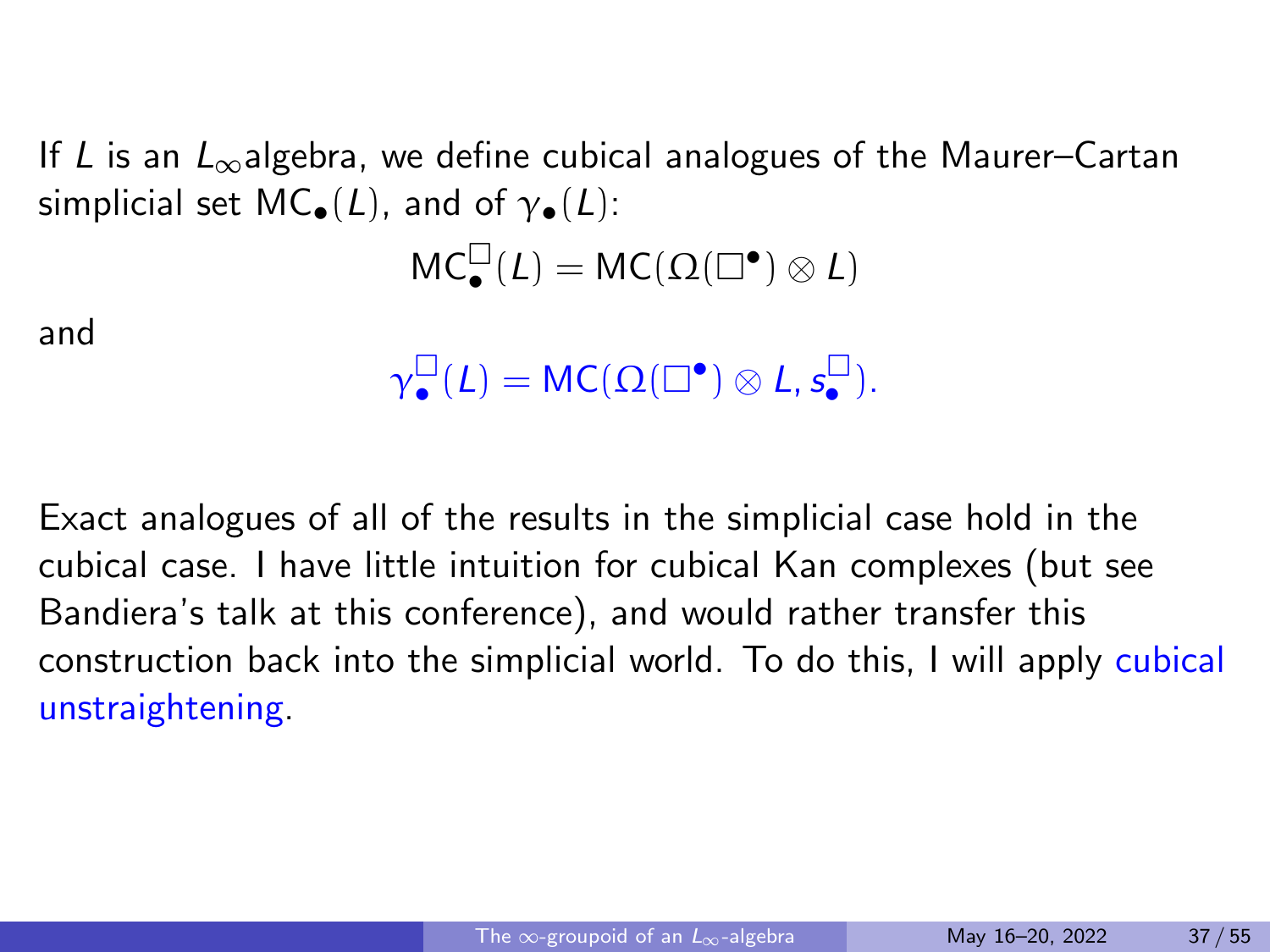# Cubical unstraightening

The bridge between the cubical and simplicial worlds is provided by the cosimplicial cubical set  $Q^\bullet$ . A glimpse of  $Q^\bullet$  appears in the work of Boardman and Vogt, and its triangulation appears in Lurie's work on unstraightening of  $\infty$ -presheaves on  $\infty$ -categories, or the Grothendieck construction. (Boardman and Vogt work with topological categories, instead of simplicial categories, and study what is now called the unstraightening functor.)

The cosimplicial cubical set  $Q^{\bullet}$  itself was considered by Kapulkin, Lindsey and Wong. The cubical set  $Q^n$  is obtained from  $\square^n$  by an equivalence relation. In terms of the geometric realization of  $[0, 1]^n$ , this equivalence relation is generated by the equivalences

$$
(x_1, \ldots, x_{i-1}, 0, x_{i+1}, \ldots, x_n) \sim (0, \ldots, 0, x_{i+1}, \ldots, x_n),
$$

where  $1 < i \leq n$ .

In other words, the lower face  $\mathbf{p}_0^i \Box^n$  is collapsed to a face of codimension  $i$ in  $\square^n$ .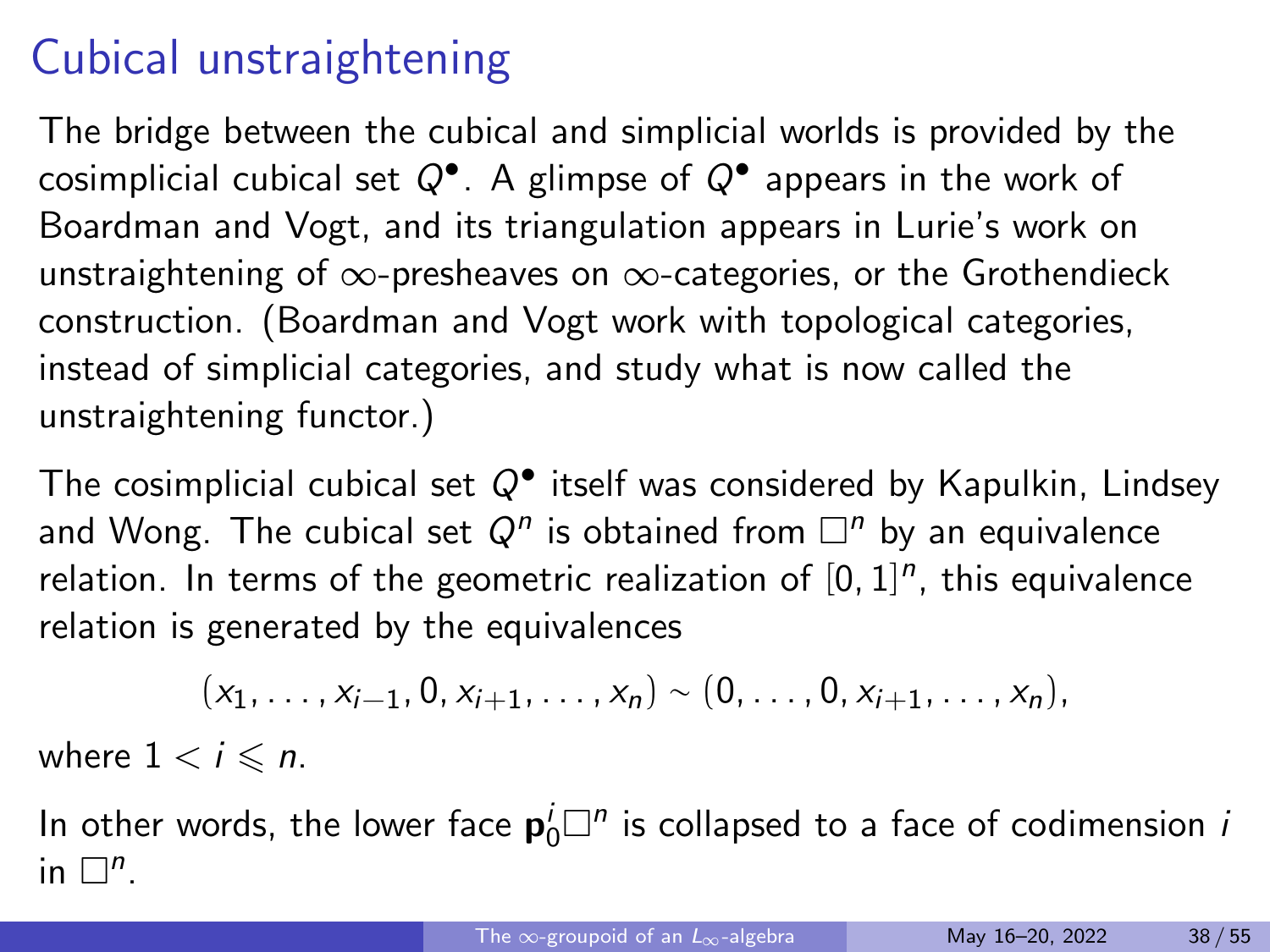The easiest way to think about  $Q^n$  is as the quotient of  $\Box^n$  defined by the following map between the geometric realizations of  $\square^n$  to  $\Delta^n$ :

$$
(x_1, \ldots, x_n) \mapsto (x_1 \ldots x_n, (1-x_1)x_2 \ldots x_n, \ldots, (1-x_{n-1})x_n, 1-x_n).
$$

The simplest way to remember this is by the formulas

$$
t_0+\cdots+t_{i-1}=x_i\ldots x_n.
$$

For example, when  $n = 2$ ,

$$
t_0 = x_1x_2
$$
,  $t_0 + t_1 = x_2$ ,  $t_0 + t_1 + t_2 = 1$ .

The cosimplicial structure of  $Q^{\bullet}$  is now clear. The cofaces  $\mathsf{p}^i:Q^{n-1}\to Q^n$  and codegeneracies  $\sigma^i:Q^n\to Q^{n-1}$  are induced by the maps between cubes

$$
\mathbf{p}^i = \begin{cases} \mathbf{p}_0^1, & i = 0, \\ \mathbf{p}_1^i, & 1 \leqslant i \leqslant n, \end{cases} \qquad \sigma^i = \begin{cases} \sigma^1, & i = 0, \\ \gamma_+^i, & 1 \leqslant i \leqslant n. \end{cases}
$$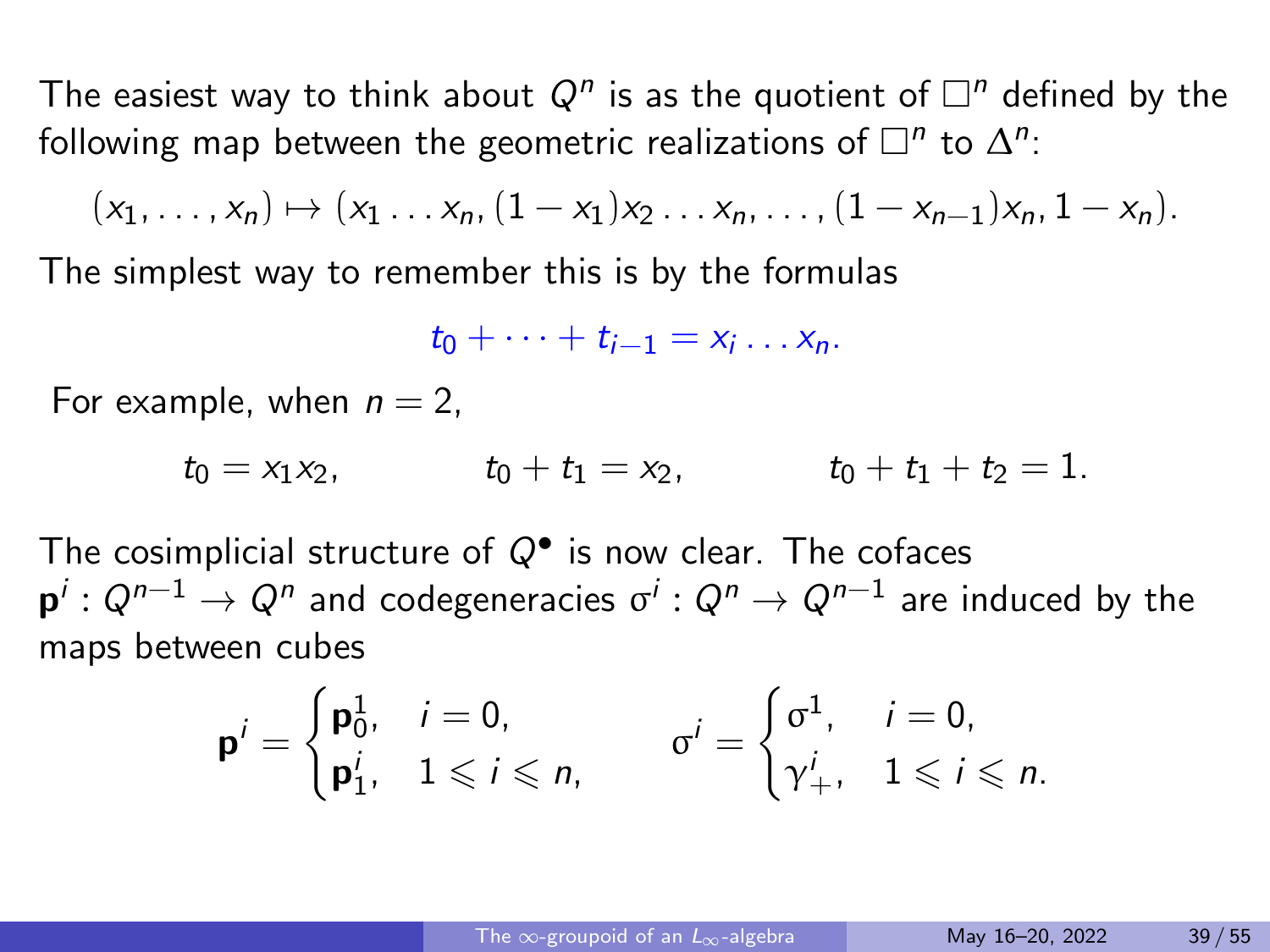We may now convert the Kan cubical set  $\gamma_\bullet^\Box$  $\bigcup_{\bullet}$  (L) into a simplicial set: the *n*-simplices are the maps from  $Q^n$  to  $\gamma_\bullet^\square$  $\bigcup_{\bullet}(L).$ 

There is a more direct way to construct the resulting simplicial set, using the simplicial differential graded algebra  $\Omega(Q^n)$  of polynomial coefficient differential forms on the cubical set  $Q^n$ . These are just the differential forms on the cube  $\Box^n$  whose restriction to each lower face  $(x_1, \ldots, x_{i-1}, 0, x_{i+1}, \ldots, x_n)$  is the pullback of a differential form on the face  $(0, \ldots, 0, x_{i+1}, \ldots, x_n)$  by the projection between these faces.

This is clearly a differential graded subalgebra of  $\Omega(\Box^n)$ , it is contractible, and is preserved by the homotopy operator  $s_n^{\Box}$ .⊔<br>'n

The cubical unstraightening of  $\gamma_\bullet^\Box$  $\bigcup_{\bullet}$  (L) is the Kan complex

> $\gamma_{\bullet}^{\mathcal{Q}} = \mathsf{MC}\Big(\Omega(\mathcal{Q}^{\bullet})\otimes \mathcal{L}, s_{\bullet}^{\square}$ .□).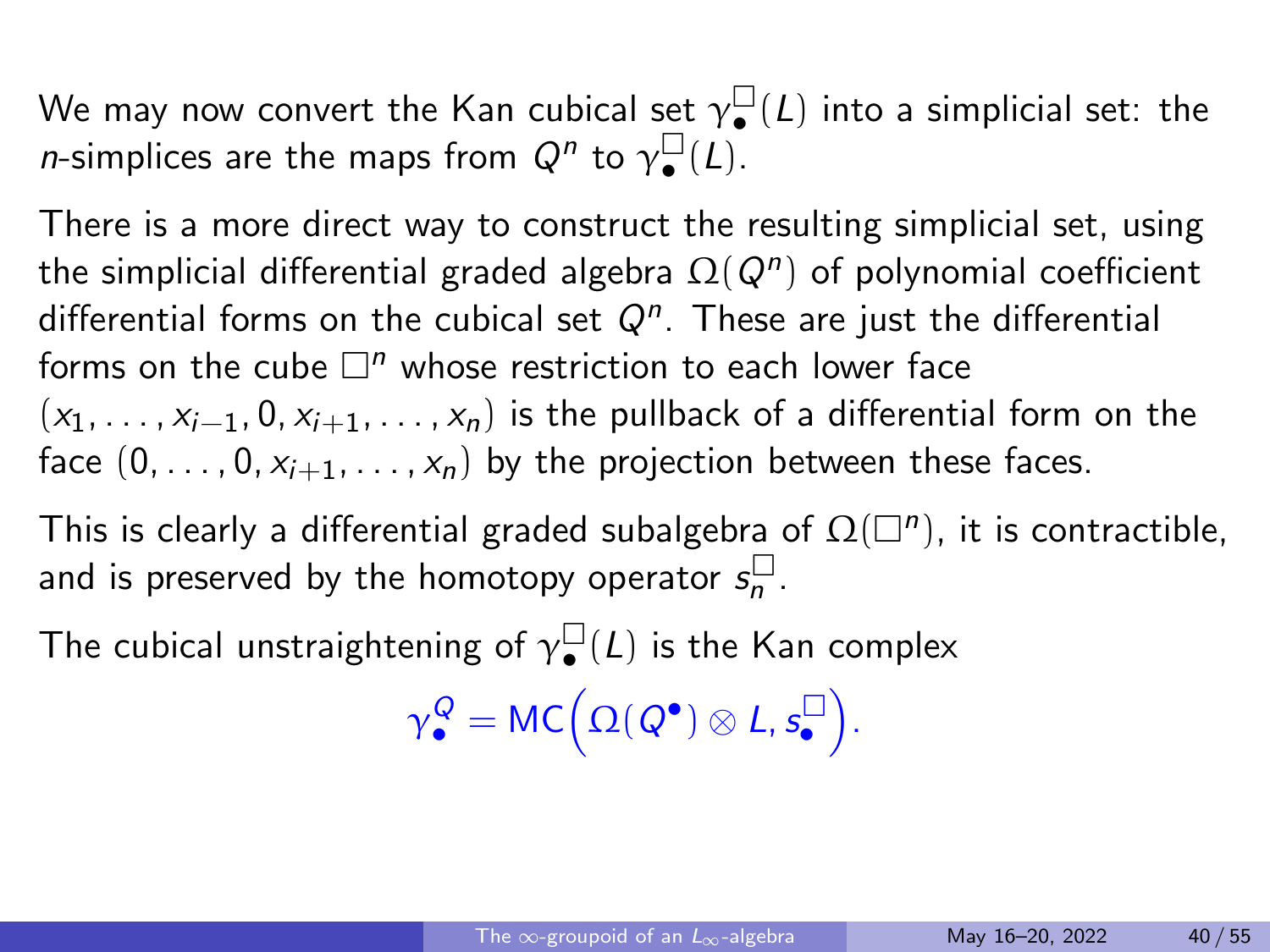### $\Omega(Q^n)$  is not a free differential graded commutative algebra, unlike  $\Omega(\Delta^n)$  and  $\Omega(\square^n)$ .

#### Lemma

For  $n \geqslant 2$ ,  $\Omega(Q^n)$  is not a finitely generated module over  $\Omega^0(Q^n)$ .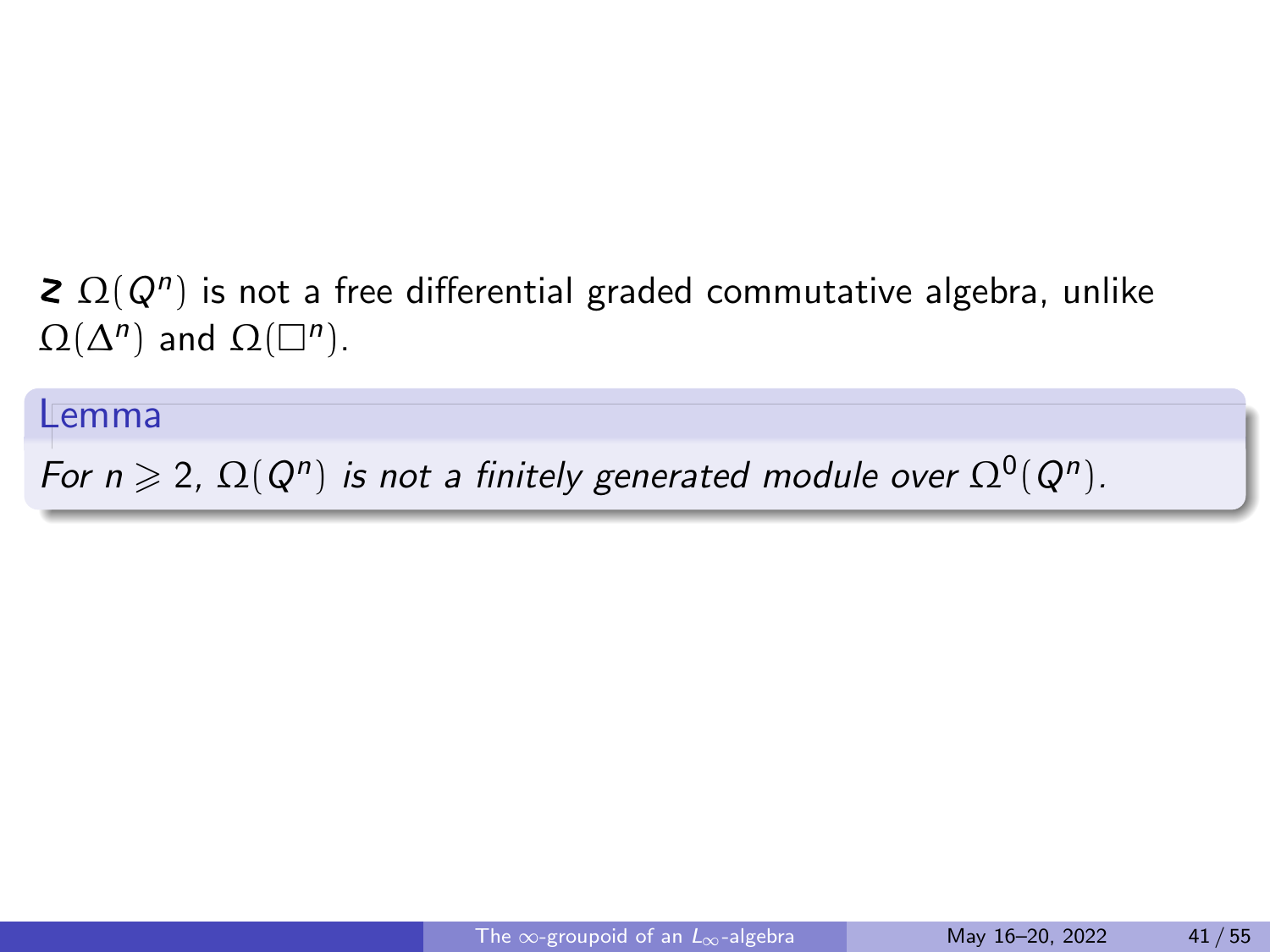Our goal is to prove the following theorem.

#### Theorem

There is a natural isomorphism of simplicial sets  $\gamma_{\bullet}(L) \cong \gamma_{\bullet}^{Q}(L)$ .

The isomorphism  $f: \mathsf{MC}(L, h) \to \mathsf{MC}(M)$  permits us to identify  $\gamma_{\bullet}(L)$ with MC( $C_{\bullet} \otimes L$ ), where  $C_{\bullet} \otimes L$  is the simplicial  $L_{\infty}$ -algebra obtained by applying homological perturbation theory to the simplicial contraction of Dupont from  $\Omega_{\bullet} \otimes L$  to  $C_{\bullet} \otimes L$ .

In this way, we obtain a retraction of the simplicial set  $MC_{\bullet}(L)$  to  $\gamma_{\bullet}(L)$ . Since this simplicial map has the homotopy equivalence  $\gamma_{\bullet}(L) \hookrightarrow MC_{\bullet}(L)$ as a section, it is itself a homotopy equivalence.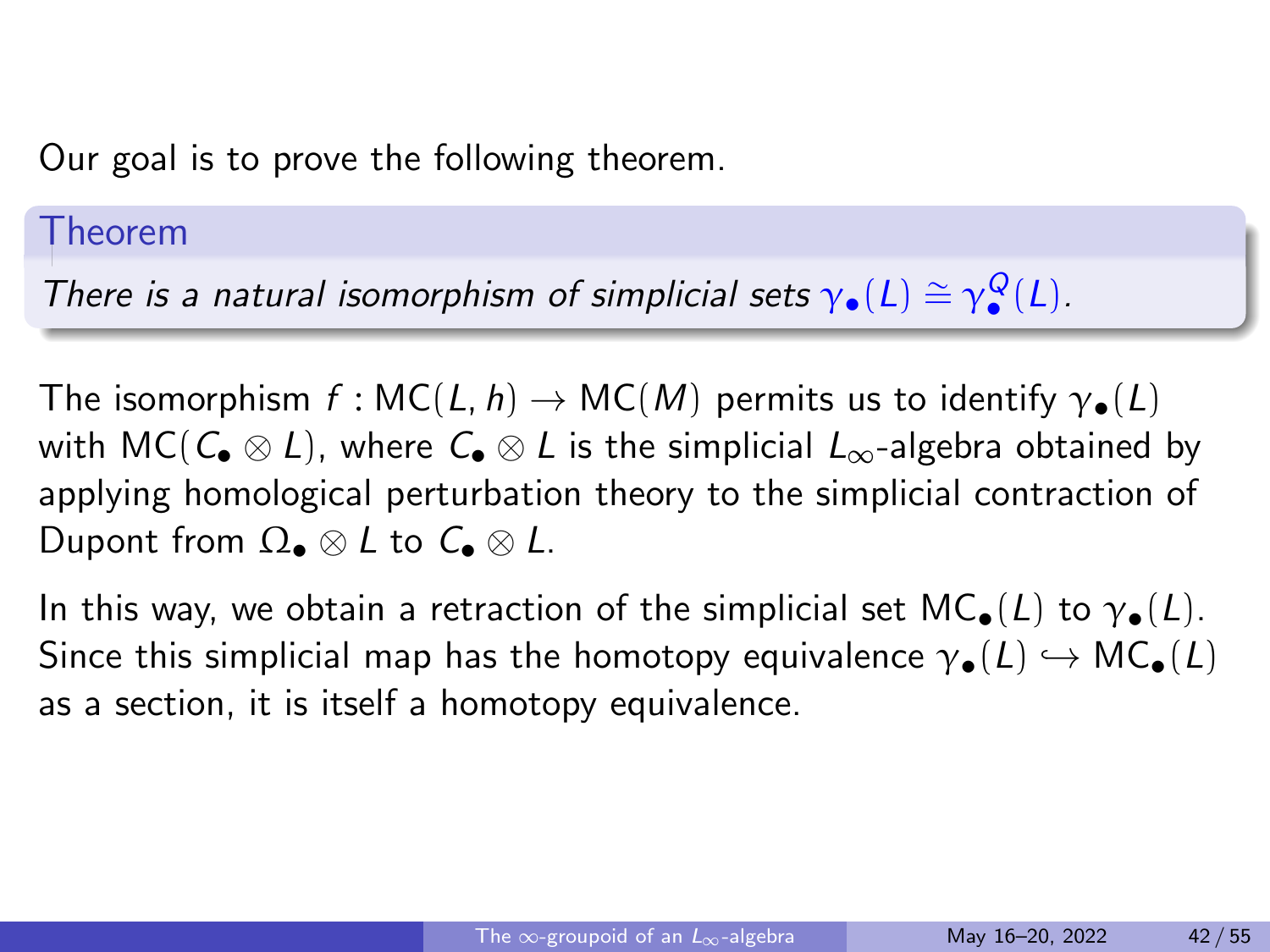#### Theorem

There is a natural isomorphism of simplicial sets  $\gamma_{\bullet}(L) \cong \gamma_{\bullet}^Q(L)$ .

Consider the natural transformation

$$
\gamma_{\bullet}(L) = \mathsf{MC}(\Omega(\Delta^{\bullet}) \otimes L, s_{\bullet}) \hookrightarrow \mathsf{MC}_{\bullet}(L) = \mathsf{MC}(\Omega(\Delta^{\bullet}) \otimes L)
$$

$$
\longrightarrow \mathsf{MC}_{\bullet}^Q(L) = \mathsf{MC}(\Omega(Q^{\bullet})) \longrightarrow \mathsf{MC}(C(Q^{\bullet}) \otimes L) \cong \gamma_{\bullet}^Q(L).
$$

The last of these arrows is the retraction coming from homological perturbation theory.

By induction on the length of the filtration of  $L$ , we are reduced to the case where  $L$  is abelian, i.e. a cochain complex. It suffices to observe that in this case, the morphism of complexes

$$
\textit{C}(\Delta^\bullet)\otimes\textit{L}\rightarrow\textit{C}(\textit{Q}^\bullet)\otimes\textit{L}
$$

is an isomorphism.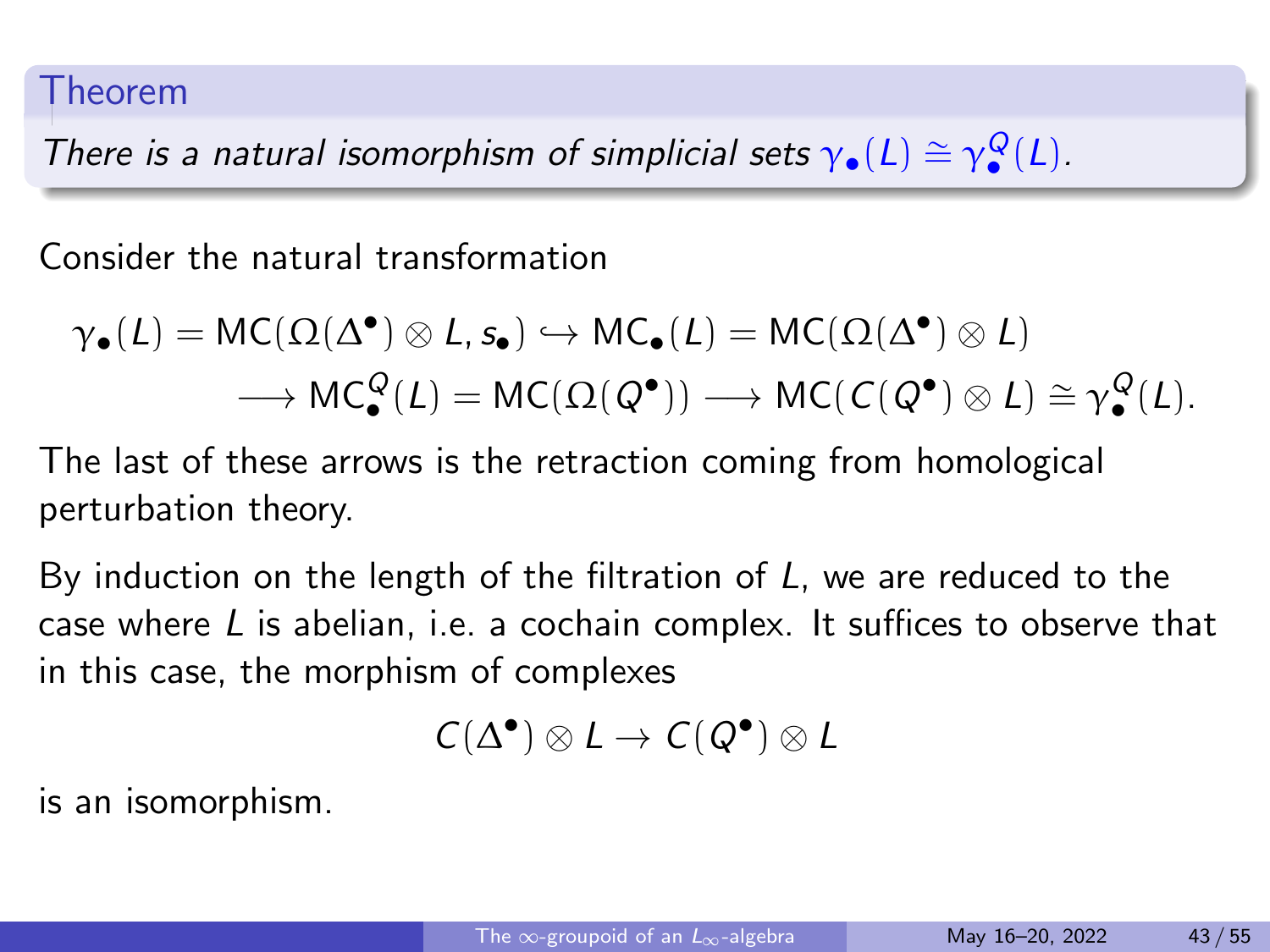### Categories with weak equivalences

A category with weak equivalences is a category C together with a subcategory  $W \subset \mathcal{C}$  of weak equivalences, containing all isomorphisms, such that if  $gf$  and  $hg$  are weak equivalences in the diagram

$$
W \stackrel{f}{\longrightarrow} X \stackrel{g}{\longrightarrow} Y \stackrel{h}{\longrightarrow} Z,
$$

then  $f$ ,  $g$  and  $h$  are weak equivalences as well.

This axiom is called the 2-out-of-6 condition. If  $\mathcal C$  is the category of sets and  $W$  is the subcategory of isomorphisms, it amounts to the statement that a morphism that is both a split monomorphism and a split epimorphism is an isomorphism.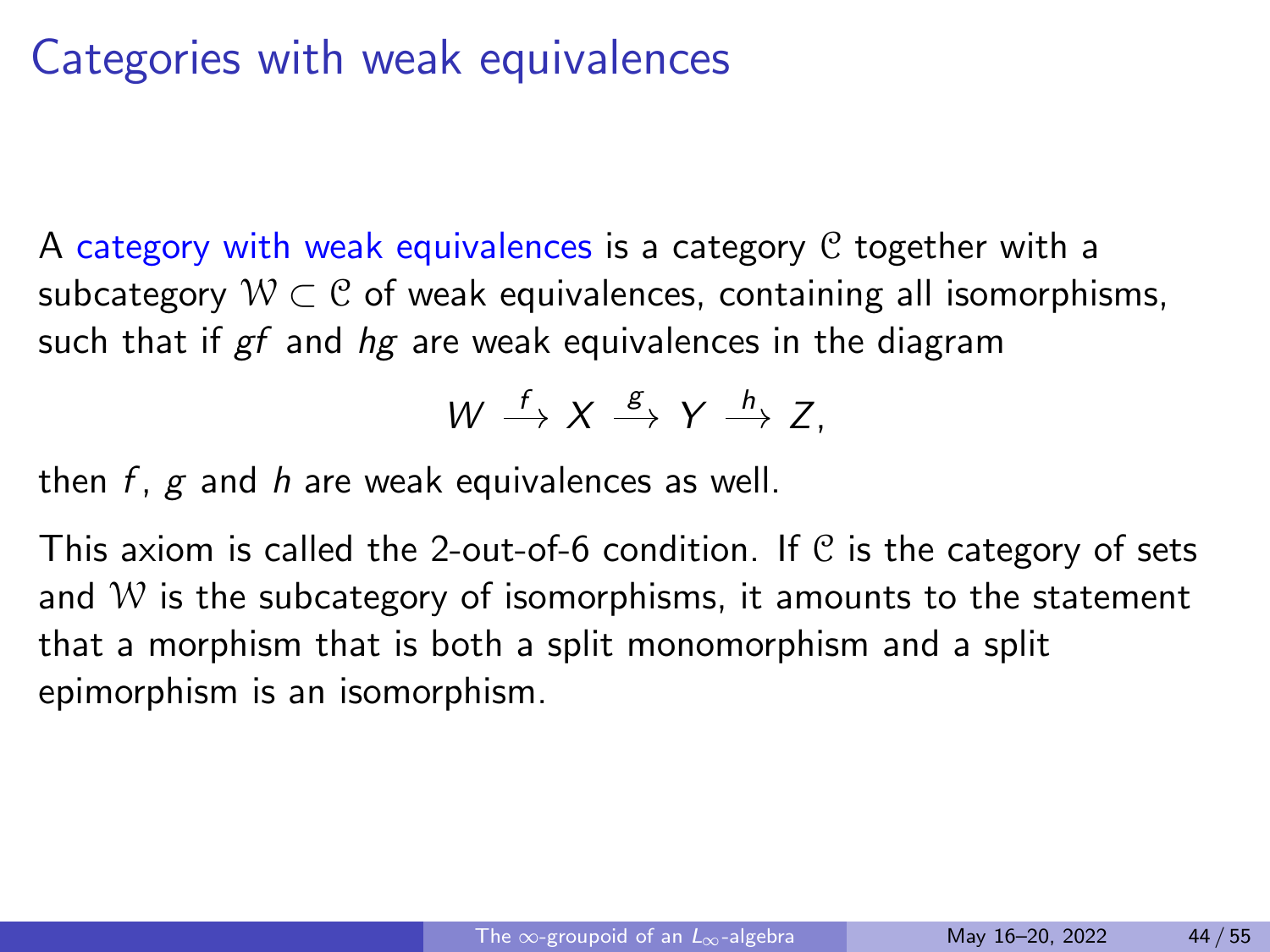### Categories of fibrant objects

A category of fibrant objects  $\mathcal C$  is a small category with weak equivalences W together with a subcategory  $\mathcal{F} \subset \mathcal{C}$  of fibrations, satisfying the following axioms. Here, we refer to morphisms in  $W \cap \mathcal{F}$  as trivial fibrations.

- There exists a terminal object e in C, and every morphism  $f: X \rightarrow e$ with target e is a fibration.
- Pullbacks of fibrations are fibrations.
- Pullbacks of trivial fibrations are trivial fibrations.
- Every morphism  $f : X \rightarrow Y$  has a factorization



where r is a weak equivalence and  $q$  is a fibration.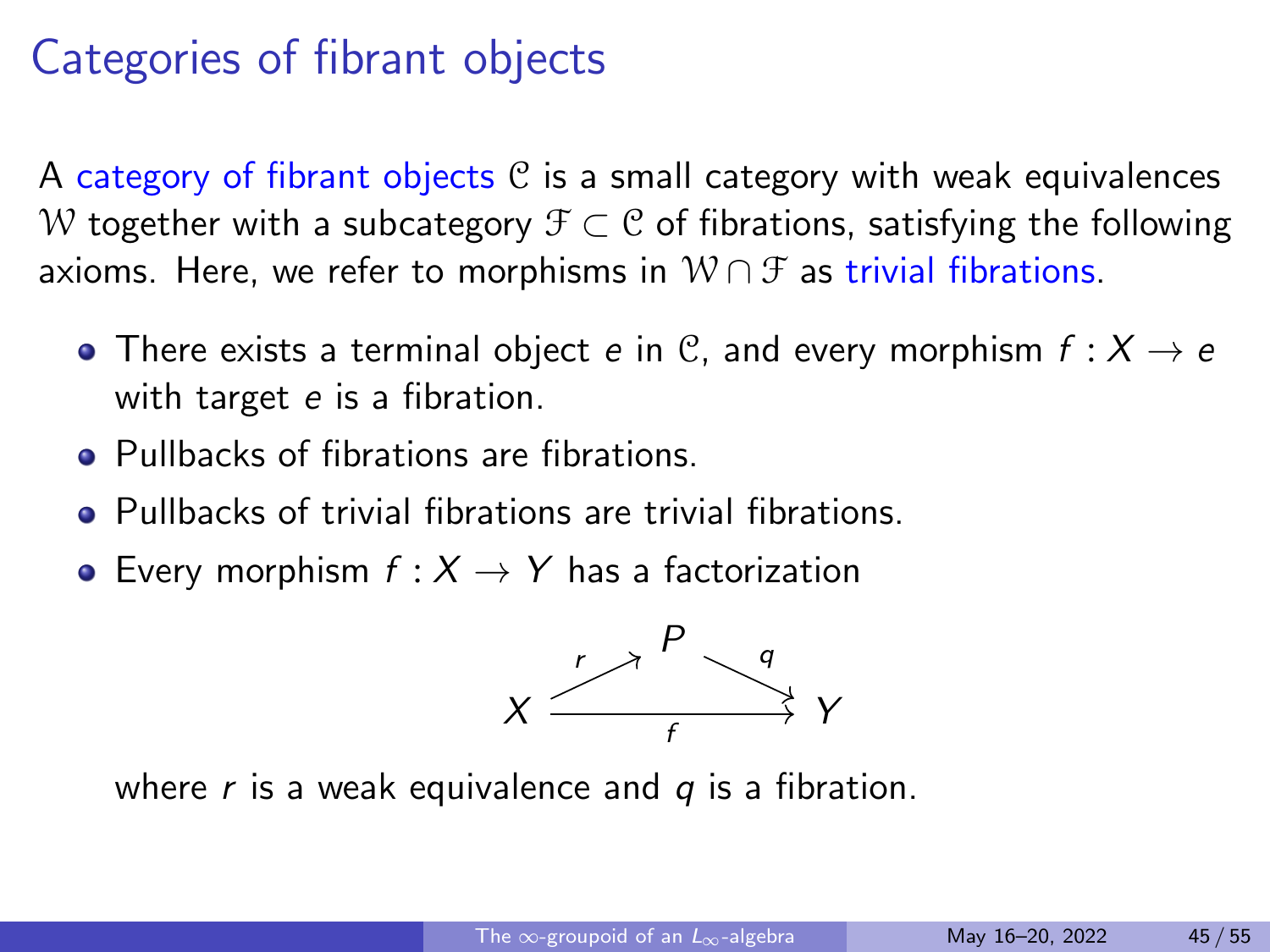### Lemma (Brown's Lemma)

The trivial fibrations of a category of fibrant objects determine the weak equivalences: a morphism is a weak equivalence if and only if it is the composition of a section of a trivial fibration with a trivial fibration.

Small categories of fibrant objects are the objects of a bicategory, whose morphisms are the exact functors, and whose 2-morphisms are the natural transformations of exact functors.

### Definition

A functor  $F: \mathcal{C} \to \mathcal{D}$  of categories of fibrant object is exact if it takes fibrations to fibrations, trivial fibrations to trivial fibrations, terminal objects to terminal objects, and pullbacks of fibrations to pullbacks.

By Brown's lemma, exact functors preserve weak equivalences.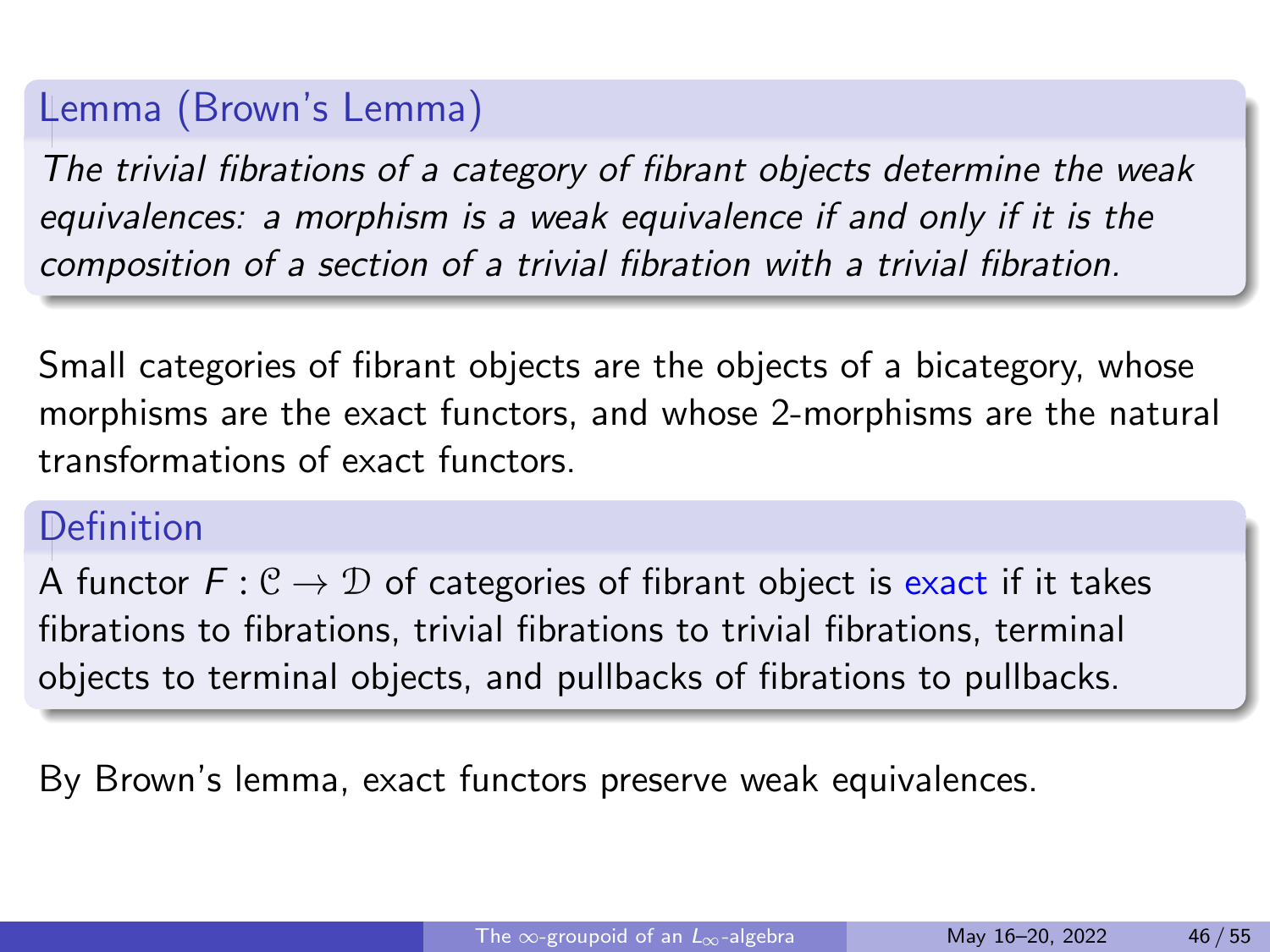### The approximation property for exact functors

An exact functor  $F: \mathcal{C} \to \mathcal{D}$  is a homotopy equivalence if it satisfies Cisinski's generalization of the Waldhausen approximation property:

• F reflects weak equivalences: if  $f : X \rightarrow Y$  is a morphism of C such that

$$
F(f):F(X)\to F(Y)
$$

is a weak equivalence, then  $f$  is a weak equivalence;

• if  $f : X \to F(A)$  is a morphism of D, there is a morphism  $g : B \to A$ of C and weak equivalences  $p : \tilde{X} \to X$  and  $q : \tilde{X} \to F(B)$  of D, such that the following diagram commutes:

$$
\tilde{X} \xrightarrow{q} F(B)
$$
\n
$$
\downarrow \qquad \qquad \downarrow F(g)
$$
\n
$$
X \xrightarrow{f} F(A)
$$

Waldhausen's approximation property is the special case where  $p: \tilde{X} \to X$ is the identity.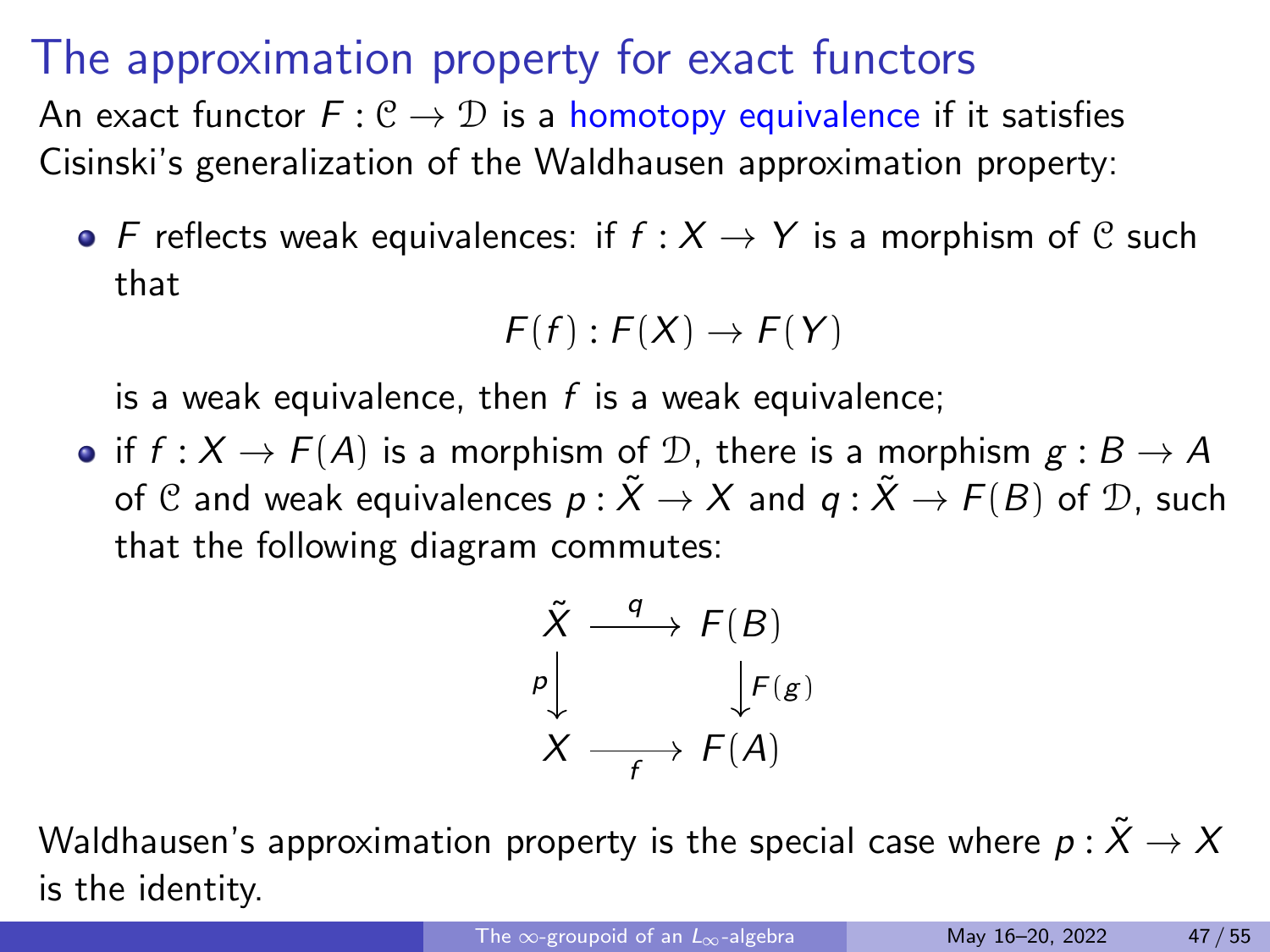The homotopy category  $Ho(\mathcal{C})$  of a category  $\mathcal C$  with weak equivalences W is the category obtained by inverting the weak equivalences. (If  $\mathfrak C$  is a category of fibrant objects, it suffices by Brown's lemma to invert the trivial fibrations.)

### Theorem (Cisinski)

An exact functor  $F: \mathcal{C} \to \mathcal{D}$  is a homotopy equivalence if and only if the induced functor  $Ho(F): Ho(\mathcal{C}) \to Ho(\mathcal{D})$  on homotopy categories is an equivalence of categories.

Categories of fibrant objects occur throughout geometry. For example, the category of Lie groupoids is a category of fibrant objects, whose trivial fibrations are the Morita equivalences.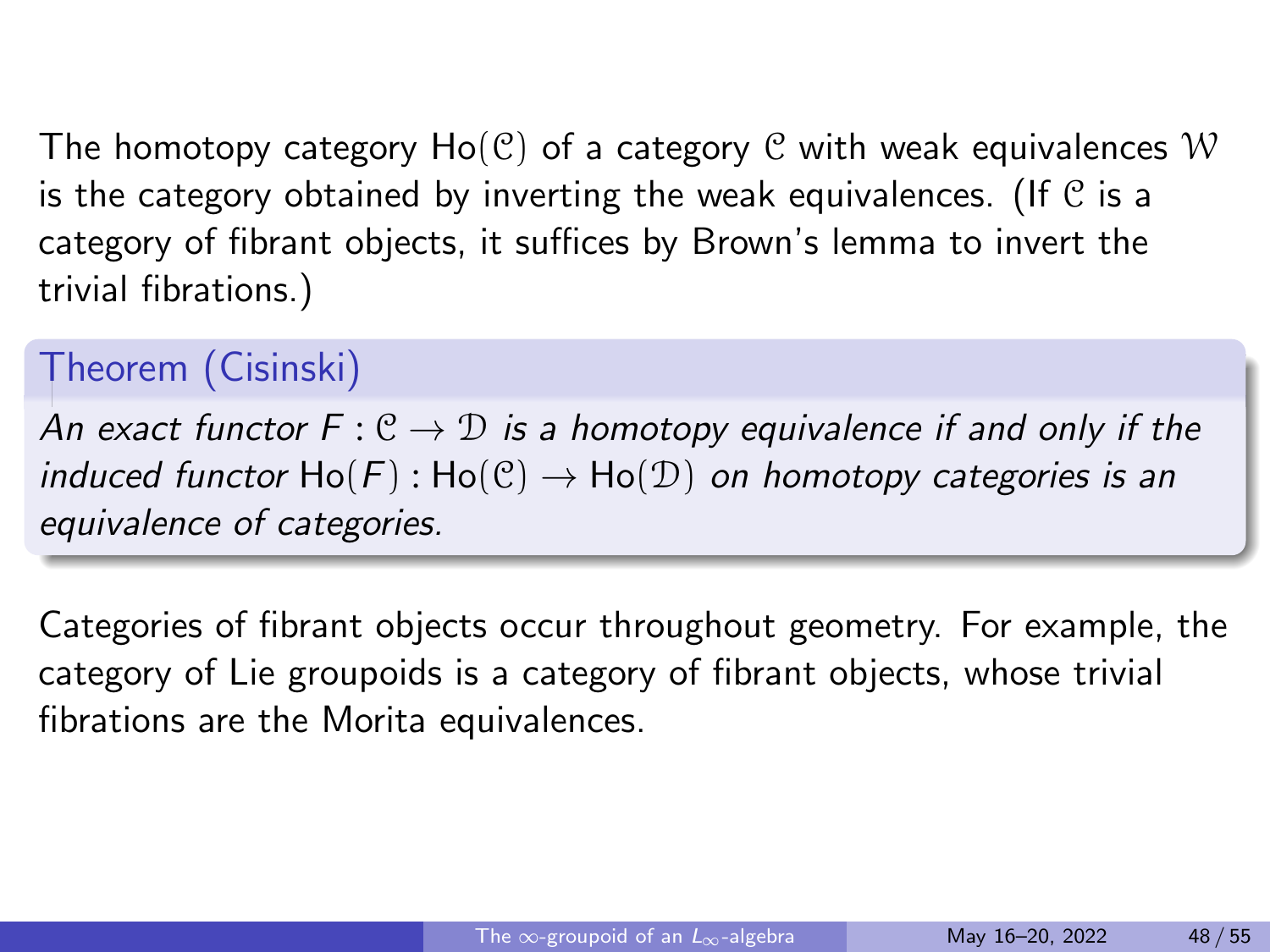# Kan fibrations and k-groupoids

The category of Kan complexes is the basic example of a category of fibrant objects. We now recall its definition.

Let  $\partial_i \Delta^n$ ,  $0 \leqslant i \leqslant n$ , be the *i*th face of the *n*-simplex, and let

$$
\Lambda_i^n = \bigcup_{j \neq i} \partial_j \Delta^n \subset \Delta^n
$$

be the horn: this is the union of all faces containing the *i*th vertex.

A Kan fibration  $f: X \rightarrow Y$  of simplicial sets is a morphism such that for all  $n > 0$  and  $0 \leq i \leq n$ , the function

$$
X_n = \text{Hom}(\Delta^n, X) \to \text{Hom}(\Lambda^n_i, X) \times_{\text{Hom}(\Lambda^n_i, Y)} \text{Hom}(\Delta^n, Y)
$$

is surjective. The morphism f is  $k$ -truncated (in the sense of Duskin) if this function is a bijection for  $n > k$ . A simplicial set X is a Kan complex (or  $\infty$ -groupoid) if the morphism  $X \to \Delta^0$  to the terminal object is a Kan fibration, and a  $k$ -groupoid if the morphism  $X \to \Delta^0$  is  $k$ -truncated.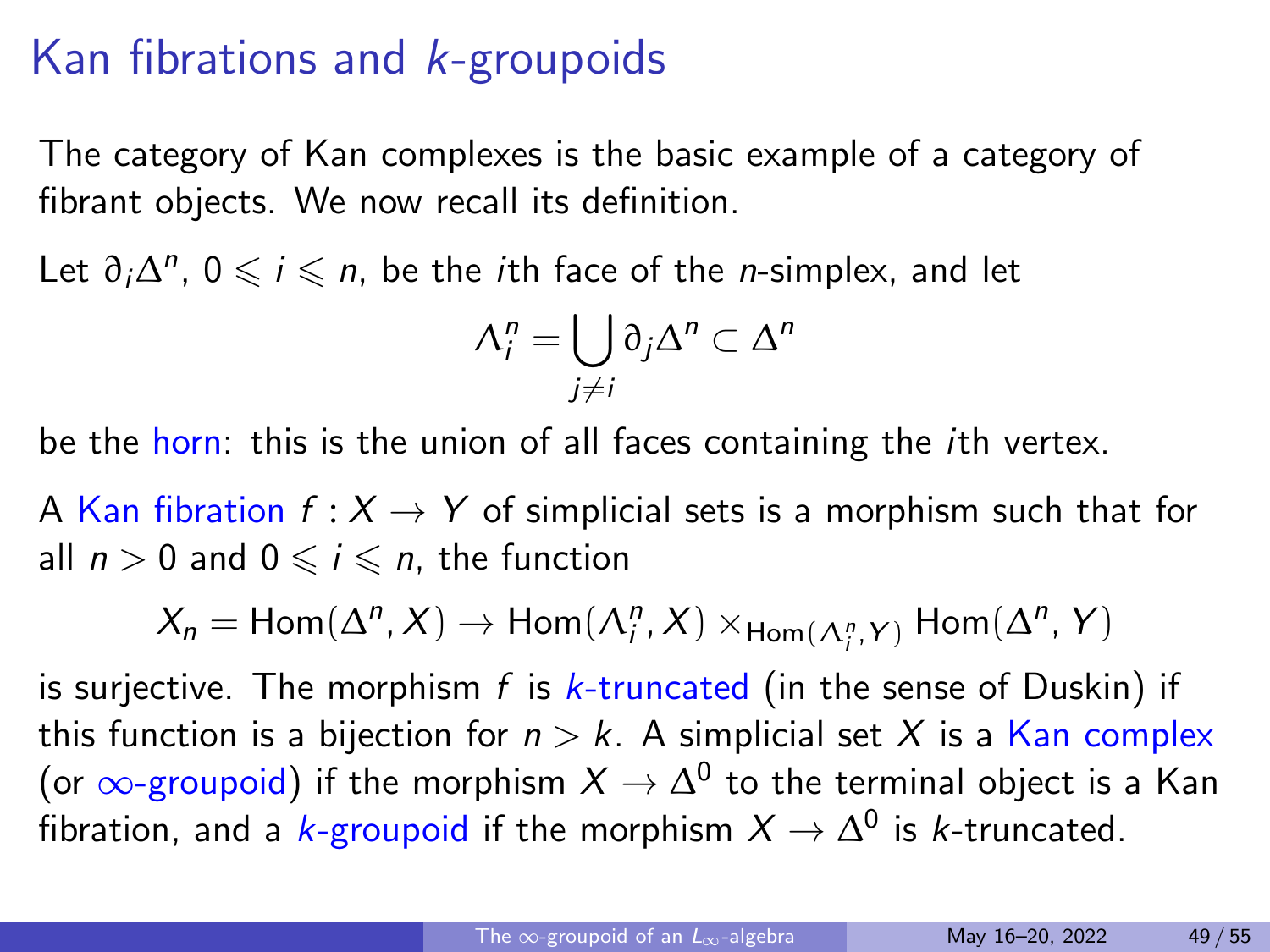Let

$$
\partial\Delta^n=\bigcup_{j=0}^n\partial_j\Delta^n\subset\Delta^n
$$

be the boundary of the *n*-simplex. An acyclic fibration  $f: X \rightarrow Y$  of simplicial sets is a morphism such that for all  $n \geq 0$ , the function

 $X_n = Hom(\Delta^n, X) \to Hom(\partial \Delta^n, X) \times_{Hom(\partial \Delta^n, Y)} Hom(\Delta^n, Y)$ 

is surjective.

#### Theorem

Let  $0 \leq k \leq \infty$ . The category of k-groupoids is a category of fibrant objects. The fibrations are the Kan fibrations, and the trivial fibrations are the acyclic fibrations.

Some variants of this theorem:

- reduced  $k$ -groupoids (simplicial sets with a single vertex), that is, k-groups;
- the essentially small category of k-groupoids of cardinality  $\lt X$ .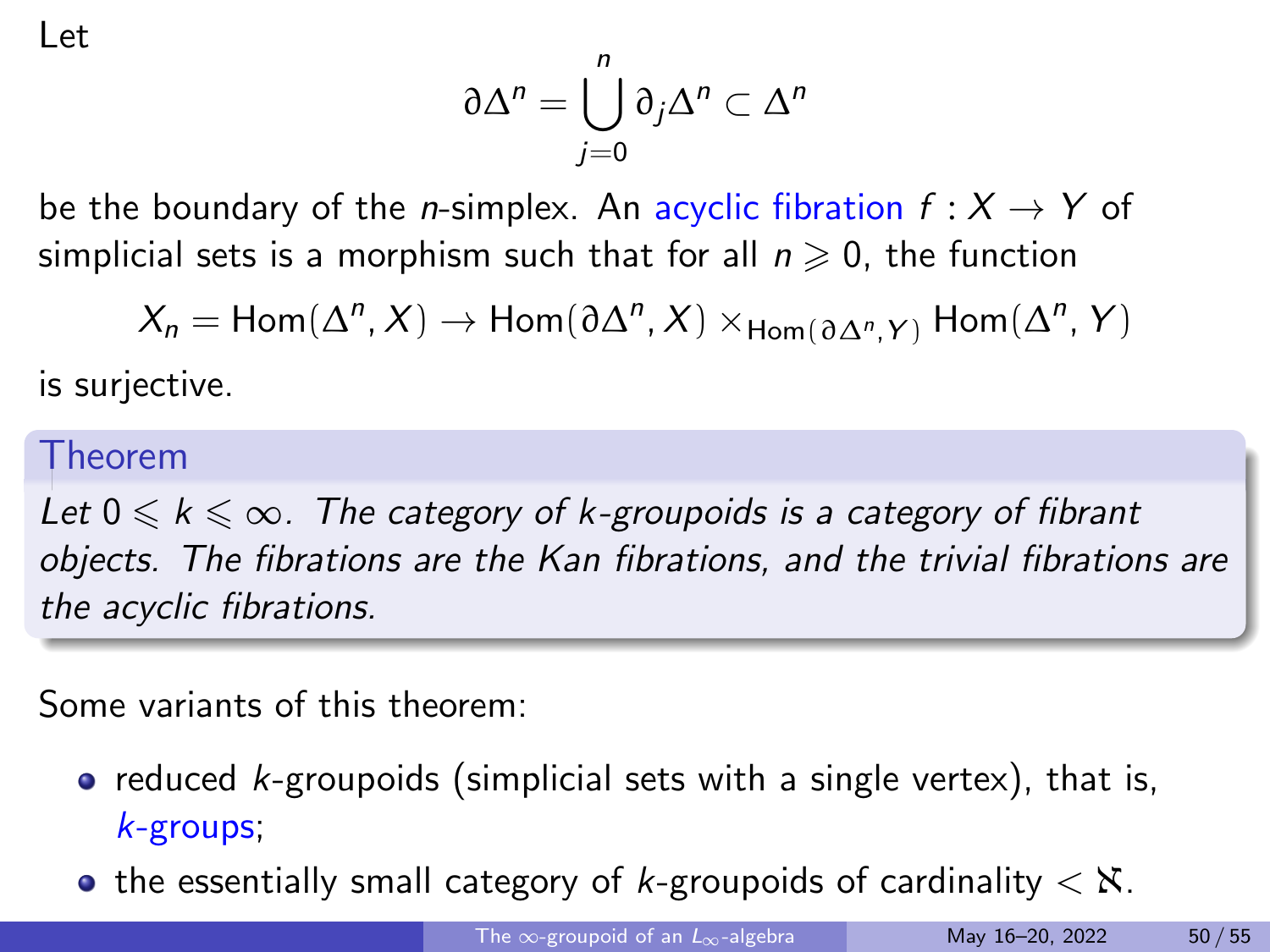Let  $0 \le k \le \infty$ . An  $L_{\infty}$ -algebra L is k-truncated if  $L^i = 0$ ,  $i < -k$ . We say that a morphism  $f: L \to M$  of  $L_{\infty}$ -algebras is a fibration if  $f_1$  is surjective, and a trivial fibration if  $f_1$  is a surjective quasi-isomorphism and  $\pi_0(f) : \pi_0(L) \to \pi_0(M)$  is an isomorphism.

### Theorem

The category of k-truncated  $L_{\infty}$ -algebras is a category of fibrant objects.

Likewise, we say that a strict morphism  $f: L \to M$  of  $L_{\infty}$ -algebras is a fibration if it is surjective, and a trivial fibration if it is a surjective quasi-isomorphism and  $\pi_0(f) : \pi_0(L) \to \pi_0(M)$  is an isomorphism.

#### Theorem

The category of strict morphisms between k-truncated  $L_{\infty}$ -algebras is a category of fibrant objects. The inclusion of the category of strict morphisms of  $L_{\infty}$ -algebras into the category of  $L_{\infty}$ -algebras is an exact functor, and a homotopy equivalence.

The heart of the proof of the last statement is verification of the second condition of the approximation property: this is the familiar fact that a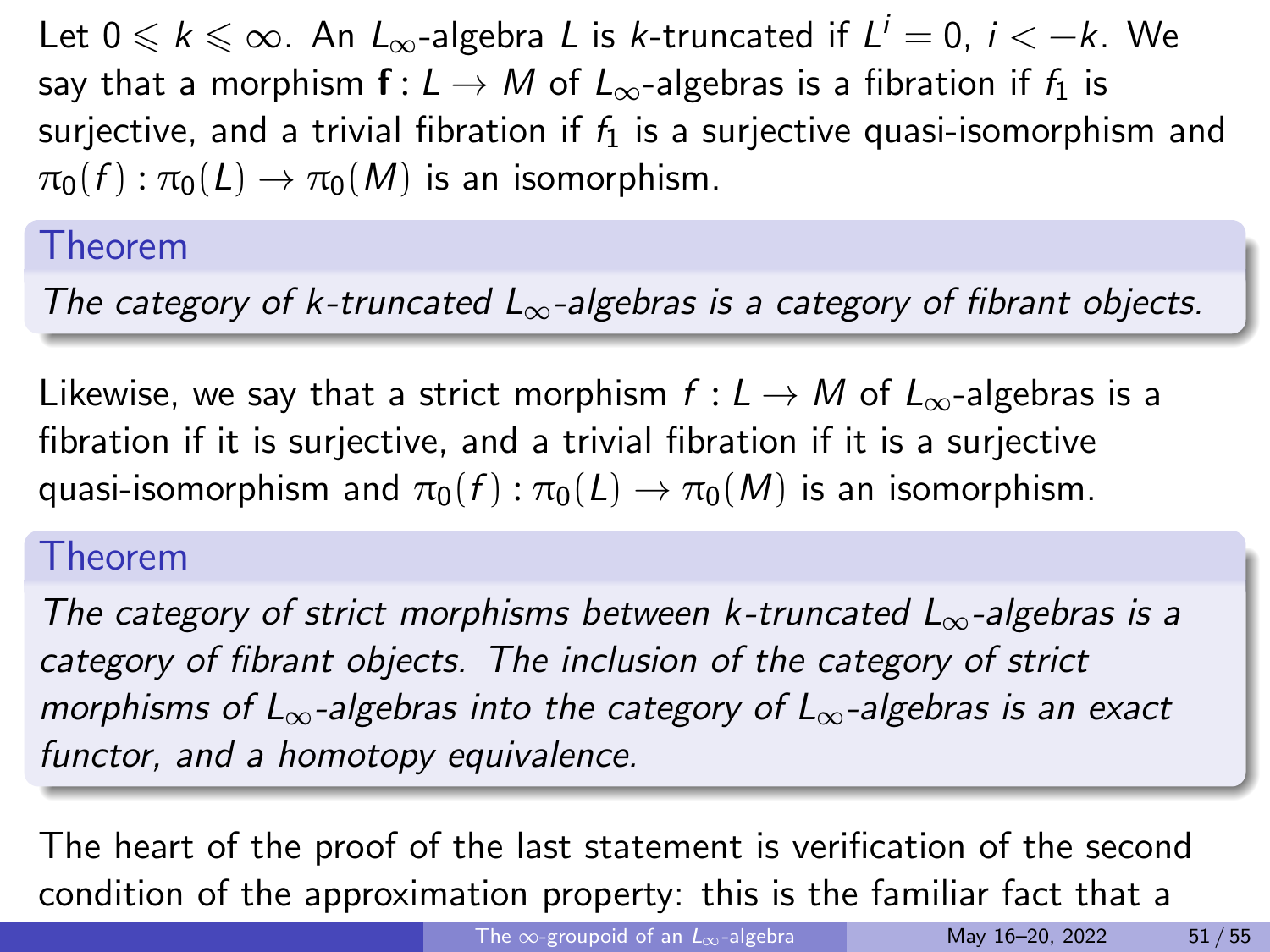#### Theorem

The nerve  $MC_{\bullet}$  is an exact functor from the category of  $k$ -truncated  $L_{\infty}$ -algebras to the category of k-groupoids.

#### Theorem

The functor  $\gamma_{\bullet}$  is an exact functor from the category of strict morphisms of k-truncated  $L_{\infty}$ -algebras to the category of k-groupoids.

The proofs that the functors  $MC_{\bullet}(L)$  and  $\gamma_{\bullet}(L)$  take fibrations to Kan fibrations is by induction in the length of the filtration of  $L$ : this is the main place in the theory where (pro-)nilpotence is essential.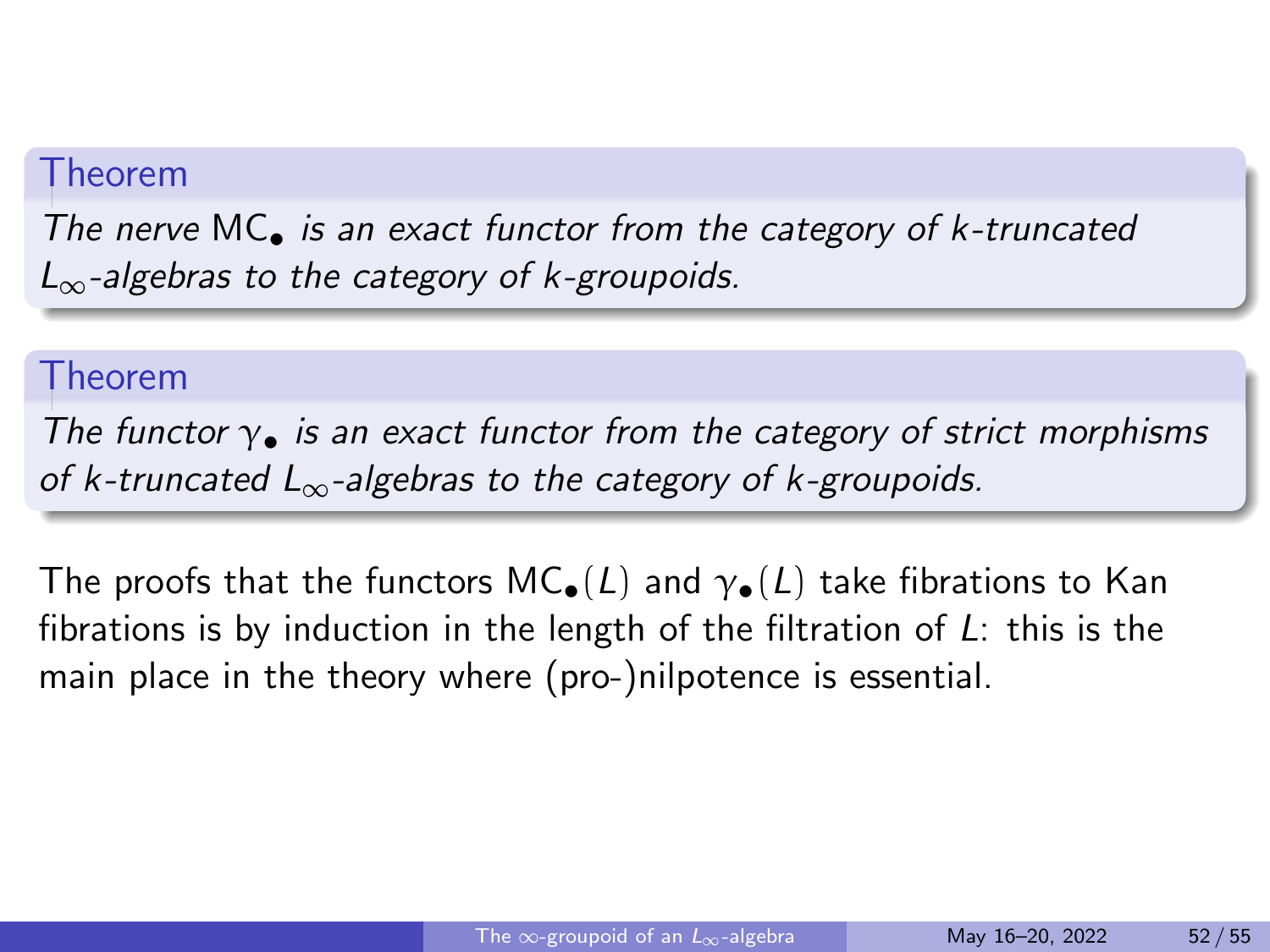If **g** is a differential graded Lie algebra concentrated in degrees  $[-1, \infty)$ corresponding to an  $L_{\infty}$ -algebra L concentrated in degrees  $[-2, \infty)$ , the Kan complex  $\gamma_{\bullet}(L)$  is the (Duskin) nerve of a strict 2-groupoid.

On the other hand, Deligne associated an explicit strict 2-groupoid to g, whose objects  $x$  are the Maurer–Cartan elements, whose morphisms are pairs  $(x, y)$ , where  $y \in \mathbf{g}^0$ , and whose 2-morphisms are triples  $(x, y, z)$ , where  $z\in {\bf g}^{-1}.$  This construction appears in reference [2].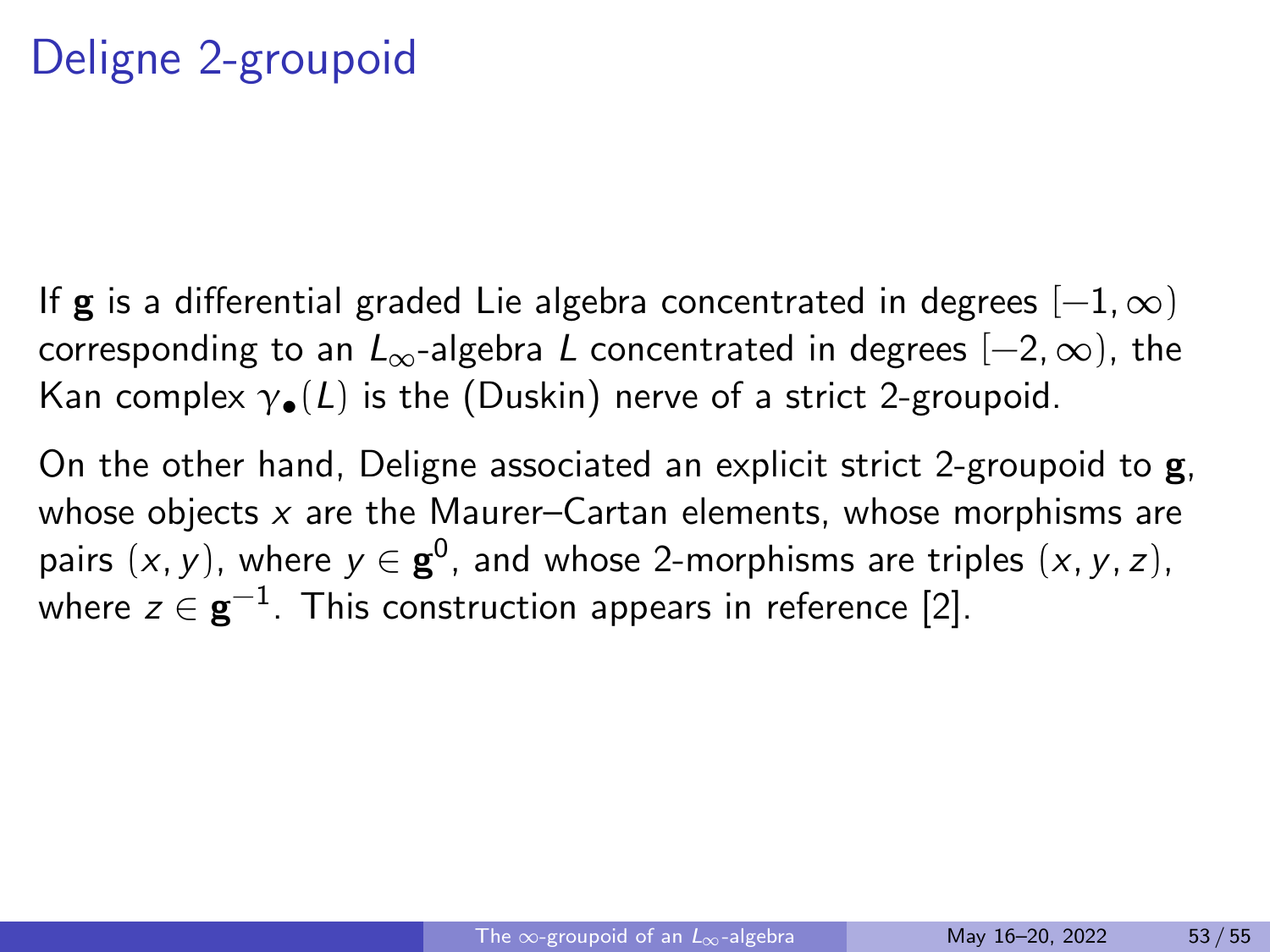For both of these 2-groupoids,  $\pi_0$  is the set of gauge equivalence classes of Maurer–Cartan elements (the coarse moduli space of the 2-stack, in geometric language).

At a Maurer–Cartan element x,  $\pi_1$  is the isotropy group of x: the quotient of the group of gauge transformations preserving  $x$  by equivalence under the action of 2-morphisms.

 $\pi_2$  is the space of Casimir elements: the center of the Lie bracket  ${a, b}_x = [[x, a], b]$  on  $\mathbf{g}^{-1}$ .

Thus, one could show that they are isomorphic by constructing a map between them. This is surprisingly difficult: for one construction, see reference [4].

In his talk at this workshop, Bandiera shows that the cubical set  $\gamma^c(L)$  is the nerve of the Deligne 2-groupoid. Combined with our main theorem, this establishes that the Deligne 2-groupoid is isomorphic to  $\gamma_{\bullet}(L)$ .